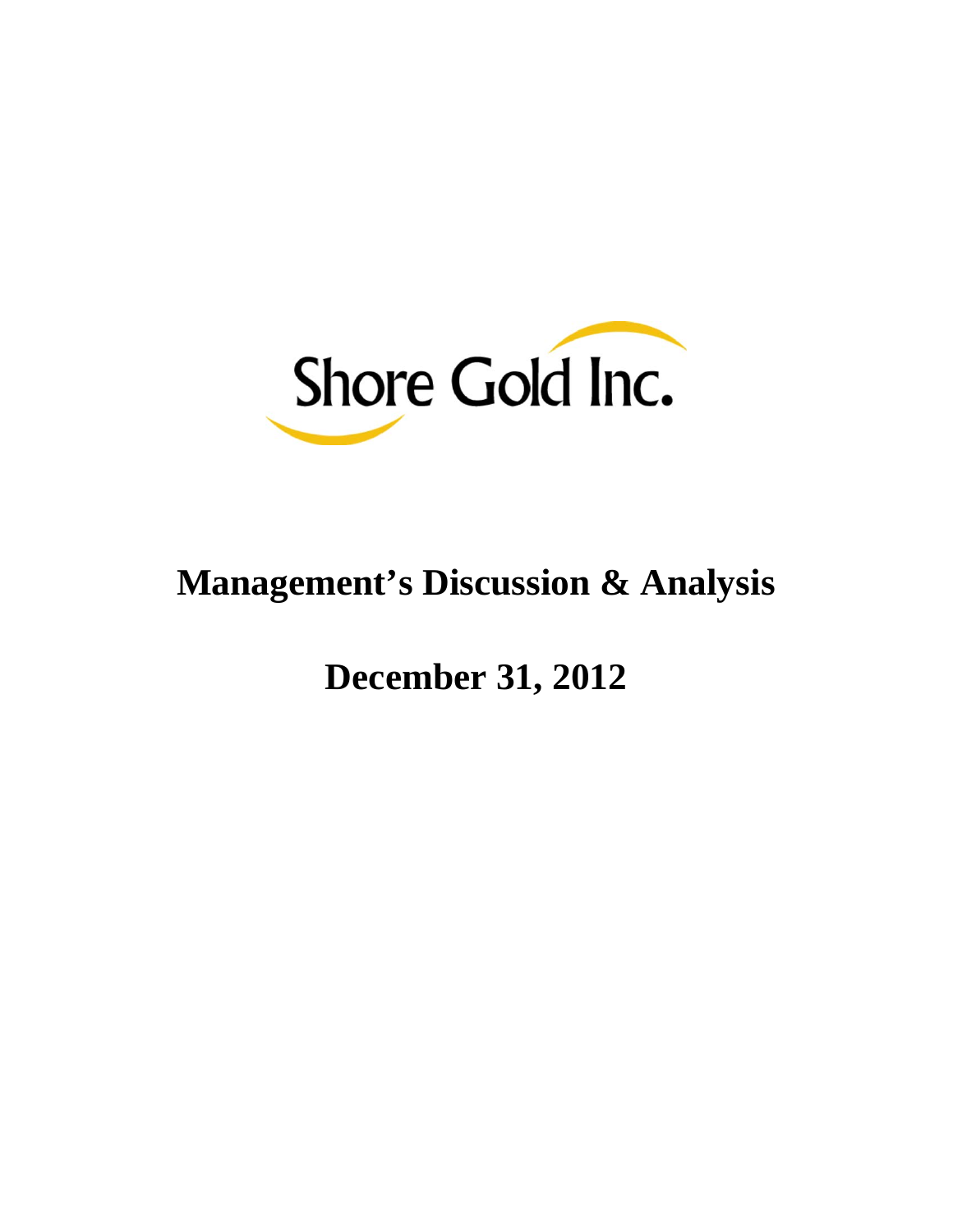

**MANAGEMENT'S DISCUSSION & ANALYSIS ("MD&A")** For the year ended December 31, 2012

The following discussion and analysis is prepared by Management as of March 27, 2013 and should be read in conjunction with the audited consolidated financial statements for the year ended December 31, 2012 ("financial statements for the year ended December 31, 2012") available on SEDAR at [www.sedar.com.](http://www.sedar.com/) Shore Gold Inc. ("Shore", "SGF", or "the Company") prepared its financial statements for the year ended December 31, 2012 in accordance with International Financial Reporting Standards ("IFRS") issued by the International Accounting Standards Board ("IASB"). All currency amounts are quoted in Canadian Dollars, unless otherwise stated.

## **Overview**

During 2012, the Company's main focus was the completion and submission of the Revised Environmental Impact Statement ("Revised EIS") for the Star – Orion South Diamond Project ("Project") while also continuing to seek opportunities for development capital through participation in the Project by a third party or a syndicate of investors. The Project is situated in the Fort à la Corne kimberlite field in central Saskatchewan. The Project includes the 100 percent Shore owned Star Diamond Project, as well as Star West and the Orion South Kimberlite, which fall within the adjacent Fort à la Corne Joint Venture ("FALC-JV"). Shore has a 67 percent interest in the FALC-JV and Newmont Canada FN Holdings ULC ("Newmont") has a 33 percent interest. Shore is presently focused on the completion of all federal and provincial requirements for Project approval and subsequent permitting while pursuing development capital.

The Company has completed a National Instrument ("NI") 43-101 compliant Technical Report ("Feasibility Technical Report") documenting the Feasibility Study and Mineral Reserve for the Project ("Feasibility Study"), the results of which were announced in July 2011 (See SGF News Release dated July 14, 2011). The Feasibility Study includes a cash flow model Base Case net present value ("NPV") of \$2.1 billion (using a 7 percent discount rate) for an Internal Rate of Return ("IRR") of 16 percent before taxes and royalties and an after-taxes and royalties NPV of \$1.3 billion with an IRR of 14 percent. The cash flow model of the Feasibility Study is based on Probable Mineral Reserves of 279 million diluted tonnes of kimberlite at a weighted average grade of 12.3 carats per hundred tonnes ("cpht") containing 34.4 million carats at a weighted average price of US\$242 per carat. The full details of the Feasibility Technical Report can be viewed on the Company's website (www.shoregold.com) or on SEDAR (www.sedar.com).

## **Events relating to the Star - Orion South Diamond Project**

Since the completion of the Feasibility Study, Shore has been actively pursuing various options for the financing of Project development while also working towards obtaining environmental approval and Project permitting. In early 2012 one of these financing

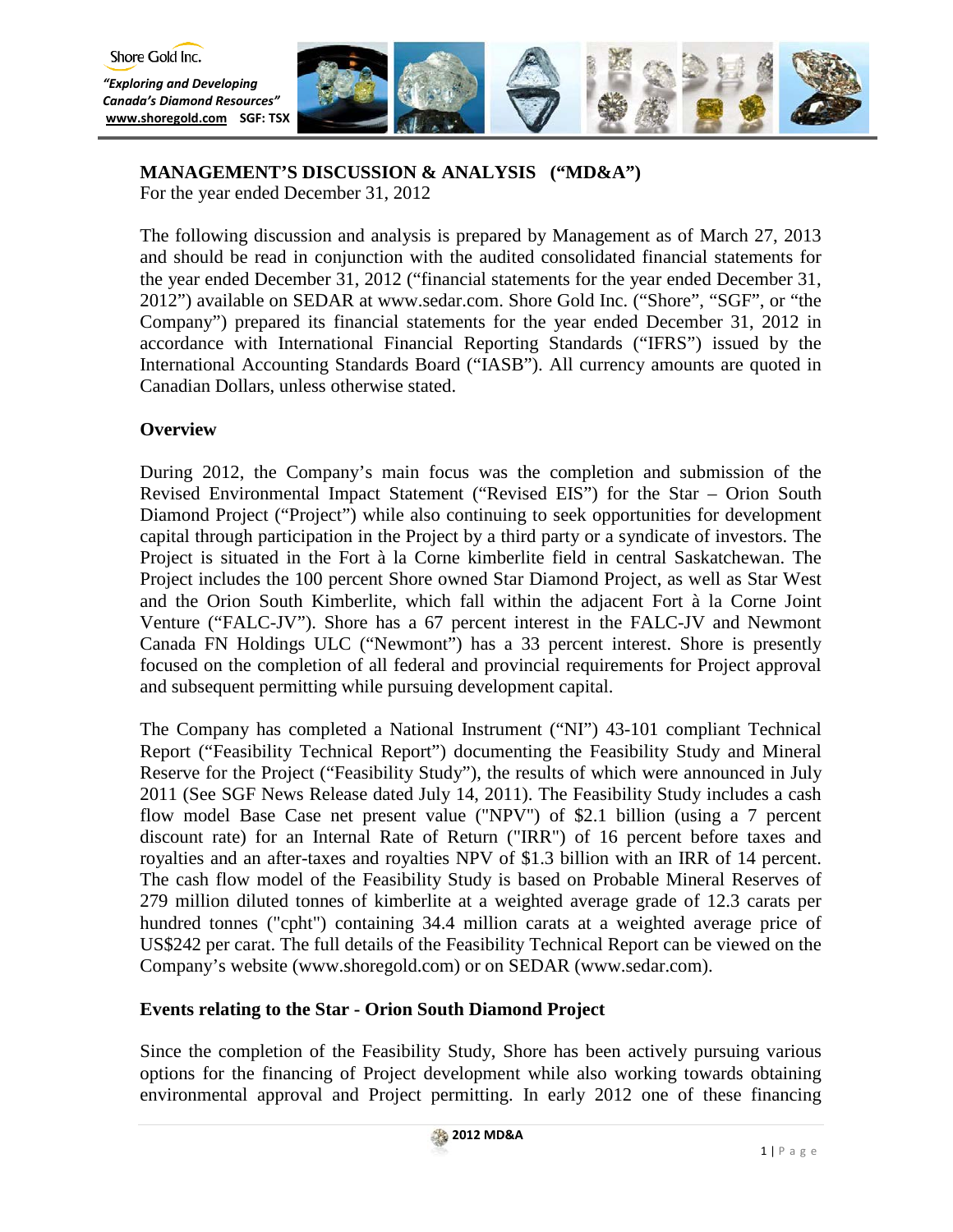

options reached an advanced stage of negotiation but was not concluded due to world economic uncertainties. In light of this development, the management and directors of Shore deemed it necessary to make changes to meet corporate priorities. These measures included reductions in Company Directors, Officers and personnel as well as postponement of all arrangements with SaskPower for the design and construction of electrical power supply to the Project (See SGF News Release dated February 29, 2012). All of these measures will enable the Company to conserve its cash position and provide an extended operating window in which Shore can complete the environmental approval and Project permitting and continue to seek opportunities for development capital through participation in the Project by a third party or a syndicate of investors.

Shore Gold Inc.

The Revised EIS, which describes the potential environmental and socio-economic effects of the Project, was submitted to Provincial and Federal regulators on August 10, 2012 (See SGF News Release dated August 10, 2012). The Saskatchewan Ministry of Environment ("Ministry") is the lead agency on behalf of the Province and the Canadian Environmental Assessment Agency ("CEAA") is the lead agency for the Federal government, which are jointly conducting the environmental assessment of the Project. The Environmental Impact Assessment ("EIA") process for the Project has been on-going since the Project Proposal was filed in November 2008. The original Draft EIS, submitted to the regulators in December 2010, was based on the Project Pre-Feasibility Study, which was published in March 2010. This Draft EIS generated a total of 802 comments and information requests from Federal and Provincial agencies and Aboriginal groups. The Revised EIS was based on the August 2011 Feasibility Study of the Project and incorporated responses to all the review comments and information requests.

The Revised EIS has generated an additional 56 Federal comments and information requests and 82 (76 original comments and 6 comments received after the News Release of October 30, 2012) Provincial comments and information requests. The Company has prepared and submitted responses for the 82 comments and information requests on the Revised EIS that were received from the Ministry (See SGF News Release dated January 31, 2012). Many of these comments were addressed by Shore personnel using existing information. A limited number of comments required further discussion with and additional work by consultants. Shore personnel are well advanced with the responses to the 56 Federal comments and information requests, but need to complete some new design parameters for site water management before the responses can be submitted to the Federal regulators. Once responses to all Federal comments are finalized, they will be submitted to CEAA. The Revised EIS will be released for public comment by the Ministry when all comments and information requests have been resolved.

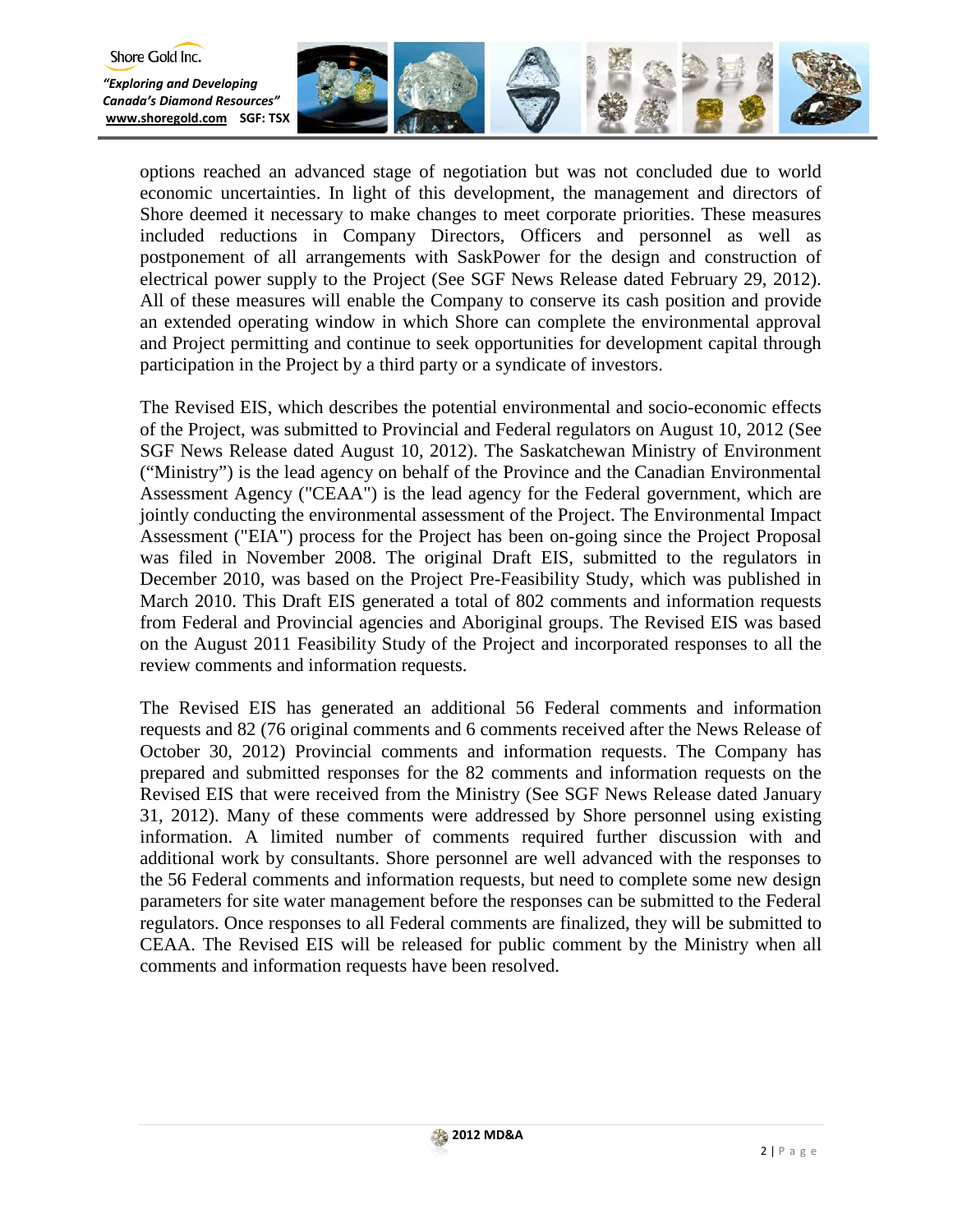

## **Selected Annual Information**

Selected financial information of the Company for each of the last 3 fiscal years is summarized as follows:

|                                                | 2012<br>\$ | 2011  | $2010^{(1)}$ |
|------------------------------------------------|------------|-------|--------------|
| <b>Revenues</b> (millions)                     | 0.2        | 0.2   | 0.2          |
| <b>Net loss</b> (millions)                     | 9.3        | 219.9 | 26.0         |
| Net loss per share $(2)$                       | 0.04       | 0.98  | 0.12         |
| <b>Total assets (millions)</b>                 | 13.1       | 22.5  | 244.0        |
| Total non-current liabilities (millions) $(3)$ | 1.4        | 1.4   | 1.4          |
| <b>Working capital</b> (millions)              | 8.6        | 15.9  | 15.6         |

*(1) The Company adopted IFRS on January 1, 2011, effective January 1, 2010 and therefore comparative figures for 2010 are presented under IFRS.*

*(2) Basic and diluted.*

*(3) Total non-current liabilities are comprised of environmental rehabilitation provisions for which the Company has provided letters of credit, backed by short-term securities that are recorded on the Company's financial statements as restricted cash.*

## **Results of Operations**

For the year ended December 31, 2012, the Company recorded a net loss of \$9.3 million or \$0.04 per share compared to a net loss of \$219.9 million or \$0.98 per share for the same period in 2011. The losses during the year were primarily due to ongoing operating costs and exploration and evaluation expenditures incurred by the Company exceeding interest revenue earned on cash and cash equivalents and short-term investments. Also contributing to the loss was a \$518 thousand decrease to the carrying value of the Company's investment in Wescan Goldfields Inc. (2011 – \$842 thousand). The losses during 2011 were primarily due to the impairment of certain previously capitalized exploration and evaluation assets (\$208.4 million) as well as ongoing operating costs and exploration and evaluation expenditures incurred by the Company exceeding interest revenue earned on cash and cash equivalents and short-term investments.

## *Revenues*

The Company invested excess cash reserves in interest bearing short-term deposits while ensuring funds would be available for cash outflow requirements associated with the Company's exploration projects. For the year ended December 31, 2012 and 2011 the Company reported interest and other revenue of \$173 thousand and \$221 thousand respectively. This \$48 thousand decrease in revenue is attributed to lower cash reserves during the year compared to 2011.

## *Expenses*

Expenses incurred during the year ended December 31, 2012 were \$9.0 million compared to \$12.3 million for the same period in 2011. These amounts include the \$149 thousand of share-based payments that was expensed during the year ended December 31, 2012 (2011

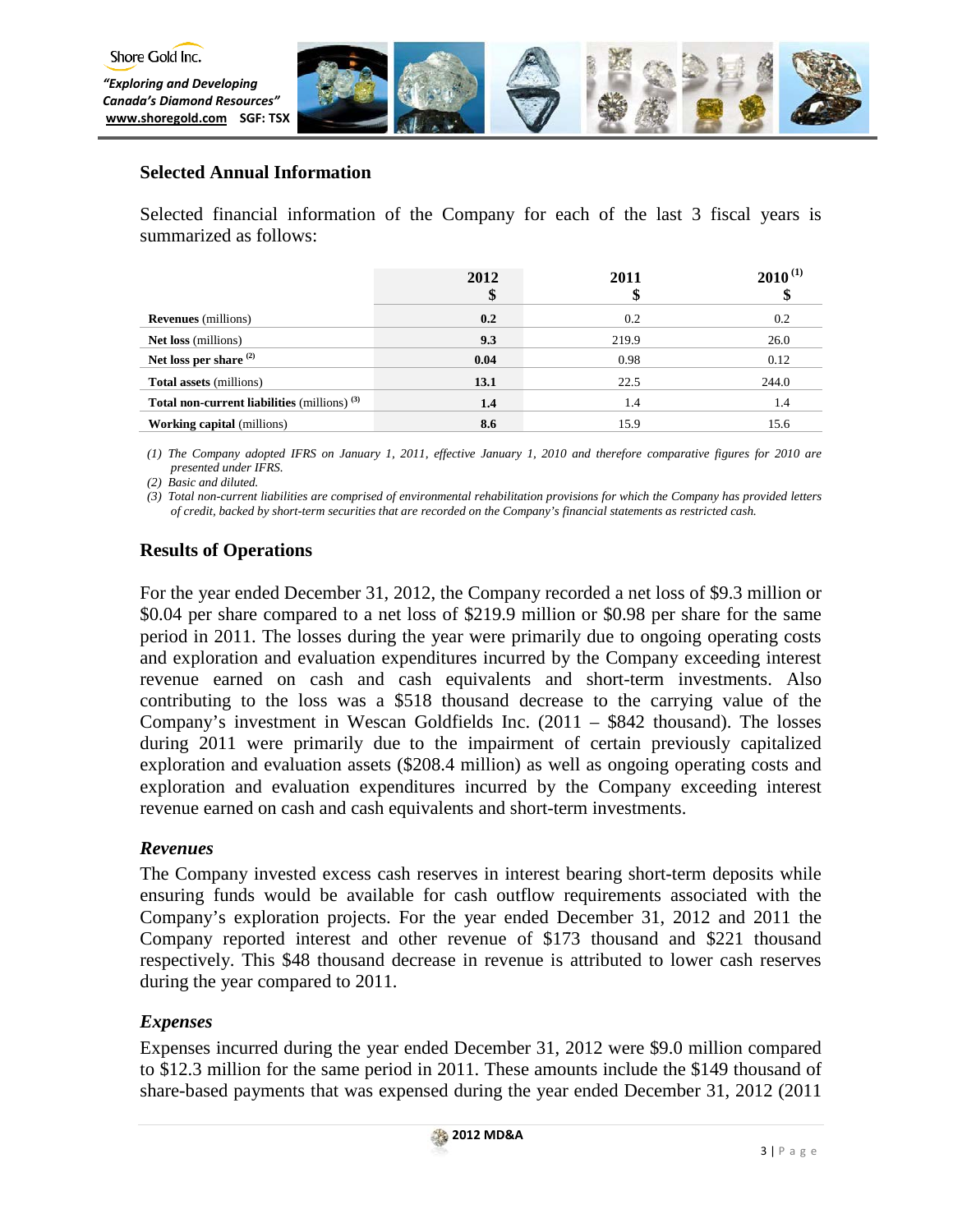

– \$1.5 million). Once the effect of accounting for share-based payments is removed, expenditures become easier to compare year over year. After removing the effect of accounting for share-based payments, expenses decreased year over year by \$2.0 million, to \$8.8 million for the year ended December 31, 2012 compared to \$10.8 million during the year ended December 31, 2011. Exploration and evaluation expenditures were \$4.3 million for the year ended December 31, 2012 compared to \$6.3 million for the same period in 2011. This decrease was due to the nature of work performed on the Project. Exploration and evaluation expenditures incurred during the year ended December 31, 2012 related to the continuation of the EIA process for the Project as well as on-going administration and maintenance of the Company's exploration and evaluation properties. Expenditures incurred during the year ended December 31, 2011 included the desk-top engineering studies and data gathering and analysis required for the completion of the Technical Report documenting the Feasibility Study as well as the continuation of the EIA process. Administration, consulting and professional fees, and corporate development expenditures for the years ended December 31, 2012 and 2011 remained consistent at \$4.5 million.

## *Investment in Wescan Goldfields Inc.*

At December 31, 2012, Shore held  $6.6\%$  (2011 – 11.5%) of the shares of Wescan Goldfields Inc. ("Wescan"), a publicly traded company on the TSX Venture exchange. The Company accounts for its investment in Wescan as an available-for-sale financial instrument. The fair value based on the closing trading price of the common shares of Wescan at December 31, 2012 was \$65 thousand (December 31, 2011 – \$583 thousand). As a result, for the year ended December 31, 2012 the Company recognized a \$518 thousand decrease (year ended December 31, 2011 – \$842 thousand decrease) in the carrying value of its investment in Wescan. At December 31, 2011, the Company assessed that there was objective evidence that this investment was impaired. As a result, cumulative income of \$167 thousand was removed from accumulated other comprehensive income and the remaining \$675 thousand was recognized in the consolidated statement of loss as an unrealized loss. As the Company's assessment at December 31, 2012 has not changed, the change in fair value during the year ended December 31, 2012 was recognized in the consolidated statement of loss instead of comprehensive loss. At December 31, 2012, a 10 percent decrease in the market price of Wescan would result in a \$6 thousand decrease in fair value.

## *Financing*

During the year ended December 31, 2012 there were 30,000 options exercised resulting in additional cash flow from financing activities of \$8 thousand. During the year ended December 31, 2011 there were 255,000 options exercised resulting in additional cash flow from financing activities of \$84 thousand.

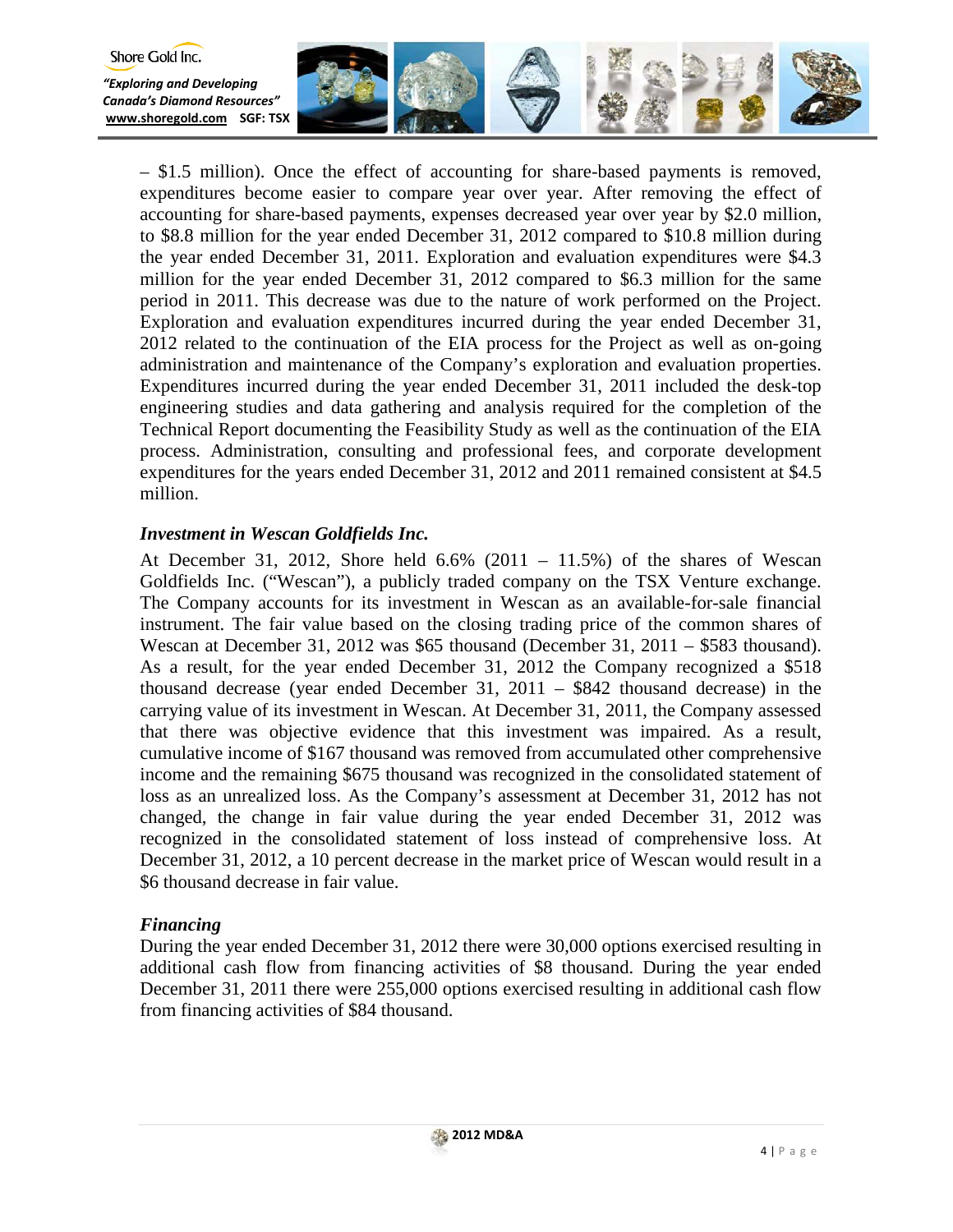



## **Summary of Quarterly Results**

|                                             | 2012                     |         |       | 2011                     |       |         |         |       |
|---------------------------------------------|--------------------------|---------|-------|--------------------------|-------|---------|---------|-------|
|                                             | Qtr 4                    | Otr $3$ | Otr 2 | Qtr 1                    | Otr 4 | Otr $3$ | Otr $2$ | Otr 1 |
| <b>Revenues</b> <sup>(1)</sup> (\$millions) | $\overline{\phantom{0}}$ | 0.1     | 0.1   | $\overline{\phantom{a}}$ | 0.1   | 0.1     |         |       |
| Net loss <sup>(2)</sup> (\$millions)        | 1.6                      | 1.7     | 2.2   | 3.8                      | 212.0 | 2.7     | 4.0     | 1.2   |
| Net loss per share $(3)$ (\$)               | 0.01                     | 0.01    | 0.01  | 0.01                     | 0.94  | 0.01    | 0.02    | 0.01  |
| <b>Shares outstanding</b> $(4)$ (millions)  | 224.7                    | 224.7   | 224.7 | 224.7                    | 224.7 | 224.6   | 224.5   | 224.5 |

*(1) Revenues are primarily related to interest earned on the Company's cash and short-term investments.* 

*(2) The net losses during 2012 and the first three quarters of 2011 were primarily related to expenditures incurred by the Company exceeding interest revenue earned. Also contributing to the net loss during the first quarter of 2012 were costs associated with reductions to the Company's personnel. The net loss during the fourth quarter of 2011 was primarily related to impairments of exploration and evaluation assets of the Company. The loss during the first quarter of 2011 was lower due to positive changes in fair value of long-term investments as well as lower exploration and evaluation expenditures incurred.* 

*(3) Basic and diluted.*

*(4) Changes in the number of shares outstanding are the result of option exercises.* 

## *Fourth quarter results*

For the quarter ended December 31, 2012, the Company recorded a net loss of \$1.6 million or \$0.01 per share compared to a net loss of \$212.0 million or \$0.94 per share for the same period in 2011. The loss during the fourth quarter of December 31, 2012 was due to operating costs and exploration and evaluation expenditures incurred by the Company exceeding interest revenue earned on cash and cash equivalents and short-term investments. The loss during the fourth quarter of 2011 was primarily due to the \$208.4 million impairment of previously capitalized exploration and evaluation assets as well as a \$0.7 million decrease in the carrying value of its investment in Wescan.

The Company generated \$26 thousand in interest and other revenue during the fourth quarter of 2012 compared to \$55 thousand for the corresponding period in 2011 due to lower cash reserves during the quarter compared to the same period in 2011.

Expenses incurred during the quarter ended December 31, 2012 were \$1.6 million compared to \$2.9 million for the same period in 2011. Expenses for the quarter ended December 31, 2012 decreased due to lower exploration and evaluation expenditures incurred by the Company during the quarter ended December 31, 2012 (\$0.7 million) compared to the quarter ended December 31, 2011 (\$1.9 million) due to the nature of work performed on the Project. Exploration and evaluation expenditures incurred during the quarter ended December 31, 2012 related to the continuation of the EIA process for the Project as well as on-going administration and maintenance of the Company's exploration and evaluation properties. Expenditures incurred during the quarter ended December 31, 2011 included geotechnical data gathering and analysis related to the Feasibility Technical Report, the continuation of the EIA process, as well as on-going care and maintenance of the Company's exploration and evaluation properties. Also contributing to the decrease in expenses incurred during the quarter ended December 31, 2012 compared to the same

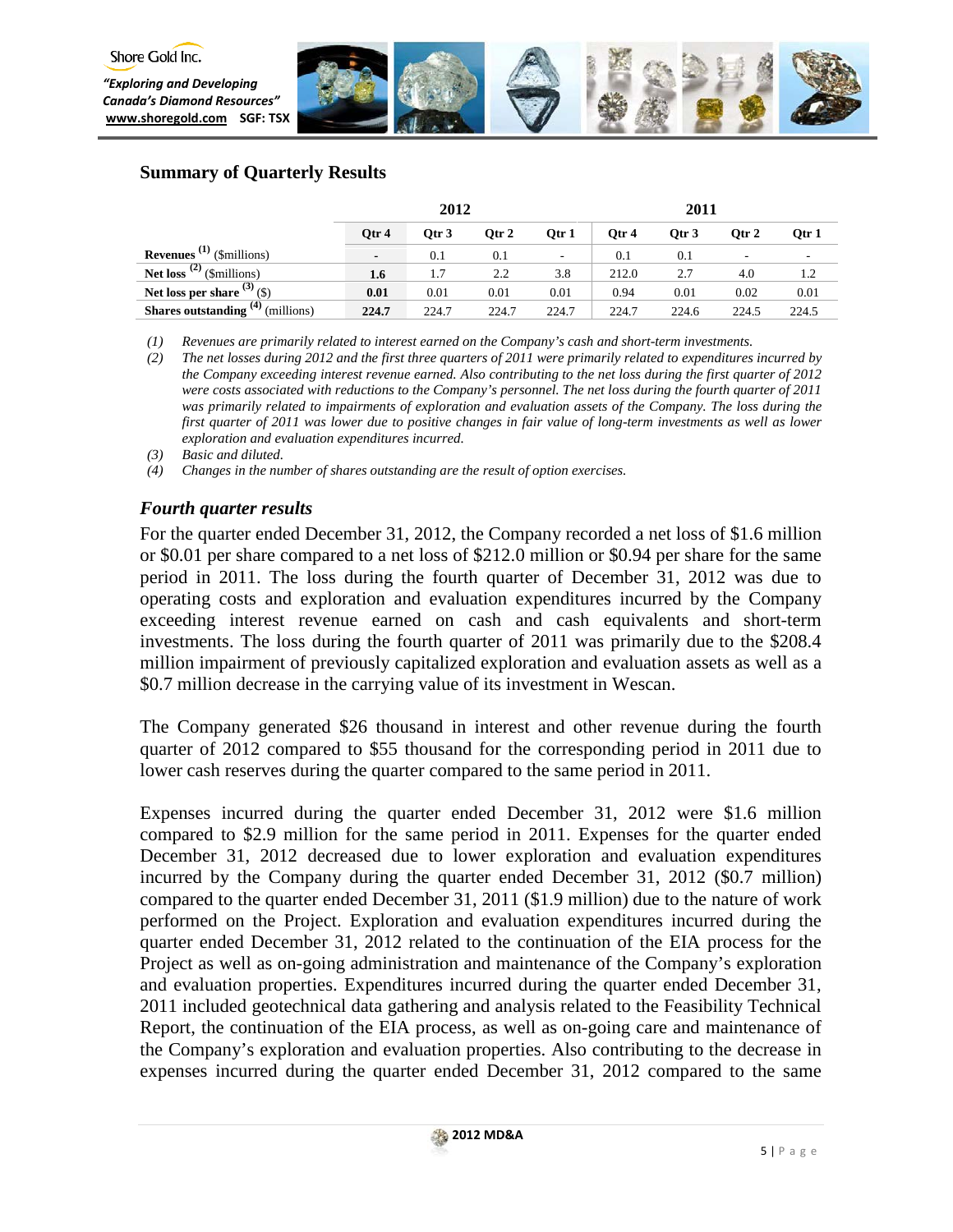



period in 2011were the reductions to the Company's personnel that took place earlier in 2012.

In addition, administration, consulting and professional fees, and corporate development expenditures for the quarter ended December 31, 2012 decreased by \$0.1 million to \$0.9 million, from \$1.0 million during the same period in 2011.

## **Related Party Transactions**

At December 31, 2012, Messrs. Kenneth E. MacNeill (President and Chief Executive Officer) and George H. Read (Senior Vice President of Exploration and Development), through their respective consulting companies, hold management and consulting contracts with the Company. During 2012, Messrs. MacNeill and Read's monthly contracted fees were \$36 thousand  $(2011 - $36$  thousand) and \$21 thousand  $(2011 - $20$  thousand), respectively. During the quarter ended March 31, 2012, the management services agreement with Harvey J. Bay (Chief Financial Officer) was terminated by the Company. This contract termination by the Company resulted in the payment of \$601 thousand of termination benefits.

During the year ended December 31, 2012 total compensation paid or payable to these officers (through companies controlled by Messrs. MacNeill, Bay and Read) and to directors of the Company was \$1.7 million  $(2011 - $2.1$  million). Of these amounts, \$0.7 million  $(2011 - $1.3$  million) was included in administration expense and \$1.0 million (2011 – \$0.8 million) was included in consulting and professional fees expense.

The above transactions were in the normal course of operations and are measured at an amount agreed to by the related parties.

## **Liquidity**

The Company does not currently operate any producing properties and, as such, is dependent upon the issuance of new equity to finance its ongoing obligations and advance its exploration properties. Until the Company's surplus cash is required to fund exploration or development activities it is invested in a variety of highly rated instruments. The Company expects its current capital resources will be sufficient to carry out its present plans.

At December 31, 2012 the Company had \$8.7 million in cash and cash equivalents and short-term investments. The Company has also supplied  $$1.8$  million  $(2011 - $2.6$  million) of irrevocable standby letters of credit issued by a Canadian chartered bank. The security related to the letters of credit is included in restricted cash and excluded from the Company's working capital. These securities are for environmental rehabilitation provisions.

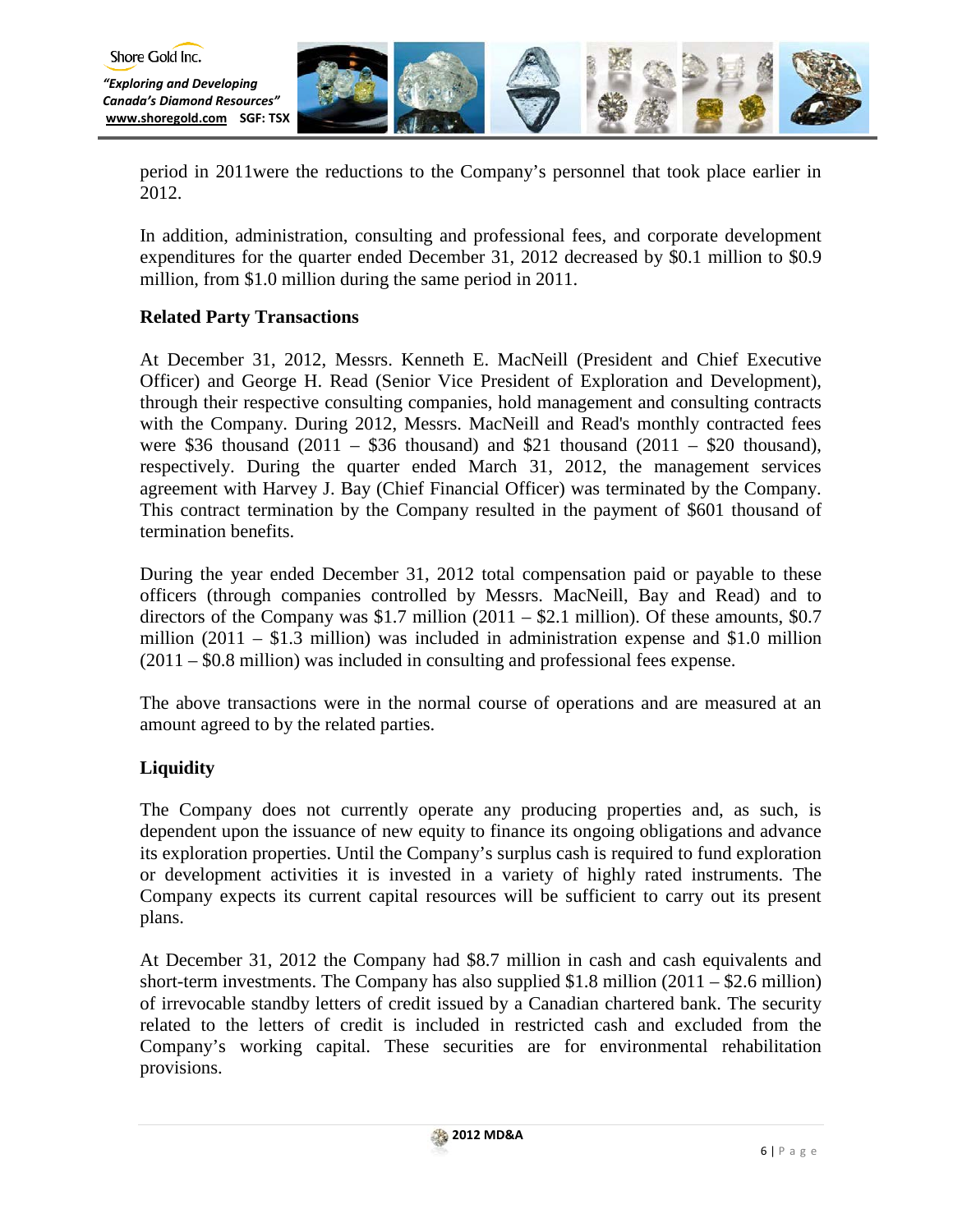

## **Capital Resources and Outstanding Share Data**

As at December 31, 2012 the Company had working capital of \$8.6 million compared to \$15.9 million at December 31, 2011. The Company expects its current capital resources will be sufficient to carry out its present plans while it completes the environmental permitting process and attempts to secure Project financing.

At December 31, 2012 the Company had 224,739,242 shares issued and outstanding and 8,625,000 options outstanding (weighted average exercise price of \$0.96). The number of shares outstanding has increased by 30,000 from December 31, 2011 due to option exercises while the number of options outstanding has declined by 2,935,000 from December 31, 2011. The decrease in options outstanding was due to 3,570,000 option expiries and forfeitures and 30,000 options exercised, offset by 665,000 options granted at a weighted average exercise price of \$0.27. As at March 27, 2013, the Company's issued and outstanding shares remained unchanged from December 31, 2012 while options outstanding have decreased by 1,700,000 to 6,925,000.

## **Financial Instruments**

As at December 31, 2012, the fair value of all of the Company's financial instruments approximates their carrying value. Certain financial instruments are exposed to the following financial risks:

## *Credit risk*

Credit risk is the risk of an unexpected loss by the Company if a customer or third-party to a financial instrument fails to meet its contractual obligations. The Company considers this risk to be insignificant as the majority of the Company's cash and cash equivalents, shortterm investments, and restricted cash are invested in Government of Canada treasury bills which are backed by the Government of Canada. At December 31, 2012, the Company's credit risk relates to its cash and cash equivalents, short-term investments, and restricted cash of  $$10.5$  million (December 31, 2011 –  $$18.1$  million).

## *Liquidity risk*

Liquidity risk is the risk that the Company will not be able to meet its financial obligations as they fall due. The Company's approach is to forecast future cash flows to ensure that it will have sufficient liquidity to meet its obligations when due. To ensure the Company has sufficient cash on hand, the Company prepares annual capital and operating budgets which are regularly monitored and updated as considered necessary. As at December 31, 2012, the Company had working capital of \$8.6 million, excluding restricted cash. Management believes this working capital will be sufficient to meet financial obligations as they fall due.

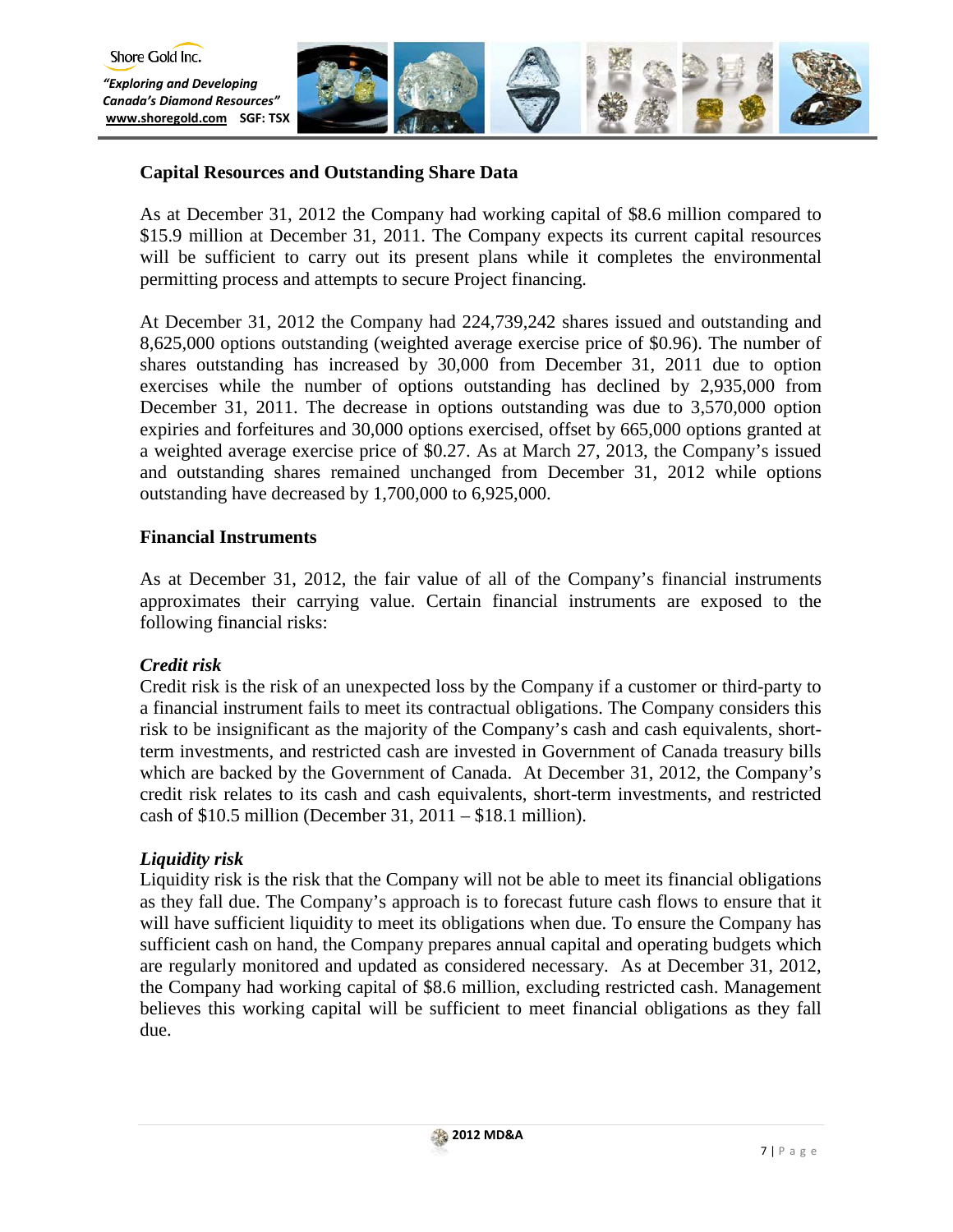

As at December 31, 2012, the Company is committed to trade payables and other operating leases as set out in the following table on an undiscounted basis:

|                                        | Up to $3$ | <b>Between</b><br>3 months<br>and 12 | <b>Between</b><br>1 and 2     | <b>Between</b><br>2 and 5 | Over                     |              |
|----------------------------------------|-----------|--------------------------------------|-------------------------------|---------------------------|--------------------------|--------------|
| (millions)                             | months    | months                               | vears                         | vears                     | 5 years                  | <b>Total</b> |
| Trade payables and accrued liabilities | \$ 0.4    | \$<br>$\overline{\phantom{a}}$       | S<br>$\overline{\phantom{a}}$ | $\overline{\phantom{a}}$  | $\overline{\phantom{a}}$ | \$0.4        |
| <b>Operating leases</b>                | 0.2       | 0.4                                  | 0.4                           | 0.2                       | ۰                        | $1.2\,$      |
| <b>Total</b>                           | \$0.6     | \$0.4                                | \$0.4                         | \$0.2                     | $\blacksquare$           | \$1.6        |

As at December 31, 2012, the Company had guaranteed certain liabilities by issuing \$1.8 million (December 31, 2011 – \$2.6 million) of irrevocable standby letters of credit. The Company backs the letters of credit with investments which have been recorded on the financial statements as restricted cash (note 7). The Company does not include restricted cash in its working capital when analyzing its liquidity requirements. The majority of the guarantees at December 31, 2012 relate to environmental rehabilitation provisions.

The Company is pursuing options to finance the further exploration and development of the Star – Orion South project as it currently does not have sufficient funds to put any of its property interests into production from its own financial resources. Financing options include joint venture arrangements, debt financing, equity financing or other means. The Company believes it has sufficient liquidity to continue operations until financing is arranged. However, there is no assurance that Shore will be successful in obtaining required financing as and when needed. Failure to obtain additional financing on a timely basis may cause the Company to postpone development plans, forfeit rights in its properties or joint operations or reduce or terminate its operations.

## *Market risk*

Market risk is the risk that the fair value of a financial instrument will fluctuate because of changes in market prices. Market prices are comprised of four types of risk: foreign currency risk, interest rate risk, commodity price risk and equity price risk.

## Foreign currency risk:

Foreign currency risk is the risk that a variation in exchange rates between the Canadian dollar and US dollar or other foreign currencies will affect the Company's operations and financial results. The Company does not have significant exposure to foreign exchange rate fluctuation since it is currently not producing.

## Commodity price risk:

Commodity price risk is the risk that a variation in commodity price will affect the Company's operations and financial results. The Company does not have significant exposure to commodity price fluctuations since it is currently not producing.

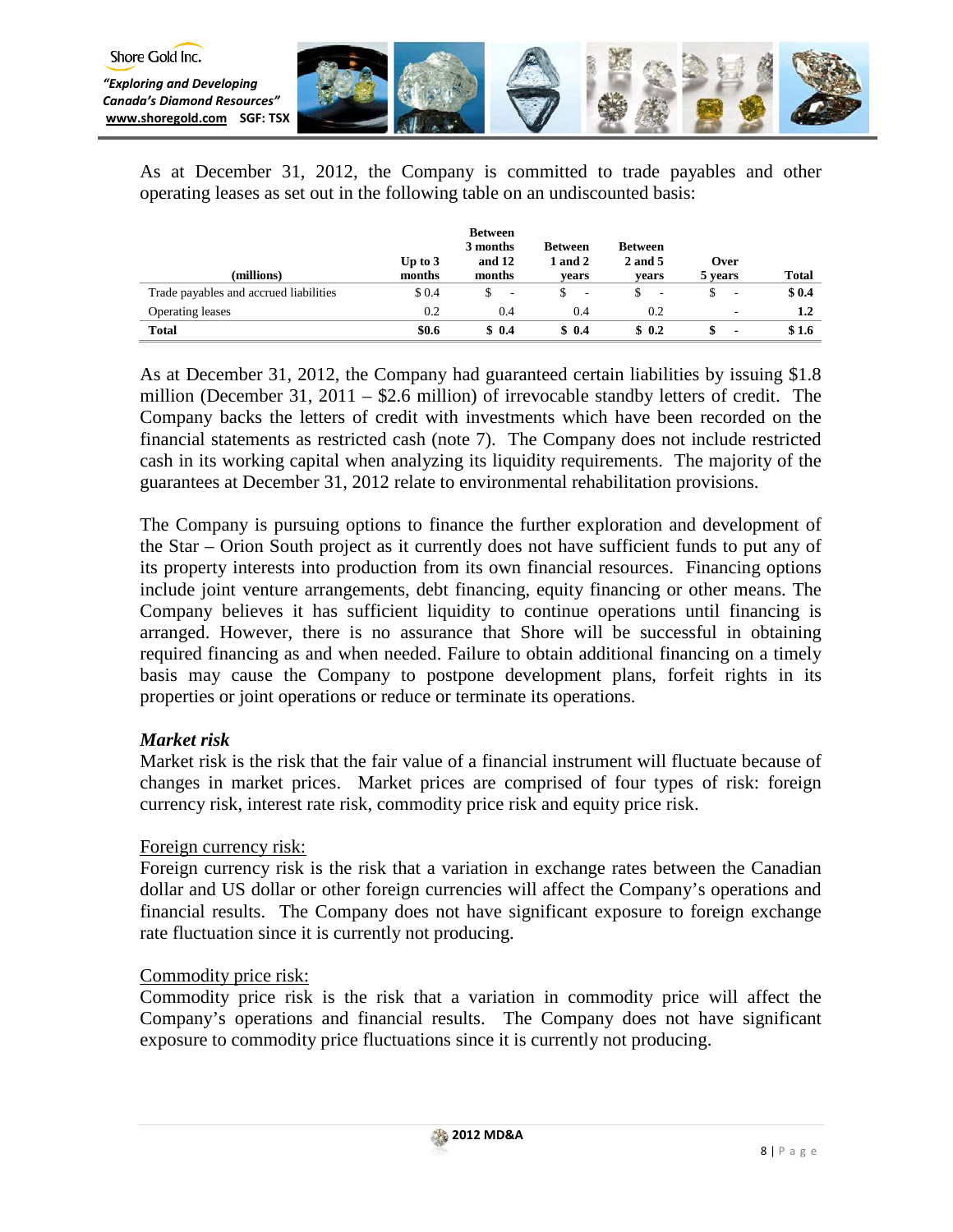

*"Exploring and Developing Canada's Diamond Resources"* **[www.shoregold.com](http://www.shoregold.comm/) SGF: TSX** 



Interest rate risk:

Interest rate risk is the risk that future cash flows will fluctuate as a result of changes in market interest rates. The Company does not have any borrowings. Interest rate risk is limited to potential decreases on the interest rate offered on cash and cash equivalents, short-term investments and restricted cash held with chartered Canadian financial institutions. The Company considers this risk to be immaterial.

## Equity price risk:

Equity price risk is the uncertainty associated with the valuation of assets arising from changes in equity markets. The Company is exposed to this risk through its equity holdings. The available-for-sale investment in the common shares of Wescan is monitored by management with decisions on sale taken to the Board level. A 10 percent decrease in the market price of Wescan would result in a \$6 thousand decrease in fair value.

## **Critical Accounting Estimates**

The financial statements for the year ended December 31, 2012 have been prepared in accordance with IFRS issued by the IASB. The Company's accounting policies are described in Note 3 to the financial statements for the year ended December 31, 2012. Certain of these policies involve critical accounting estimates as they require management to make particularly subjective or complex judgments about matters that are inherently uncertain and because of the likelihood that materially different amounts could be reported under different conditions or using different assumptions. The uncertainties related to these areas could significantly impact the Company's results of operations, financial condition and cash flows.

In preparing the financial statements for the year ended December 31, 2012, significant judgments have been made by management in applying the Company's accounting policies. In particular, the significant areas of estimation uncertainty considered by management in preparing the consolidated financial statements are: reserve and resource estimation, exploration and evaluation expenditures, asset valuations and assessments for impairment, environmental rehabilitation provisions, recovery of deferred tax assets and share-based payment transactions. These assumptions are discussed in more detail in Note 4 of the Company's financial statements for the year ended December 31, 2012.

A critical accounting estimate in determining the Company's financial results relates to the recoverability of the carried amounts of exploration and evaluation assets. Management assesses carrying values of these assets at each reporting date.

## **Accounting Changes**

## *Future Accounting Changes*

At the date of authorization of financial statements for the year ended December 31, 2012, the IASB and the International Financial Reporting Interpretations Committee ("IFRIC")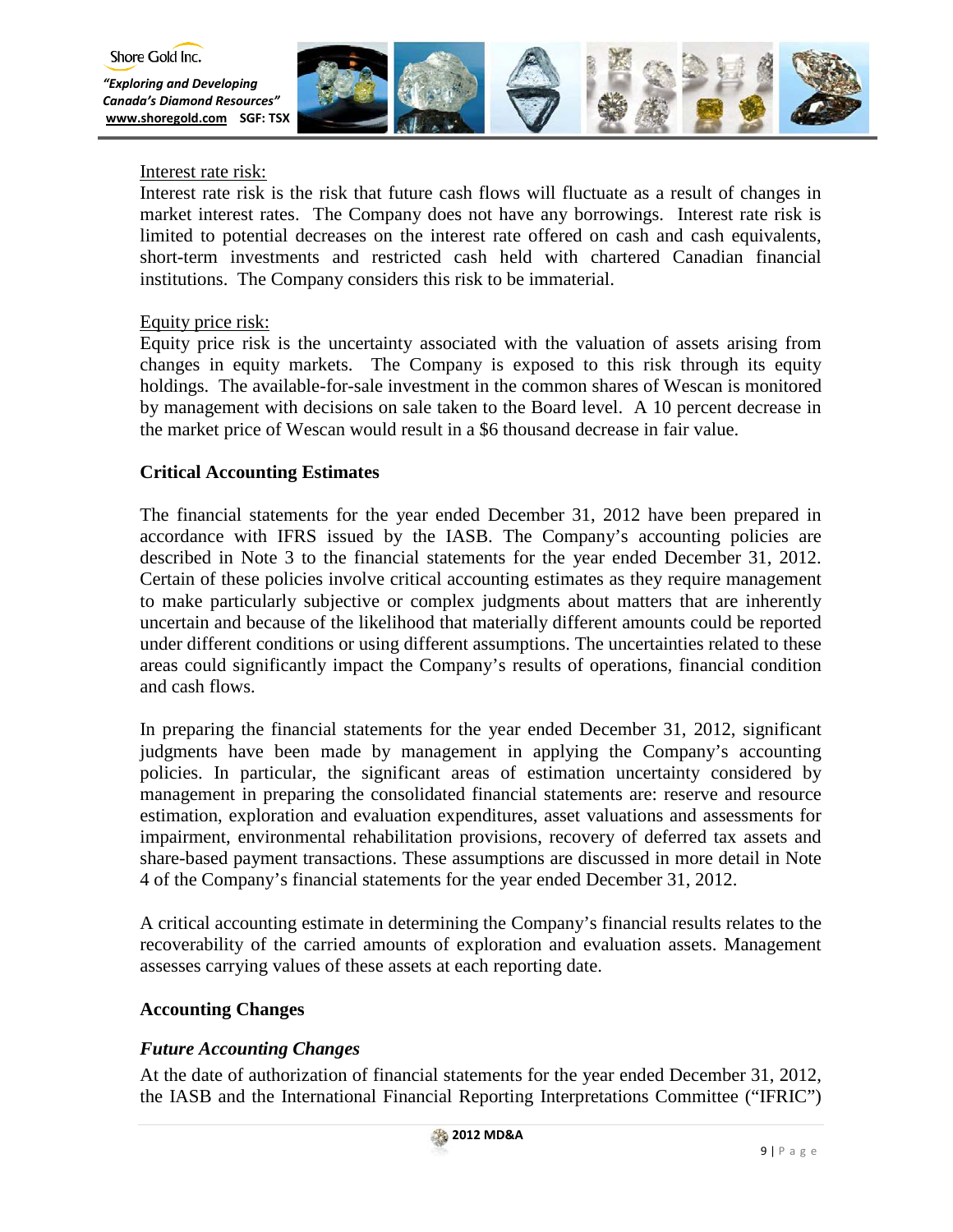

have issued certain new and revised Standards and Interpretations which are not yet effective for the relevant reporting periods.

## IFRS 9 – Financial Instruments

IFRS 9 is part of the IASB's wider project to replace IAS 39 *Financial Instruments: Recognition and Measurement*. IFRS 9 retains, but simplifies, the mixed measurement model and establishes two primary measurement categories for financial assets: amortized cost and fair value. The basis of classification depends on the entity's business model and the contractual cash flow characteristics of the financial asset. The standard is effective for annual periods beginning on or after January 1, 2015, with early adoption permitted. The Company does not intent to early adopt IFRS 9 and is in the process of evaluating the impact of the new standard on the accounting for available-for-sale investments.

## IFRS 10 – Consolidated Financial Statements

IFRS 10 builds on existing principles by identifying the concept of control as the determining factor in whether an entity should be included within the consolidated financial statements of the parent company. The standard, which is effective for accounting periods beginning January 1, 2013, provides additional guidance to assist in the determination of control. Under IFRS 10, an investor controls an investee when it is exposed, or has rights, to variable returns from its involvement with the investee and has the ability to affect those returns through its power over the investee. The Company is in the process of evaluating the impact of the new standard, however adoption of this standard is not expected to have a material impact on its financial statements.

## IFRS 11 – Joint Arrangements

IFRS 11, which is effective for accounting periods beginning January 1, 2013, describes the accounting for arrangements in which there is joint control. IFRS 11 replaces IAS 31 *Interest in Joint Ventures* and SIC 13 *Jointly Controlled Entities - Non-Monetary Contributions by Venturers*. The application of IFRS 11 will require judgment in determining the classification of its joint arrangements. All joint arrangements will be reviewed by the Company, taking into account their structure, the legal forms of any separate vehicles, the contractual terms of the arrangements and other facts and circumstances. The Company is in the process of evaluating the impact of the new standard.

## IFRS 12 – Disclosures of Interests in Other Entities

IFRS 12, which is effective for accounting periods beginning January 1, 2013, includes disclosure requirements for all forms of interests in other entities, including joint arrangements, associates, special purpose vehicles and other off balance sheet vehicles. The Company is in the process of evaluating the impact of the new standard. The Company expects IFRS 12 to result in additional disclosure regarding its interests in subsidiaries and joint arrangements.

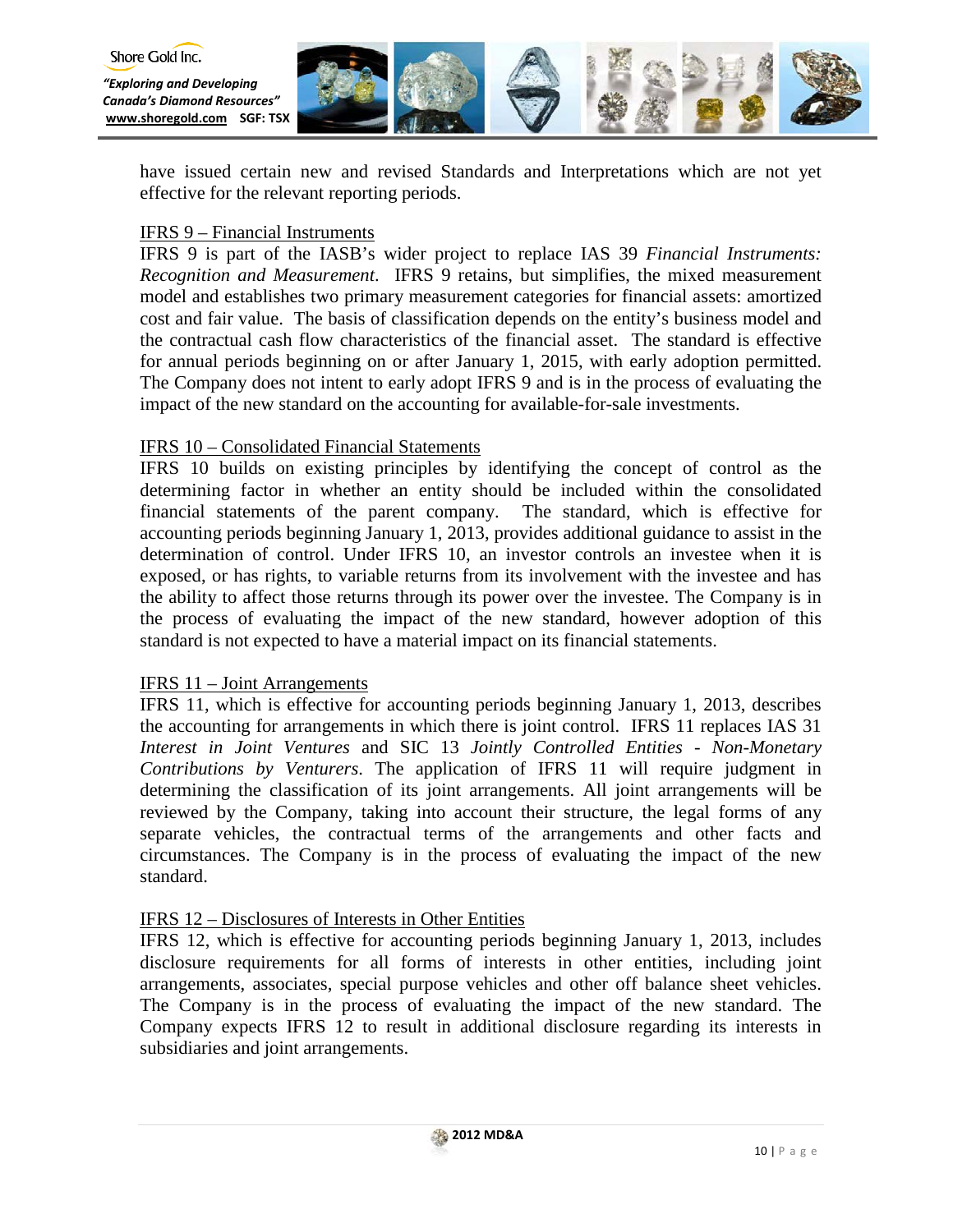



## IFRS 13 – Fair Value Measurement

IFRS 13, which is effective for accounting period beginning January 1, 2013, provides additional guidance where IFRS requires fair value to be used. This IFRS defines fair value, sets out in a single standard a framework for measuring fair value and establishes the required disclosures about fair value measurement. The Company is in the process of evaluating the impact of the new standard, however adoption of this standard is not expected to have a material impact on its financial statements.

## IFRIC 20 – Stripping Costs in the Production Phase of a Surface Mine

In IFRIC 20, the IFRS Interpretations Committee sets out principles for the recognition of production stripping costs in the balance sheet. The interpretation, effective for accounting period beginning on January 1, 2013, recognizes that some production stripping in surface mining activity will benefit production in future periods and sets out criteria for capitalizing such costs. While the Company is not yet in the production phase, the Company is currently assessing the future impact of this interpretation.

There are no other IFRSs or IFRIC interpretations that are not yet effective that would be expected to have a material impact on the Company.

### **Disclosure Controls and Procedures**

The Company has disclosure controls and procedures in place to provide reasonable assurance that any information required to be disclosed by the Company under securities legislation is recorded, processed, summarized and reported within the applicable time periods, and to ensure that required information is gathered and communicated to the Company's management so that decisions can be made about timely disclosure of that information. In accordance with the requirements of *National Instrument 52-109 Certification of Disclosure in Issuer's Annual and Interim Filings*, the Company's management, under the supervision and with the participation of the Company's Chief Executive Officer ("CEO") and Chief Financial Officer ("CFO"), are responsible for establishing and maintaining disclosure controls and procedures and have caused these to be designed to provide reasonable assurance that material information is made known to management, particularly during the period in which these filings are being prepared; and information required to be disclosed is recorded, processed, summarized and reported within the time periods specified in securities legislation.

As at the end of the period covered by this MD&A and accompanying consolidated financial statements, the CEO and the CFO have reviewed and evaluated the design and effectiveness of the Company's disclosure controls and procedures. Based on that evaluation, the CEO and the CFO have concluded that the Company's disclosure controls and procedures were effective as at December 31, 2012.

There have been no significant changes in the Company's disclosure controls during the year ended December 31, 2012.

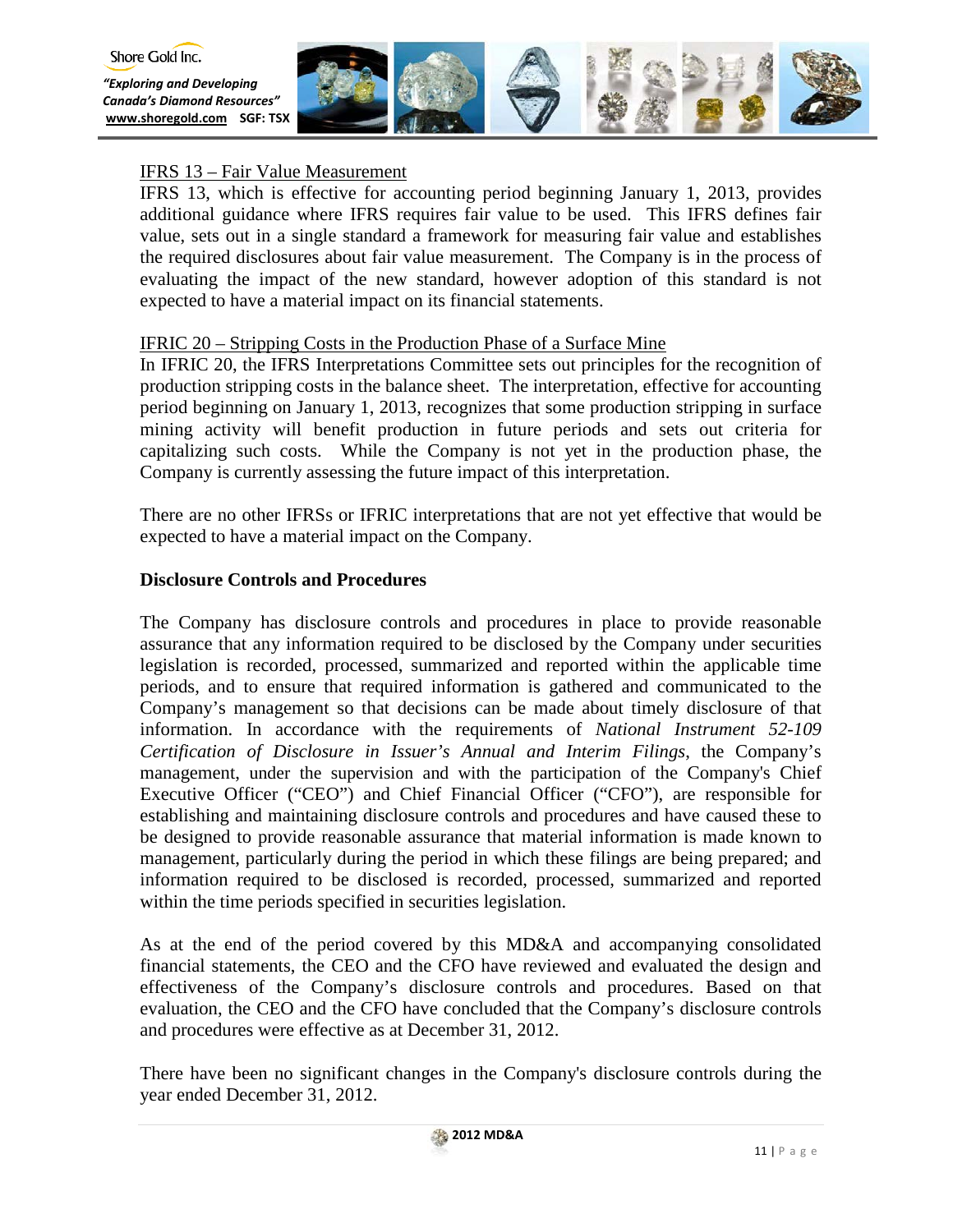

## **Internal Controls over Financial Reporting Procedures**

The Company's management is responsible for establishing and maintaining adequate internal controls over financial reporting. Any system of internal controls over financial reporting, no matter how well designed, has inherent limitations. Therefore, even those systems determined to be effective can provide only reasonable assurance with respect to financial statement preparation and presentation. In accordance with the requirements of *National Instrument 52-109 Certification of Disclosure in Issuer's Annual and Interim Filings*, the Company's management, under the supervision and with the participation of the Chief Executive Officer and the Chief Financial Officer, have designed the Company's internal controls over financial reporting as of the end of the period covered by these filings so that the internal controls over financial reporting provide reasonable assurance regarding the reliability of financial reporting and the preparation of financial statements for external purposes in accordance with IFRS issued by the IASB and interpretations of the IFRIC.

Management, including the CEO and the CFO, evaluated the design and effectiveness of the Company's internal control over financial reporting as at December 31, 2012. In making its assessment, management, including the CEO and the CFO, used the criteria set forth by the Committee of Sponsoring Organizations of the Treadway Commission over Internal Control – Integrated Framework. The evaluation included review of the documentation of controls, evaluation of the design and testing the operating effectiveness of controls, and a conclusion on this evaluation. Based on their evaluation, the CEO and the CFO have concluded that the Company's internal control over financial reporting was effective as at December 31, 2012.

There have been no significant changes to internal controls over financial reporting during the year ended December 31, 2012 that could have materially affected or are reasonably likely to materially affect the Company's internal controls over financial reporting.

## **Outlook**

The Company is proceeding with the completion of the environmental permitting process and continuing to seek opportunities for development capital through participation in the Project by a third party or a syndicate of investors. Measures taken in early 2012 will enable the Company to conserve its cash position and provide an extended operating window in which Shore can complete the environmental permitting process and continue to seek opportunities for development capital.

Diamond prices used in the Feasibility Study were based on valuations by the Company's diamond consultants, WWW International Diamond Consultants Ltd. using their February 2011 price book. The details of the February 2011 valuation of the Star and Orion South diamond parcels were published in Shore's News Release dated March 2, 2011. The results of the Feasibility Study show that the economic model is particularly sensitive to

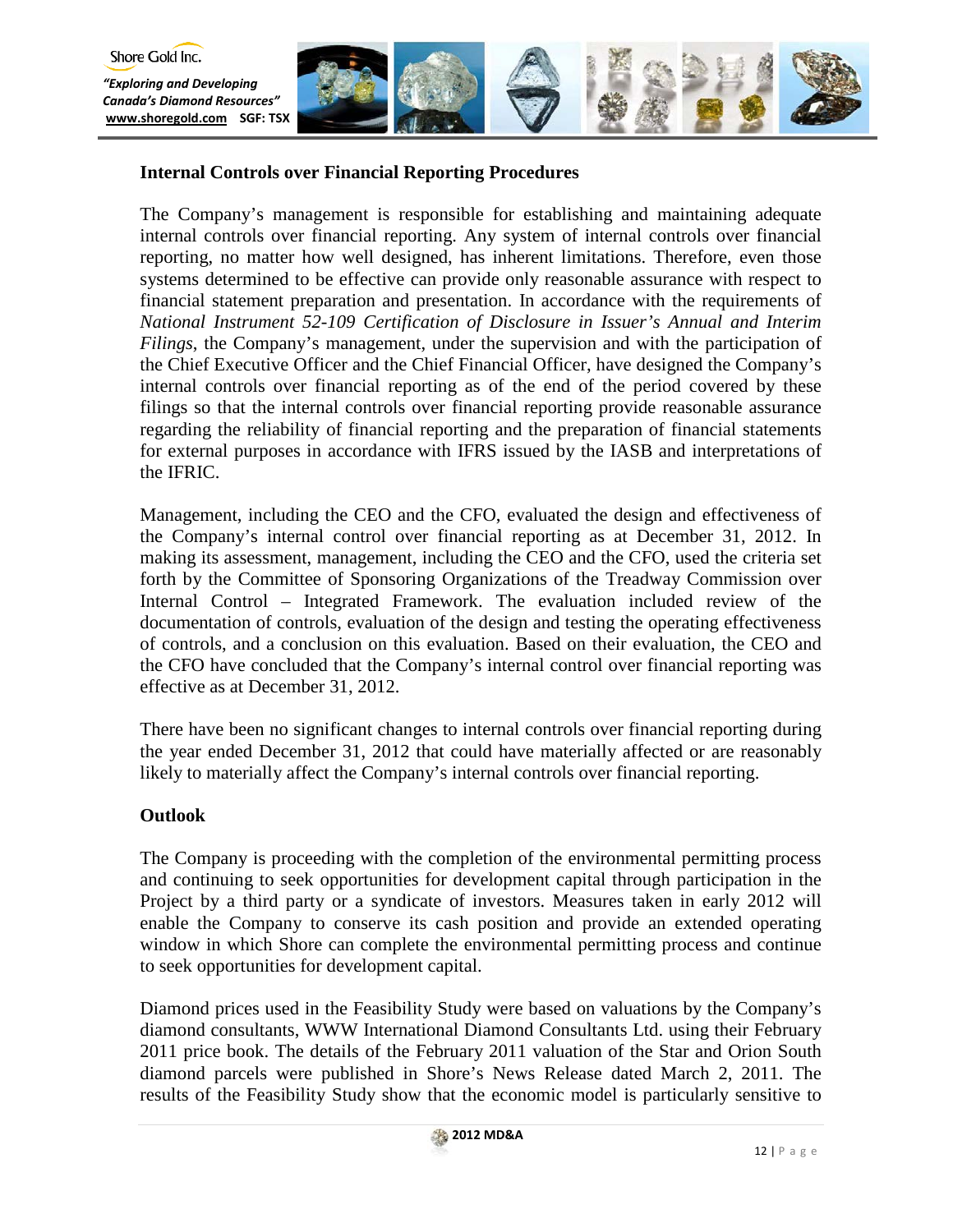



diamond prices and the Project's NPV increases rapidly with rising diamond prices, as shown in Table 4 of the Shore July 14, 2011 News Release (See SGF News Release dated July 14, 2011). Diamond prices increased rapidly in 2011, reaching a peak in early August, when the price of rough softened as a result of world financial uncertainties, particularly in Europe. Rough prices rose during the first quarter of 2012 but the world financial situation once again caused the price of rough to decrease during the second and third quarters of 2012. Rough prices have, however, increased since the end of the third quarter of 2012 with overall rough diamond prices at the end of 2012 increasing slightly from rough diamond prices at the end of 2011. Current rough prices are slightly above the price used in the Feasibility Study.

As of March 27, 2013, the Company had approximately \$7.4 million in cash and cash equivalents and short-term investments (excluding \$1.8 million in restricted cash). A portion of the Company's cash and cash equivalents and short-term investments will be used to advance certain aspects of the project, including the EIA and related permitting. The Company continues to evaluate opportunities for development capital.

## **Risks and Uncertainties**

The Company attempts to mitigate risks by identifying, assessing, reporting and managing risks of significance. The following are risks relating to the business of the Company. This information is a summary only of risks currently facing the Company based on its stage of development. Additional risks and uncertainties not presently known may also impact the Company's operations. Management's view on risks facing the Company will evolve as the Company's stage of development progresses.

## *Risks Associated With a Non-Producing Company*

The principal risks faced by the Company involve: Shore's ability to obtain financing to further the exploration and development of exploration and evaluation properties in which Shore holds interests; maintaining title to its property claims; obtaining the required permits from various federal, provincial and local governmental authorities; and the ultimate economic feasibility of any future development projects.

The further development and exploration of exploration and evaluation properties in which Shore holds interests or which Shore acquires may depend upon Shore's ability to obtain financing through joint ventures, debt financing, equity financing or other means. The Company currently does not have sufficient funds to put any of its property interests into production from its own financial resources. There is no assurance that Shore will be successful in obtaining required financing as and when needed. Failure to obtain additional financing on a timely basis may cause the Company to postpone development plans, forfeit rights in its properties or joint operations or reduce or terminate its operations. Reduced liquidity or difficulty in obtaining future financing could have an adverse impact on Shore's future cash flows, results of operations and financial condition. The relative prices of diamonds and future expectations for such prices have a significant impact on the

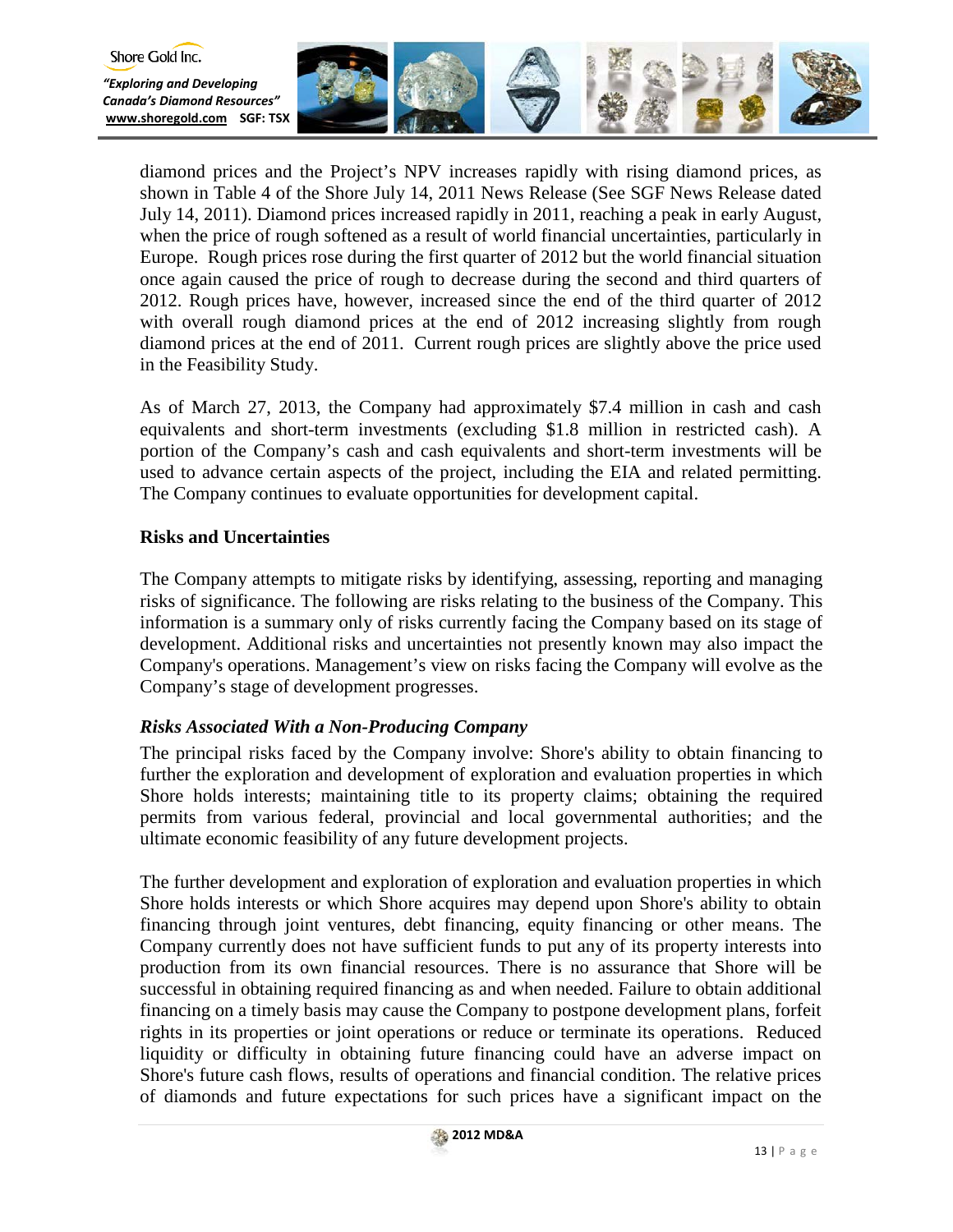

market sentiment for investment in diamond mining and exploration companies. To ensure that exploration procedures are being performed effectively and those results are interpreted and reported in a proper manner, management ensures that qualified individuals, service providers and external consultants are utilized in the verification and quality assurance of analytical results.

Shore Gold Inc.

Title disputes could have adverse consequences to the Company. Managing these issues is an integral part of exploration, development and mining in Canada and Shore is committed to managing these issues effectively. The Company has diligently investigated title to its claims. However, no assurance can be given that title to these properties will not be challenged or impugned in the future by third parties or governments. Management maintains a database to monitor the status of the Company's claims to ensure all claims are in good standing.

The current or future operations of the Company, including development activities and commencement of production on its properties, require permits from various federal, provincial and local governmental authorities. Failure to comply with applicable laws, regulations, and permitting requirements may result in permits not being granted or enforcement actions thereunder, including orders issued by regulatory or judicial authorities causing operations to cease or be curtailed and may include corrective measures requiring capital expenditures, installation of additional equipment, or remedial actions. To the best of the Company's knowledge, it is operating in compliance with all applicable rules and regulations. In addition, the permits that will be required for the construction and operation of the proposed Project will be applied for following provincial and/or federal Ministerial approval upon conclusion of the EIA. While the majority of permits will be required from provincial authorities, permits required from the federal government include authorization from the Department of Fisheries and Oceans to allow anticipated changes to fish and fish habitat, permits from Natural Resources Canada for the explosives storage site and authorizations from Environment Canada and Transport Canada. The Company utilizes qualified individuals, service providers and external consultants and maintains constant communications with governmental authorities to ensure that the Company is or, in the case of the EIA, will be in compliance with all applicable rules and regulations.

All of Shore's property interests are currently in the feasibility or exploration stage. The exploration, development and production of precious metals and gems are capitalintensive, subject to the normal risks and capital expenditure requirements associated with mining operations. While the rewards can be substantial if commercial quantities of minerals or gems are found, there can be no assurance that Shore's past or future exploration efforts will be successful, that any production therefrom will be obtained or continued, or that any such production which is attempted will be profitable.

As at March 27, 2013, the Company has determined that the Project has established reserves. Current forecasts are based on engineering data, projected future rates of production and the timing of future expenditures, all of which are subject to numerous

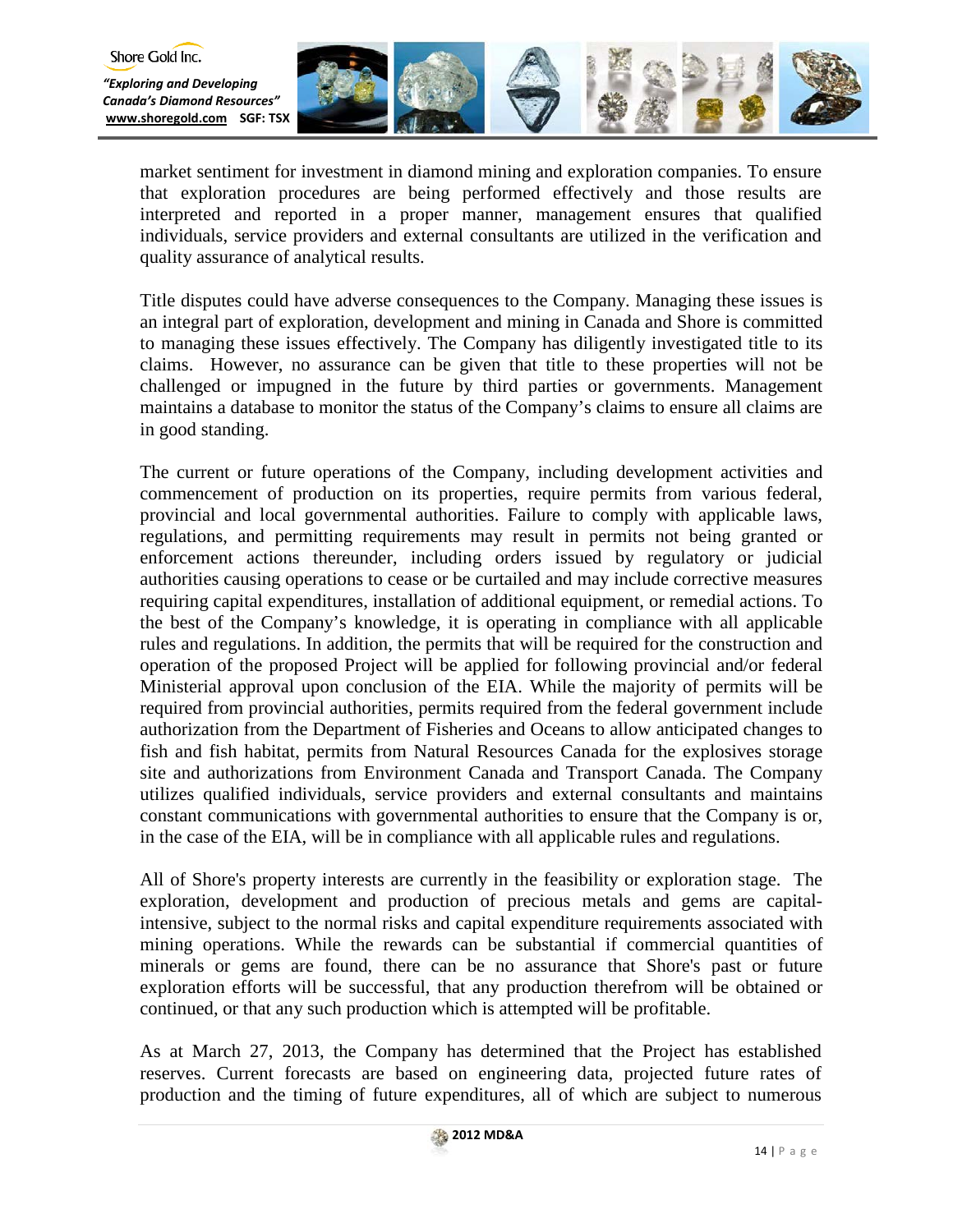

uncertainties and various interpretations. Reserve estimates may be revised based on the results of future drilling, testing or production levels and changes in mine design. In addition, factors including but not limited to market fluctuations in the price of diamonds, changes in foreign exchange rates or estimated recoverable grade from the Project may render the mining of ore reserves uneconomical.

## **Technical Information**

All technical information in this report has been prepared under the supervision of George Read, Senior Vice President of Exploration and Development, Professional Geoscientist in the Provinces of Saskatchewan and British Columbia, who is the Company's "Qualified Person" under the definition of NI 43-101.

## **Caution regarding Forward-looking Statements**

This MD&A contains forward-looking statements within the meaning of certain securities laws, including the "safe harbour" provisions of Canadian Securities legislation and the United States Private Securities Litigation Reform Act of 1995. The words "may," "could," "should," "would," "suspect," "outlook," "believe," "plan," "anticipate," "estimate," "expect," "intend," and words and expressions of similar import are intended to identify forward-looking statements, and, in particular, statements regarding Shore's future operations, future exploration and development activities or other development plans contain forward-looking statements. Forward-looking statements in this MD&A include, but are not limited to, statements related to the Feasibility Study; statements and assumptions made regarding buoyancy in world diamond markets and changes in diamond supply and demand; statements related to the approval of the development of the Star - Orion South Diamond Project; statements relating to future development of the Star - Orion South Diamond Project and associated timelines; availability of project financing; and the use of funds to fund the continuation of the EIA process.

These forward-looking statements are based on Shore's current beliefs as well as assumptions made by and information currently available to it and involve inherent risks and uncertainties, both general and specific. Risks exist that forward-looking statements will not be achieved due to a number of factors including, but not limited to, developments in world diamond markets, changes in diamond valuations, risks relating to fluctuations in the Canadian dollar and other currencies relative to the US dollar, changes in exploration, development or mining plans due to exploration results and changing budget priorities of Shore or its joint venture partners, the effects of competition in the markets in which Shore operates, the impact of changes in the laws and regulations regulating mining exploration and development, judicial or regulatory judgments and legal proceedings, operational and infrastructure risks and the additional risks described in Shore's most recently filed Annual Information Form, annual and interim MD&A, news releases and technical reports. Shore's anticipation of and success in managing the foregoing risks could cause actual results to differ materially from what is anticipated in such forward-looking statements.

Although management considers the assumptions contained in forward-looking statements to be reasonable based on information currently available to it, those assumptions may prove to be incorrect. When making decisions with respect to Shore, investors and others should not place undue reliance on these statements and should carefully consider the foregoing factors and other uncertainties and potential events. Unless required by applicable securities law, Shore does not undertake to update any forward-looking statement that may be made.

## **Additional Information**

Additional information related to the Company, including the latest available Annual Information Form, is available on SEDAR at www.sedar.com.

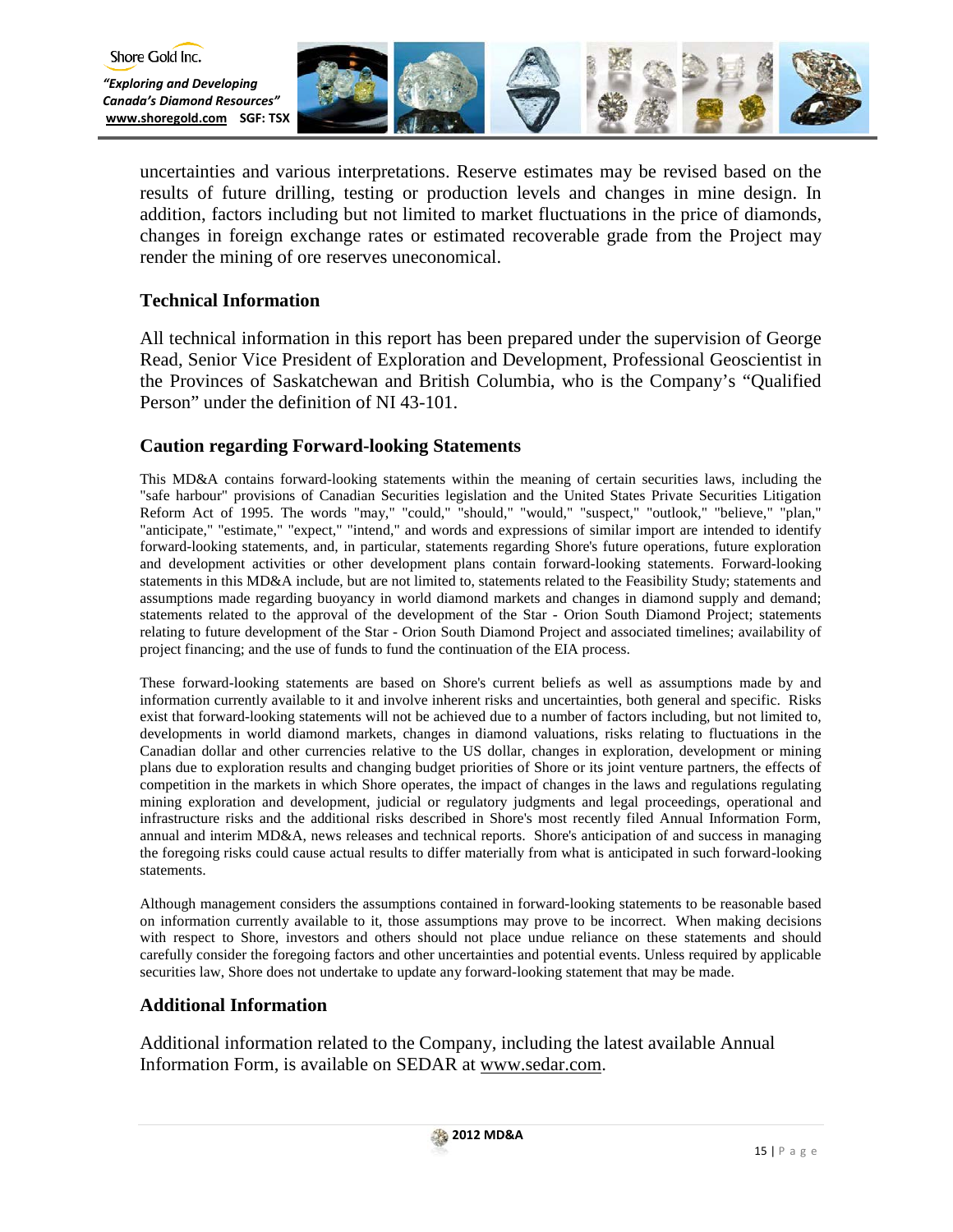

# **Consolidated Financial Statements December 31, 2012**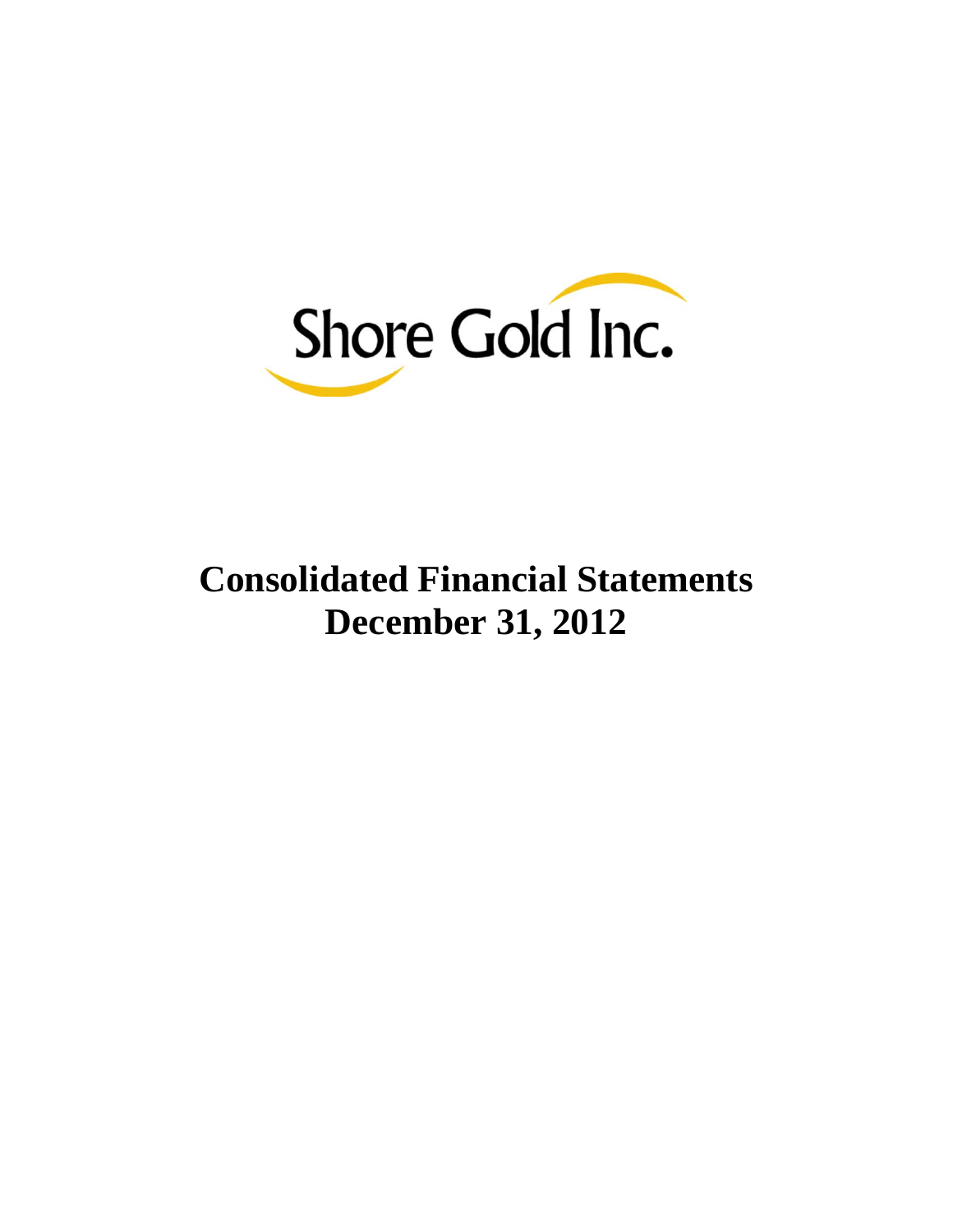## **Management's Responsibility for Consolidated Financial Statements**

The accompanying consolidated financial statements of Shore Gold Inc. are the responsibility of management and have been approved by the Board of Directors.

Management in conformity with International Financial Reporting Standards as issued by the International Accounting Standards Board has prepared the consolidated financial statements. The consolidated financial statements include some amounts that are based on best estimates and judgments.

The management of the Company, in furtherance of the integrity and objectivity of data in the consolidated financial statements, has developed and maintains a system of internal accounting controls. Management believes the internal accounting controls provide reasonable assurance that financial records are reliable and form a proper basis for preparation of consolidated financial statements and that assets are properly accounted for and safeguarded. The internal accounting control process includes management's communication to employees of policies that govern ethical business conduct.

The Board of Directors carries out its responsibility for the consolidated financial statements principally through its audit committee, consisting entirely of outside directors. The audit committee reviewed the Company's annual consolidated financial statements and recommended their approval to the Board of Directors. The shareholders' auditors have full access to the audit committee, with and without management being present.

The shareholders' auditors, KPMG LLP, Chartered Accountants, in accordance with International Financial Reporting Standards, have examined these consolidated financial statements and their independent professional opinion on the fairness of the consolidated financial statements is attached.

Harvey J. Bay, CMA Chief Financial Officer

Saskatoon, Saskatchewan March 27, 2013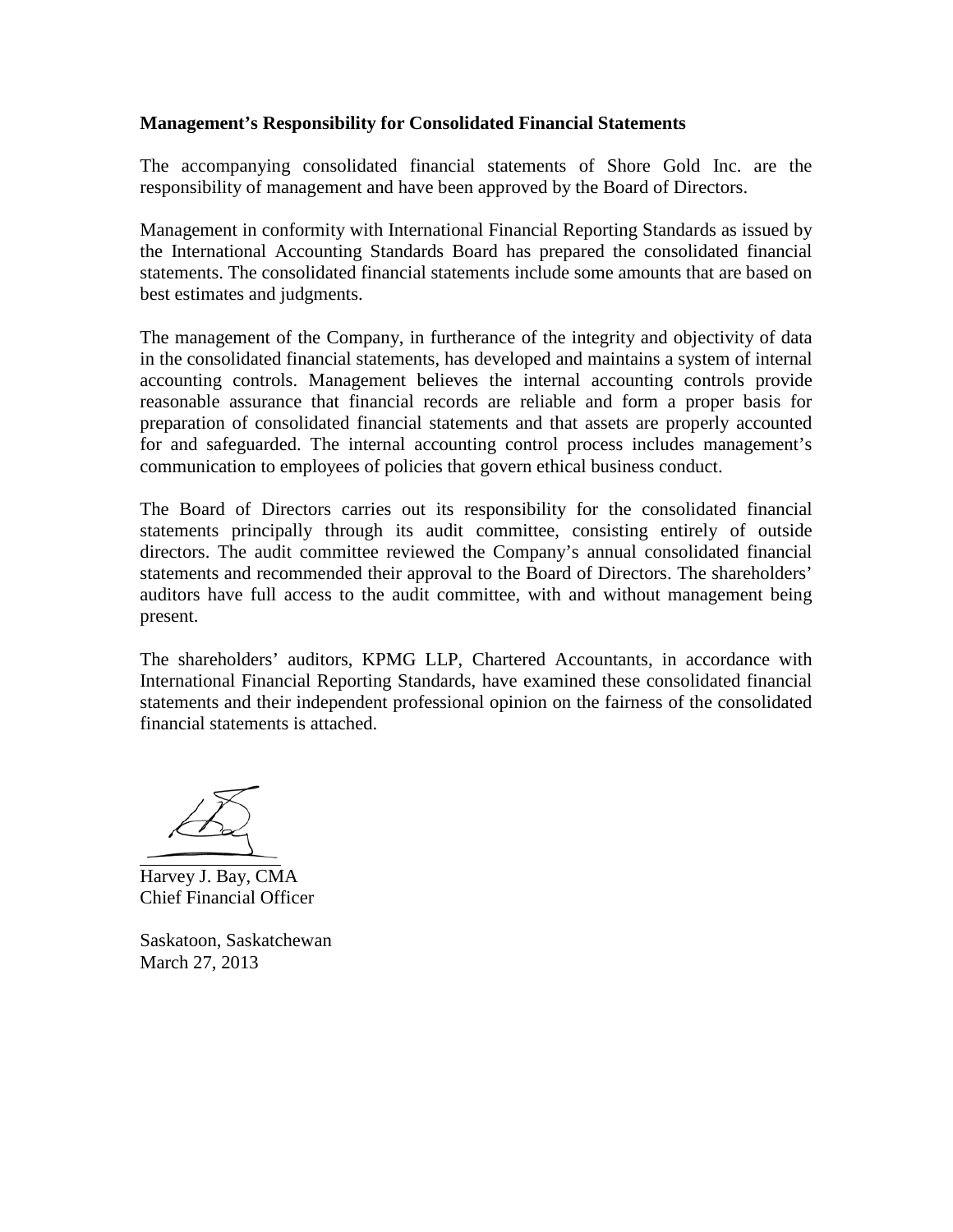

**KPMG LLP**<br> **Chartered Accountants**<br>
Chartered Accountants<br>
Tex (306) 934-6233 **Chartered Accountants Chartered Accountants Fax** (306) 934-6233<br>
500 - 475 Second Avenue South **Chartes Internet Example 2018** 500 – 475 Second Avenue South Saskatoon Saskatchewan S7K 1P4 Canada

## **INDEPENDENT AUDITORS' REPORT**

To the Shareholders of Shore Gold Inc.

We have audited the accompanying consolidated financial statements of Shore Gold Inc., which comprise the consolidated statements of financial position as at December 31, 2012, and December 31, 2011, the consolidated statements of loss and comprehensive loss, changes in equity and cash flows for the years then ended, and notes, comprising a summary of significant accounting policies and other explanatory information.

#### *Management's Responsibility for the Consolidated Financial Statements*

Management is responsible for the preparation and fair presentation of these consolidated financial statements in accordance with International Financial Reporting Standards, and for such internal control as management determines is necessary to enable the preparation of consolidated financial statements that are free from material misstatement, whether due to fraud or error.

#### *Auditors' Responsibility*

Our responsibility is to express an opinion on these consolidated financial statements based on our audits. We conducted our audits in accordance with Canadian generally accepted auditing standards. Those standards require that we comply with ethical requirements and plan and perform the audit to obtain reasonable assurance about whether the consolidated financial statements are free from material misstatement.

An audit involves performing procedures to obtain audit evidence about the amounts and disclosures in the consolidated financial statements. The procedures selected depend on our judgment, including the assessment of the risks of material misstatement of the consolidated financial statements, whether due to fraud or error. In making those risk assessments, we consider internal control relevant to the entity's preparation and fair presentation of the consolidated financial statements in order to design audit procedures that are appropriate in the circumstances, but not for the purpose of expressing an opinion on the effectiveness of the entity's internal control. An audit also includes evaluating the appropriateness of accounting policies used and the reasonableness of accounting estimates made by management, as well as evaluating the overall presentation of the consolidated financial statements.

We believe that the audit evidence we have obtained in our audits is sufficient and appropriate to provide a basis for our audit opinion.

#### *Opinion*

In our opinion, the consolidated financial statements present fairly, in all material respects, the consolidated financial position of Shore Gold Inc. as at December 31, 2012 and December 31, 2011, and its consolidated financial performance and its consolidated cash flows for the years then ended in accordance with International Financial Reporting Standards.

 $kPMS$  11P

Chartered Accountants March 27, 2013 Saskatoon, Canada

KPMG LLP, is a Canadian limited liability partnership and a member firm of the KPMG network of independent member firms affiliated with KPMG International Cooperative ("KPMG International"), a Swiss entity. KPMG Canada provides services to KPMG LLP.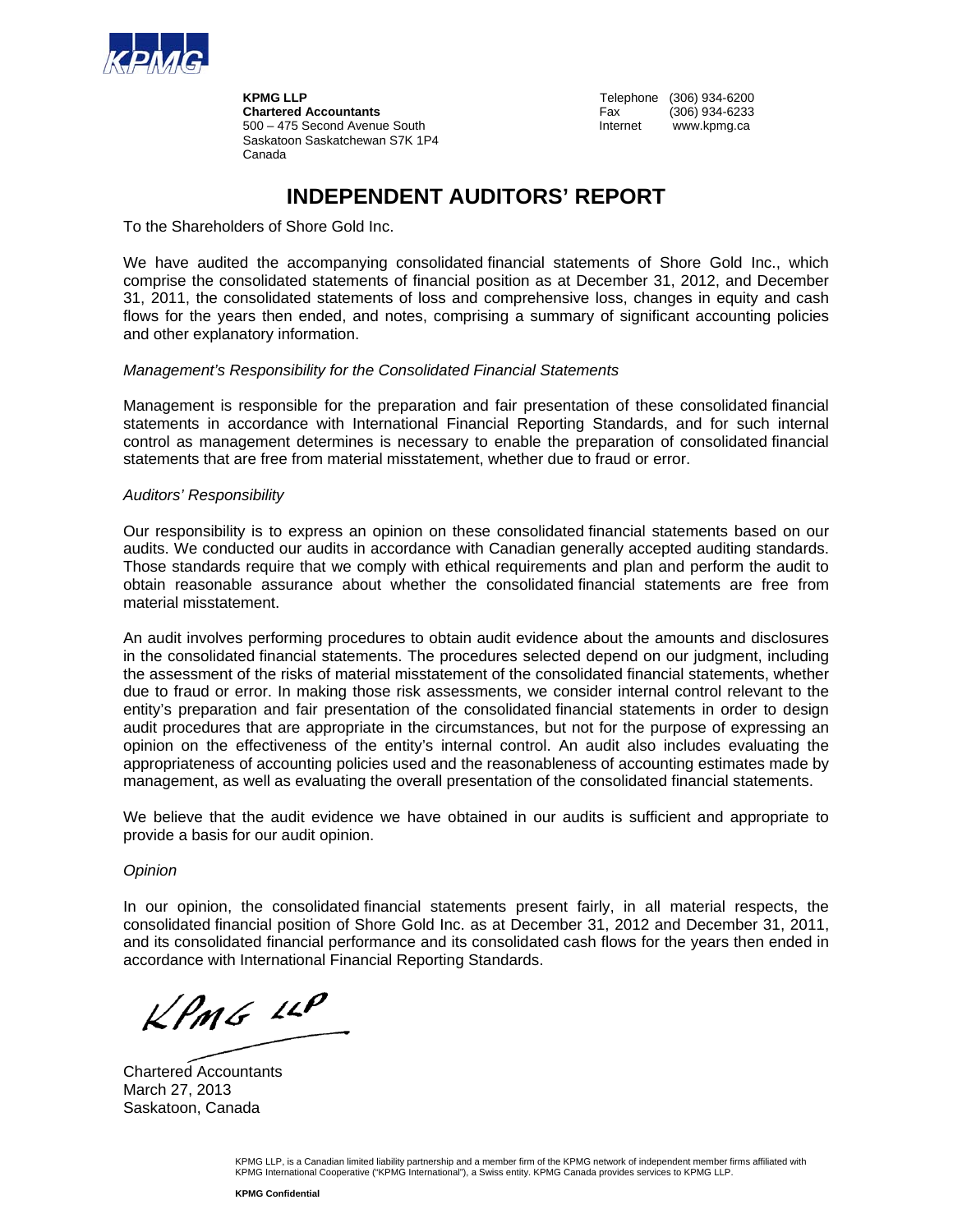## **Shore Gold Inc. Consolidated Statements of Financial Position**

|                                                                     |    | December 31, |      | December 31, |
|---------------------------------------------------------------------|----|--------------|------|--------------|
| (Cdn\$ in thousands)                                                |    | 2012         |      | 2011         |
| <b>Assets</b>                                                       |    |              |      |              |
| Current assets:                                                     |    |              |      |              |
| Cash and cash equivalents                                           | \$ | 1,675        | \$   | 7,209        |
| Short-term investments                                              |    | 7,065        |      | 8,256        |
| Receivables                                                         |    | 213          |      | 156          |
| Prepaids (note 6)                                                   |    | 63           |      | 967          |
|                                                                     |    | 9,016        |      | 16,588       |
| Restricted cash (note 7)                                            |    | 1,807        |      | 2,607        |
| Investment in Wescan Goldfields Inc. (note 9)                       |    | 65           |      | 583          |
| Property and equipment (note 10)                                    |    | 2,173        |      | 2,703        |
|                                                                     | S  | 13,061       | \$   | 22,481       |
| <b>Liabilities and Shareholders' Equity</b>                         |    |              |      |              |
| Current liabilities:                                                |    |              |      |              |
| Accounts payable and accrued liabilities                            | \$ | 364          | \$   | 617          |
| Current portion of environmental rehabilitation provision (note 13) |    | 67           |      | 66           |
|                                                                     |    | 431          |      | 683          |
| Environmental rehabilitation provision (note 13)                    |    | 1,364        |      | 1,371        |
| Shareholders' equity:                                               |    |              |      |              |
| Share capital (note 16)                                             |    | 797,824      |      | 797,811      |
| Contributed surplus                                                 |    | 29,794       |      | 29,650       |
| Accumulated deficit                                                 |    | (816, 352)   |      | (807, 034)   |
|                                                                     |    | 11,266       |      | 20,427       |
|                                                                     | S  | 13,061       | $\$$ | 22,481       |
| On behalf of the Board:                                             |    |              |      |              |

"Brian M. Menell" "Arnie E. Hillier"

Brian M. Menell **Armie E. Hillier** Chairman of the Board Chairman of the Audit Committee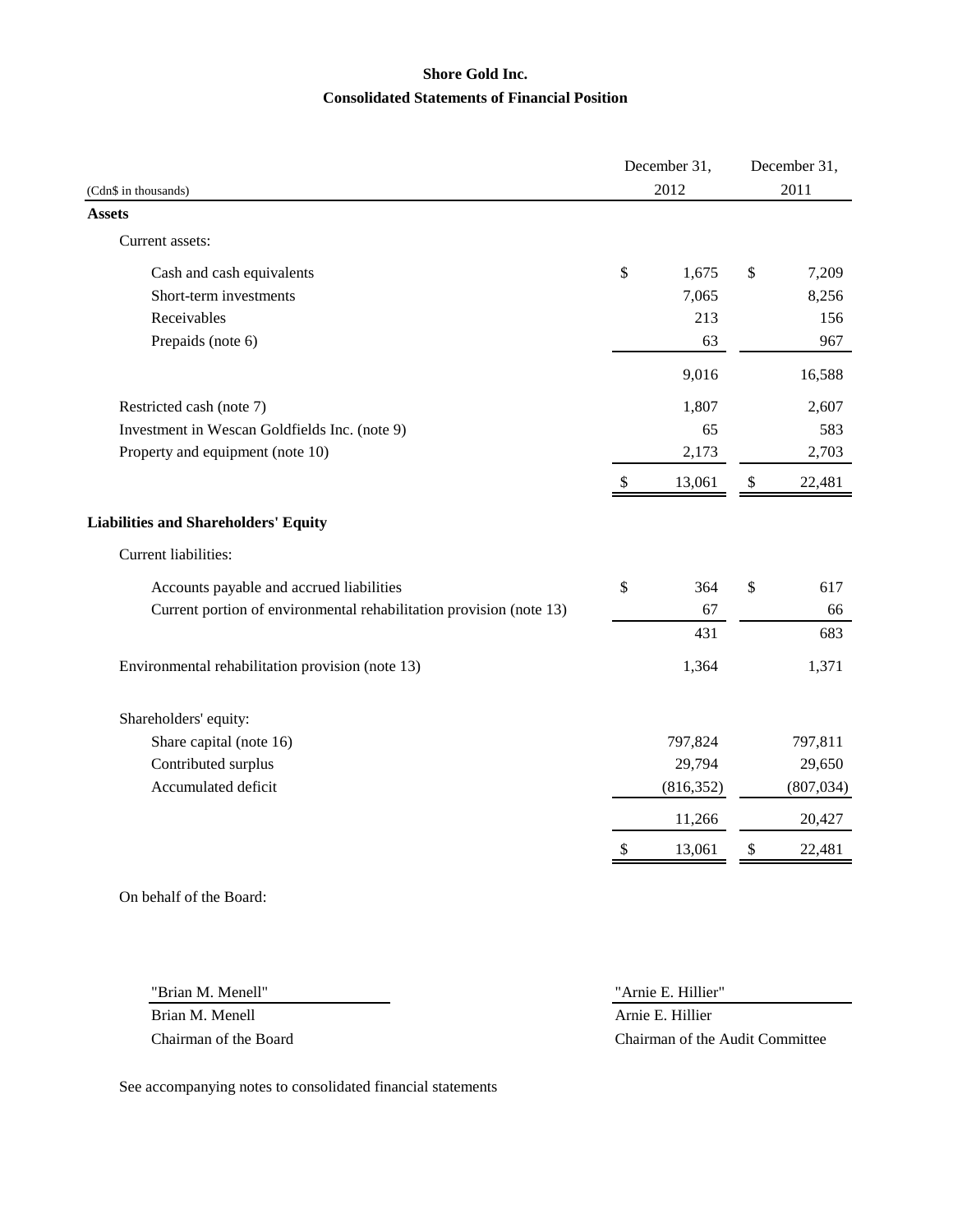## **Consolidated Statements of Loss and Comprehensive Loss For the years ended December 31 Shore Gold Inc.**

| (Cdn\$ in thousands, except for share data)                                    | 2012          | 2011            |
|--------------------------------------------------------------------------------|---------------|-----------------|
| <b>Revenue</b>                                                                 |               |                 |
| Interest and other income                                                      | \$<br>173     | \$<br>221       |
| <b>Expenses</b>                                                                |               |                 |
| Administration                                                                 | 2,900         | 4,388           |
| Consulting and professional fees                                               | 1,265         | 891             |
| Corporate development                                                          | 398           | 410             |
| Exploration and evaluation (note 12)                                           | 4,410         | 6,615           |
|                                                                                | 8,973         | 12,304          |
| Loss before the under noted items                                              | (8,800)       | (12,083)        |
| Loss on investment in Wescan Goldfields Inc. (note 9)                          | (518)         | (675)           |
| Impairment of exploration and evaluation assets (note 11)                      |               | (208, 437)      |
| Change in fair value of investments (note 8)                                   |               | 1,293           |
| <b>Net loss</b>                                                                | (9,318)       | (219,902)       |
| Other comprehensive loss in the year                                           |               |                 |
| Unrealized gains (losses) on available-for-sale financial instruments (note 9) |               | (842)           |
| Impairment recognized                                                          |               | 675             |
| Other comprehensive income (loss) for the year                                 |               | (167)           |
| Total comprehensive loss for the year                                          | \$<br>(9,318) | \$<br>(220,069) |
| Net loss per share                                                             |               |                 |
| Basic and diluted (note 17)                                                    | \$<br>(0.04)  | \$<br>(0.98)    |
|                                                                                |               |                 |
| Weighted average number of shares outstanding (000's)                          | 224,718       | 224,537         |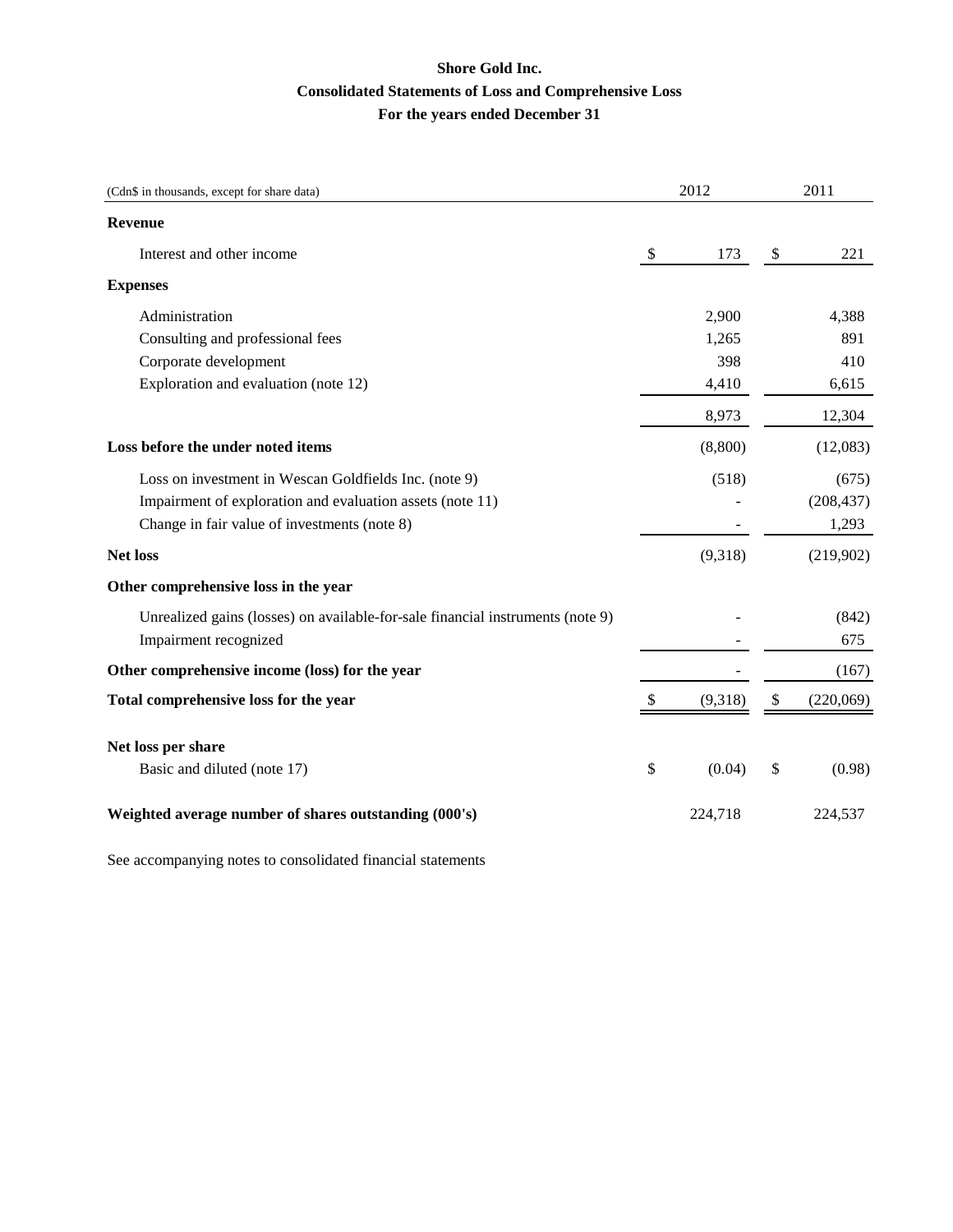## **Shore Gold Inc. Consolidated Statements of Cash Flows For the years ended December 31**

| (Cdn\$ in thousands)                                             |     | 2012     | 2011            |
|------------------------------------------------------------------|-----|----------|-----------------|
| Cash provided by (used in):                                      |     |          |                 |
| <b>Operations:</b>                                               |     |          |                 |
| Net loss                                                         | \$  | (9,318)  | \$<br>(219,902) |
| Non-cash items:                                                  |     |          |                 |
| Amortization                                                     |     | 711      | 958             |
| Loss on disposal of property and equipment                       |     | (23)     |                 |
| Loss on investment in Wescan Goldfields Inc.                     |     | 518      | 675             |
| Impairment of exploration and evaluation assets                  |     |          | 208,437         |
| Change in fair value of investments                              |     |          | (1,293)         |
| Fair value of share-based payments expensed                      |     | 149      | 1,476           |
| Unwinding of discount for environmental rehabilitation provision |     | 20       | 26              |
| Change in environmental rehabilitation provision                 |     | (26)     | (10)            |
| Net change in non-cash operating working capital items:          |     |          |                 |
| Receivables                                                      |     | (57)     | 91              |
| Prepaids                                                         |     | 904      | (882)           |
| Accounts payable and accrued liabilities                         |     | (253)    | (3,001)         |
|                                                                  |     | (7, 375) | (13, 425)       |
| <b>Investing:</b>                                                |     |          |                 |
| Property and equipment                                           |     | (158)    | (48)            |
| Short-term investments                                           |     | 1,191    | 7,903           |
| Restricted cash                                                  |     | 800      | (300)           |
| Investments                                                      |     |          | 10,215          |
|                                                                  |     | 1,833    | 17,770          |
| <b>Financing:</b>                                                |     |          |                 |
| Issue of common shares (net of issue costs)                      |     | 8        | 84              |
|                                                                  |     | 8        | 84              |
| Increase (decrease) in cash and cash equivalents                 |     | (5,534)  | 4,429           |
| Cash and cash equivalents, beginning of year                     |     | 7,209    | 2,780           |
| Cash and cash equivalents, end of year                           | -\$ | 1,675    | \$<br>7,209     |
| Cash and cash equivalents consists of:                           |     |          |                 |
| Cash                                                             | \$  | 1,379    | \$<br>194       |
| Treasury bills                                                   |     | 296      | 7,015           |
|                                                                  | \$  | 1,675    | \$<br>7,209     |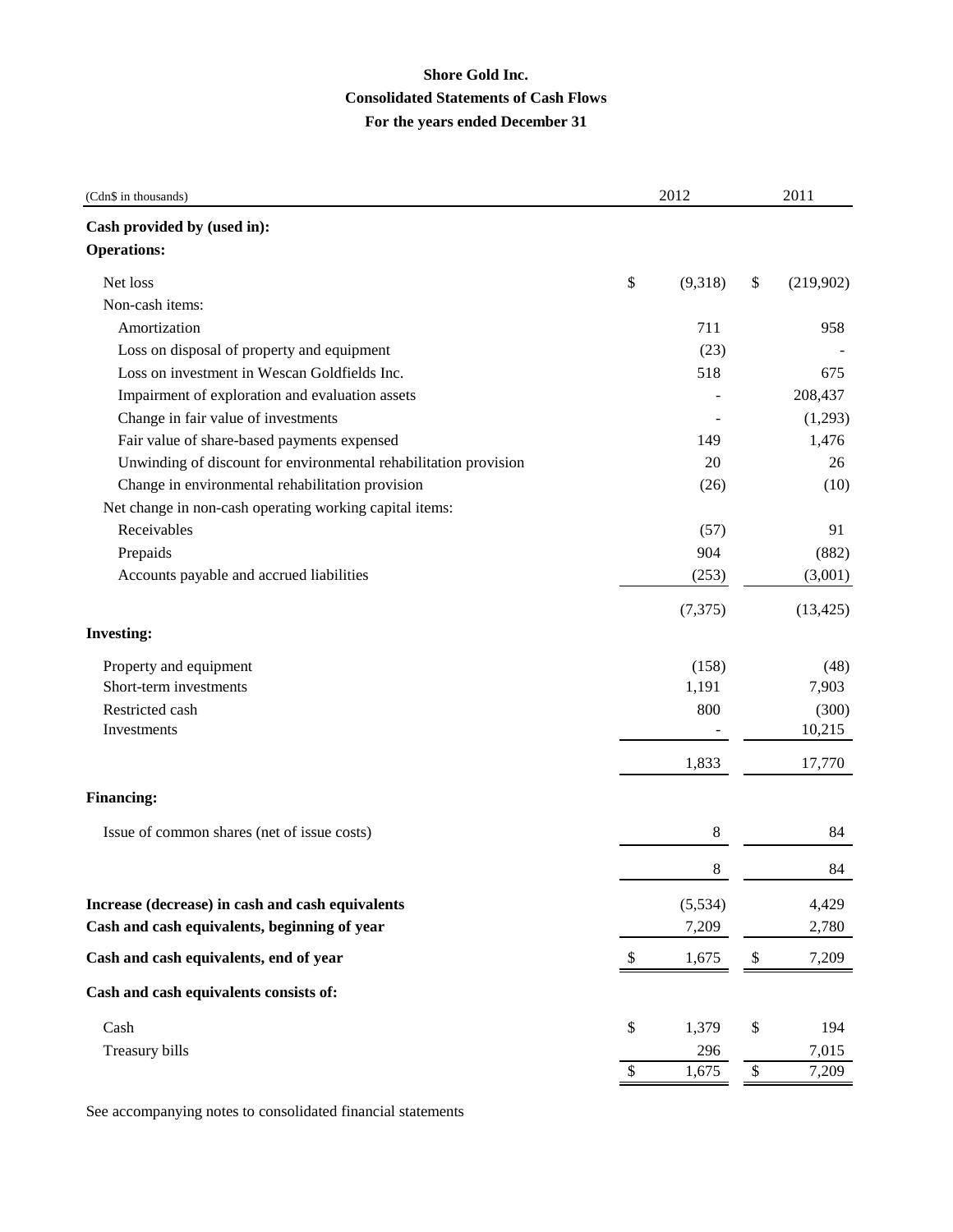### **Shore Gold Inc. Consolidated Statements of Changes in Equity For the years ended December 31**

| (Cdn\$ in thousands)                           |               | 2012          |               | 2011           |  |
|------------------------------------------------|---------------|---------------|---------------|----------------|--|
| Share capital (note 16)                        |               |               |               |                |  |
| Balance, beginning of year<br>Shares issued    | $\mathcal{S}$ | 797,811<br>13 | \$            | 797,672<br>139 |  |
| Balance, end of year                           | \$            | 797,824       | \$            | 797,811        |  |
| <b>Contributed surplus</b>                     |               |               |               |                |  |
| Balance, beginning of year                     | \$            | 29,650        | \$            | 28,229         |  |
| Share-based payments (note 18)                 |               | 149           |               | 1,476          |  |
| Options exercised                              |               | (5)           |               | (55)           |  |
| Balance, end of year                           | \$            | 29,794        | $\mathcal{S}$ | 29,650         |  |
| <b>Accumulated deficit</b>                     |               |               |               |                |  |
| Balance, beginning of year                     | \$            | (807, 034)    | \$            | (587, 132)     |  |
| Net loss                                       |               | (9,318)       |               | (219, 902)     |  |
| Balance, end of year                           | \$            | (816, 352)    | \$            | (807, 034)     |  |
| Accumulated other comprehensive income         |               |               |               |                |  |
| Balance, beginning of year                     | \$            |               | \$            | 167            |  |
| Other comprehensive income (loss) for the year |               |               |               | (167)          |  |
| Balance, end of year                           | \$            |               | \$            |                |  |
| <b>Total shareholders' equity</b>              |               | 11,266        | \$            | 20,427         |  |
|                                                |               |               |               |                |  |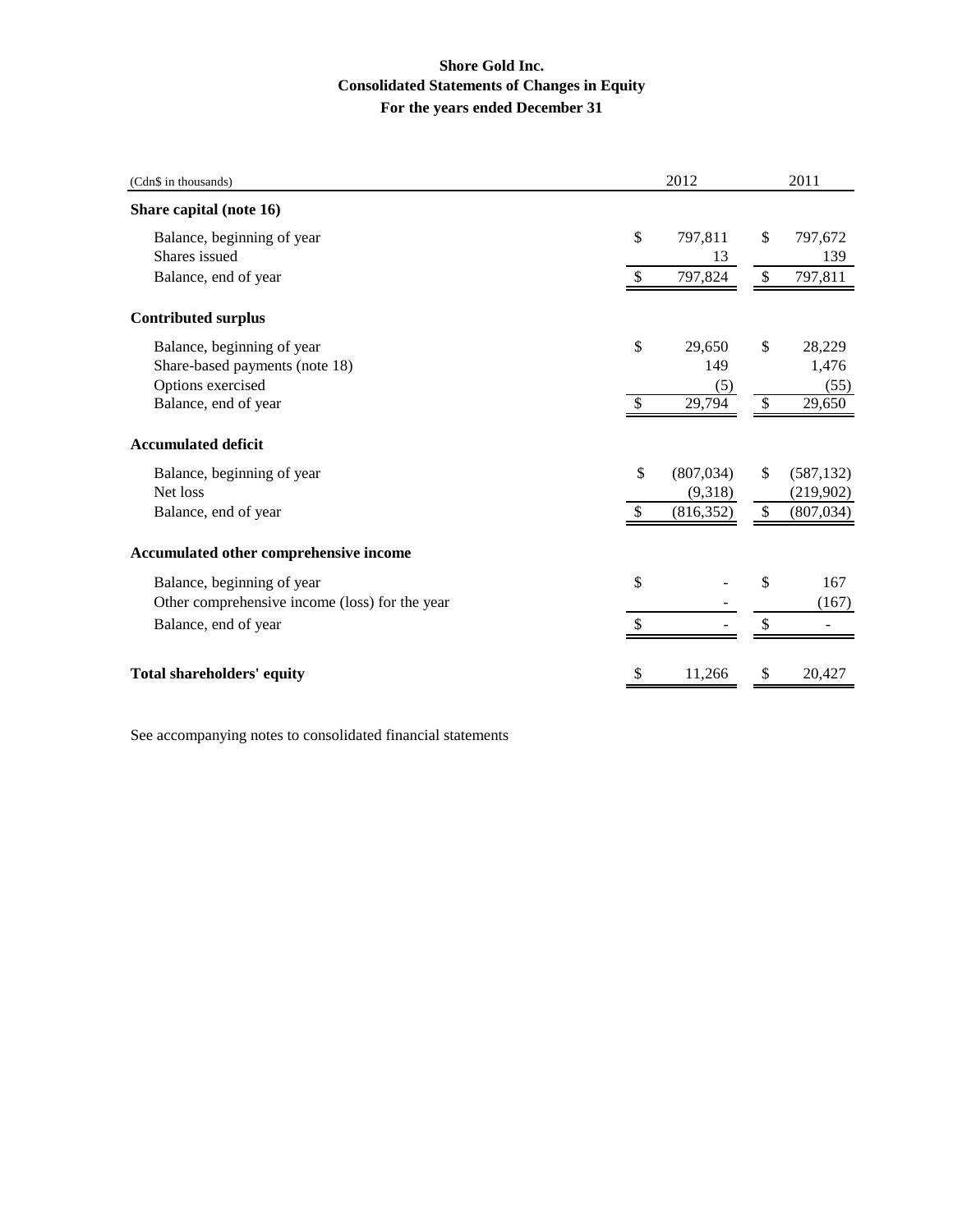## **SHORE GOLD INC.**

Notes to the Consolidated Financial Statements (for the year ended December 31, 2012) (In thousands of Canadian dollars except as otherwise noted)

#### **1. Corporate Information**

Shore Gold Inc. ("Shore" or the "Company") was incorporated under the *Canada Business Corporations Act* on April 29, 1985 and its shares are publicly traded on the Toronto Stock Exchange. The principal activities of Shore are the exploration for, and the future development and production of diamonds. Shore is located at  $300 - 224$   $4<sup>th</sup>$ Avenue South, Saskatoon, Saskatchewan, Canada.

#### **2. Basis of preparation**

The consolidated financial statements of Shore for the year ended December 31, 2012 were authorized for issue by the Company's Board on March 27, 2013. The consolidated financial statements of Shore and all its subsidiaries have been prepared in accordance with International Financial Reporting Standards ("IFRS") issued by the International Accounting Standards Board ("IASB"). The Company's financial statements have been prepared on a historical cost basis, except as disclosed, using the Company's functional currency of Canadian dollars.

#### **3. Summary of significant accounting policies**

The Company's principal accounting policies are outlined below:

#### **a. Basis of consolidation**

#### *i. Subsidiaries*

The consolidated financial statements include the financial statements of the Company and its subsidiaries (note 19). All intra-company transactions, balances, income and expenses are eliminated in full on consolidation.

#### *ii. Interests in jointly controlled assets*

A jointly controlled asset involves joint control and offers joint ownership by Shore and other venturers of assets contributed to or acquired for the purpose of a joint venture, without the formation of a corporation, partnership or other entity.

Where Shore's activities are conducted through jointly controlled assets those operations are accounted for using the proportionate consolidation method. Shore recognizes its share of the jointly controlled assets, and liabilities it has incurred, related revenue and operating costs in the financial statements and a share of their production, if any.

When Shore, acting as an operator, receives reimbursement of direct and indirect costs recharged to the joint venturers such recharges represent reimbursement of costs that the operator incurred as an agent for the joint venturers and therefore have no effect on the statements of loss and comprehensive loss.

#### **b. Financial instruments**

#### *i. Non-derivative financial assets*

The Company classifies non-derivative financial assets into the following categories: financial assets at fair value through profit or loss, available-for-sale, held-to-maturity financial assets, and loans and receivables.

#### *Financial assets at fair value through profit or loss*

A financial asset is classified as fair value through profit or loss if it is classified as held for trading or is designated as such upon initial recognition. Financial assets designated as fair value through profit or loss are measured at fair value and changes therein are recognized in profit or loss. Attributable transaction costs are recognized in profit or loss as incurred.

Financial assets designated as fair value through profit or loss were comprised of long-term investments held by the Company until April 1, 2011 as disclosed in note 8.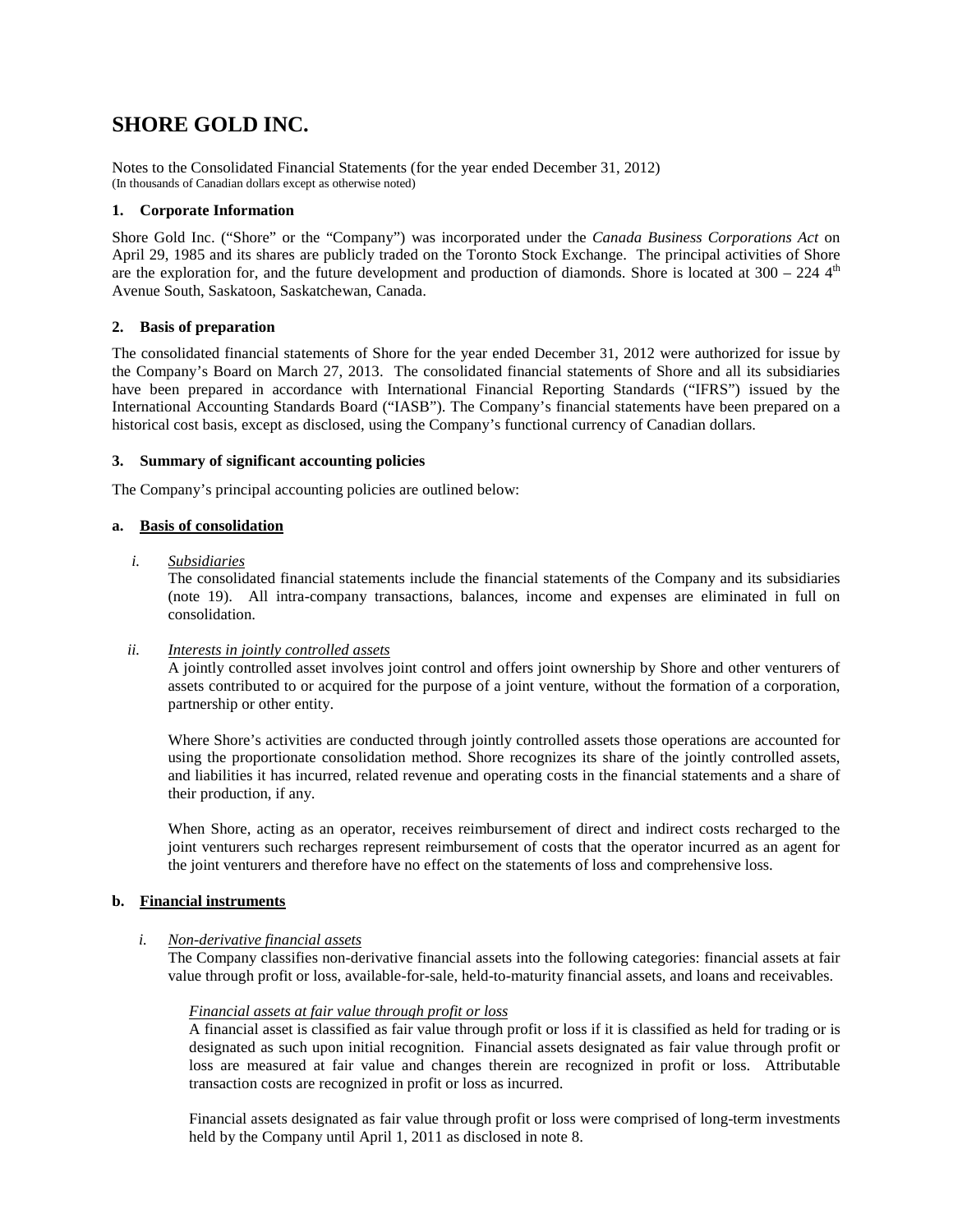#### *Available-for-sale*

Investments in marketable securities are designated as available-for-sale and recorded at fair value. Fair values are determined by reference to quoted market prices at the balance sheet date. Unrealized gains and losses on available-for-sale investments are recognized in other comprehensive income (loss) until investments are disposed of or when there is objective evidence of an impairment in value.

Financial assets designated as available-for-sale are comprised of the Company's investment in Wescan Goldfields Inc.

#### *Held-to-maturity financial assets*

If the Company has the intent and ability to hold securities to maturity, then such financial assets are classified as held-to-maturity. Held-to-maturity financial assets are recognized initially at fair value net of any directly attributable transaction costs. Subsequent to initial recognition, held-to-maturity financial assets are measured at amortized cost using the effective interest method, less any impairment losses.

Held-to-maturity financial assets are comprised of the Company's cash and cash equivalents, short-term investments and restricted cash.

#### *Loans and receivables*

Loans and receivables are financial assets with fixed or determinable payments that are not quoted in an active market. Such assets are recognized initially at fair value plus any directly attributable transaction costs. Subsequent to initial recognition, loans and receivables are measured at amortized cost using the effective interest method, less impairment losses.

Loans and receivables are comprised of the Company's accounts receivable.

#### *ii. Non-derivative financial liabilities*

The Company classifies non-derivative financial liabilities into the other financial liabilities category. Such financial liabilities are recognized initially at fair value net of any directly attributable transaction costs. Subsequent to initial recognition, these financial liabilities are measured at amortized costs using the effective interest method.

Other financial liabilities are comprised of the Company's accounts payable.

#### *iii. Impairment*

A financial asset not carried at fair value through profit or loss is assessed at each reporting date to determine whether there is objective evidence that it has been impaired. A financial asset is impaired if objective evidence indicates that a loss event has occurred after the initial recognition of the asset, and that the loss event had a negative effect on the estimated future cash flows of that asset that can be estimated reliably.

An impairment loss in respect of a financial asset measured at amortized cost is calculated as the difference between its carrying amount and the present value of the estimated future cash flows discounted at the asset's original effective interest rate. Losses are recognized in profit or loss and reflected in an allowance account. Interest on the impaired asset continues to be recognized when applicable. When a subsequent event causes the amount of impairment loss to decrease, the decrease in impairment loss is reversed through the statements of loss and comprehensive loss.

An impairment loss in respect of an available-for-sale investment is assessed at each reporting date whether there is objective evidence that an investment is impaired. The fair value is evaluated against the original cost of the investment at each reporting date. If a prolonged period has lapsed in which the fair value is determined to be significantly below its original cost, evidence exists regarding the investment's impairment. Where there is evidence of impairment, the cumulative amount, less any impairment loss on that investment previously recognized in net loss, is removed from accumulated other comprehensive income (loss) and recognized in profit and loss. If an impairment loss in respect of an available-for-sale financial asset has been recorded in the statement of loss, it cannot be reversed in future periods.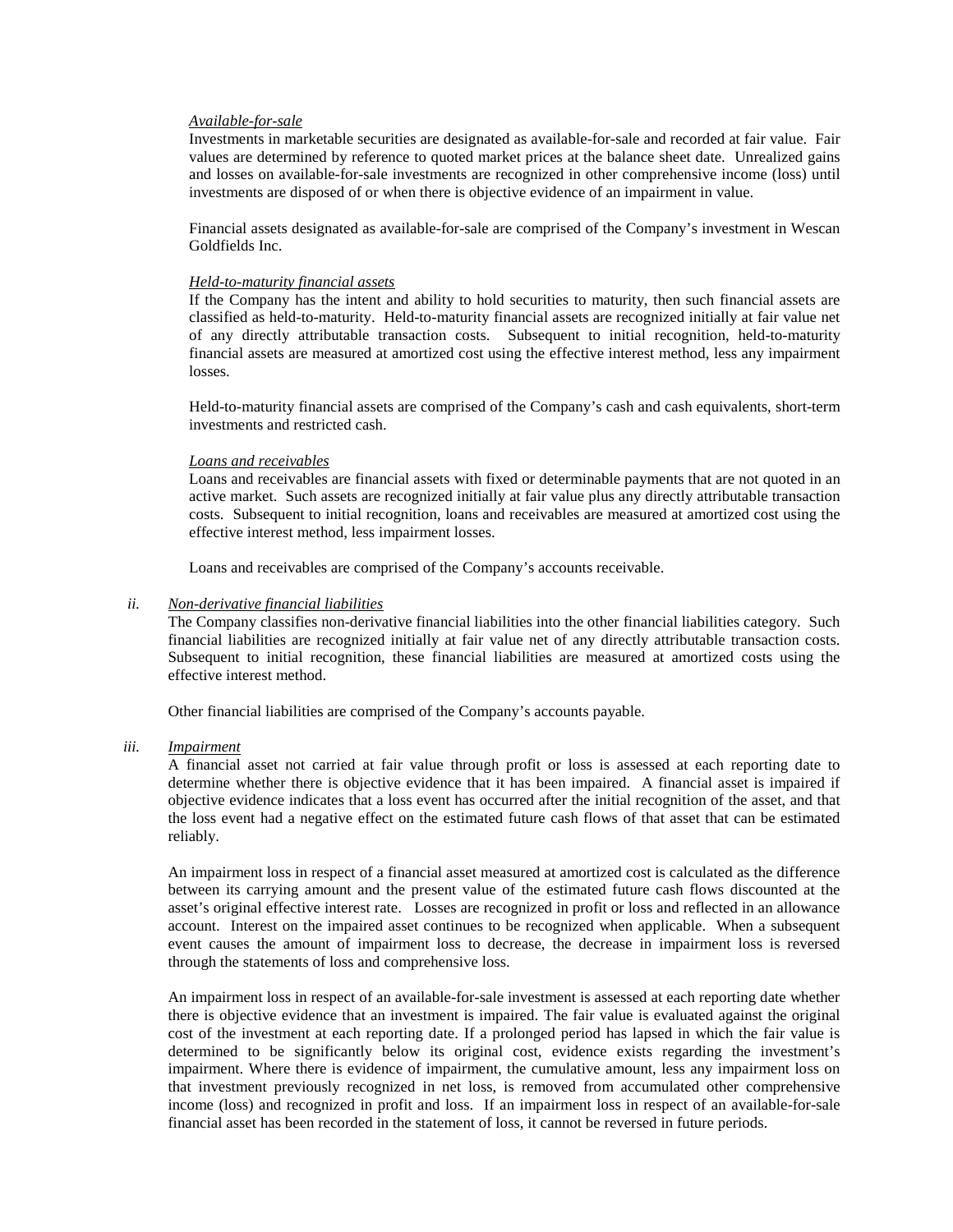#### **c. Cash and cash equivalents**

Cash and cash equivalents include cash, and short-term investments that, upon acquisition, have a term to maturity of three months or less.

#### **d. Short-term investments**

Short-term investments include highly liquid interest-bearing investments with maturities greater than three months but within twelve months.

#### **e. Property and equipment**

Property and equipment is stated at cost less accumulated depreciation and any impairment in value. Such cost includes cost of replacing parts that are eligible for capitalization when the cost of replacing the parts is incurred. Similarly, when each major inspection is performed, its cost is recognized in the carrying amount of the property and equipment as a replacement only if it is eligible for capitalization. All other repairs and maintenance are expensed as incurred. Property and equipment costs are tangible.

Depreciation is calculated using the declining balance method except for leasehold improvements, which are amortized on a straight-line basis over a term equal to the remaining life of the current lease agreement or the estimated useful lives. Annual amortization rates are as follows:

| Automotive equipment    | 30\% to 40\% |
|-------------------------|--------------|
| <b>Building</b>         | 10\% to 17\% |
| Computer equipment      | 30%          |
| Computer software       | 100%         |
| Furniture and equipment | 20\% to 30\% |

The carrying value of items of property and equipment is reviewed for impairment either annually or when events or changes in circumstances indicate the carrying value may not be recoverable. If any such indication exists and where the carrying values of an asset exceed its estimated recoverable amount, the asset is considered impaired and is written down to its recoverable amount.

An item of property and equipment is derecognized upon disposal or when no future economic benefits are expected to arise from the continued use of the asset. Any gain or loss arising on derecognition of the asset is included in the statements of income and comprehensive income in the year the item is derecognized.

#### **f. Exploration and evaluation**

#### *i. Pre-permit costs*

Pre-permit costs are expensed in the period in which they are incurred. These costs are intangible.

#### *ii. Exploration and evaluation costs*

Once the legal right to explore has been established, exploration and evaluation expenditures are expensed as incurred, unless the Company concludes that a future economic benefit is more likely than not to be realized through future development and production.

Exploration and evaluation expenditures incurred on permits where a National Instrument ("NI") 43-101 compliant reserve and a final feasibility study have not yet been completed are expensed during this phase and included in "exploration and evaluation" expense in the statements of income and comprehensive income.

Upon the establishment of a NI 43-101 compliant reserve and the completion of a final feasibility study (at which point, the Company considers it probable that economic benefits will be realized), the Company capitalizes any further costs incurred for the particular permit to exploration and evaluation assets up to the point when a development decision is made.

Once NI 43-101 compliant reserves are established and development is approved by the Company, previously capitalized exploration and evaluation assets that will be transferred to "mine development costs" are tested for impairment on a cash generating unit basis ("CGU"). If facts and circumstances suggest that the carrying amount exceeds the recoverable amount, the capitalized expenditure which is not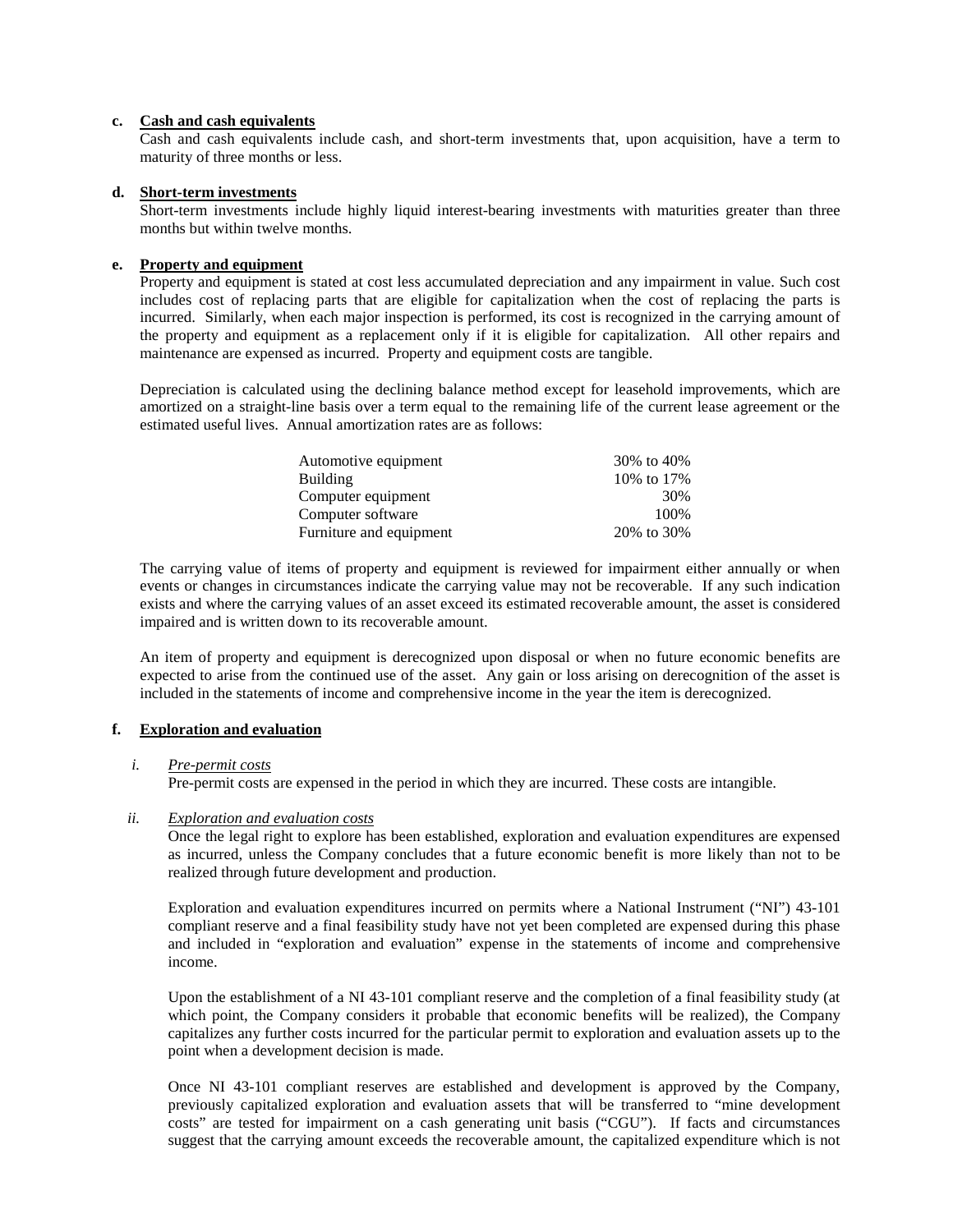expected to be recovered is charged to the statements of income and comprehensive income. No amortization of exploration and evaluation assets is charged during the exploration and evaluation phase nor while it is under construction.

Exploration and evaluation assets acquired in a business combination or through purchase of an asset are initially recognized at fair value. These costs are intangible. The Company assesses each CGU annually to determine whether an indication of impairment exists. Where an indicator of impairment exists a formal estimate of the recoverable amount is made, which is considered to be the higher of the fair value less costs to sell and value in use. These assets are subsequently stated at cost less accumulated impairment.

#### **g. Employee Benefits**

#### *i. Wages and salaries, and annual leave*

The liability for employee entitlements to wages and salaries represents the amount which the Company has a present obligation to pay resulting from services provided up to the reporting date. A provision exists for annual leave as it is earned and is measured at the amount expected to be paid when it is settled and includes all related costs.

#### *ii. Short-term employee benefits*

Short-term employee benefit obligations are measured on an undiscounted basis and are expensed as the related service is provided. A liability is recognized for the amount expected to be paid under short-term cash bonus plans if the Company has a present legal or constructive obligation to pay this amount as a result of past service provided by the employee, and the obligation can be estimated reliably.

#### *iii. Termination benefits*

Termination benefits are recognized as an expense when the Company is committed to provide termination benefits in accordance with certain contracts provided to officers of the Company. If benefits are payable for more than 12 months after the reporting date, then those benefits are discounted to their present value.

#### *iv. Share-based payment transactions*

The grant-date fair value of share-based payment awards granted to employees, officers or directors is recognized as an expense, with a corresponding increase in equity, over the period that the employees unconditionally become entitled to the awards. The amount recognized as an expense is adjusted to reflect the number of awards for which the related service and non-market vesting conditions are expected to be met.

#### **h. Provisions**

A provision is recognized if, as a result of a past event, the Company has a present legal or constructive obligation that can be estimated reliably, and it is probable that an outflow of economic benefits will be required to settle the obligation. If the effect of the time value of money is material, provisions are determined by discounting the expected future cash flows at a pre-tax rate that reflects current market assessments of the time value of money and the risks specific to the liability. The unwinding of the discount, if material, is recognized as a finance cost.

#### *Environmental rehabilitation*

The Company is required to decommission and rehabilitate exploration sites to a condition acceptable to the relevant authorities.

The expected cost of any decommissioning or rehabilitation program is recognized as a liability when the related environmental disturbance occurs. The offsetting cost is treated as an "exploration and evaluation" expense until a NI 43-101 reserve has been established and a final feasibility report completed. Once a NI 43-101 reserve has been established and a final feasibility study completed, the estimated cost (on a discounted basis) of any new environmental disturbances are capitalized. Where there is a change in the expected decommissioning and rehabilitation costs, the value of the provision and any related asset are adjusted and the effect is recognized in the statements of income and comprehensive income on a prospective basis over the remaining life of the operation.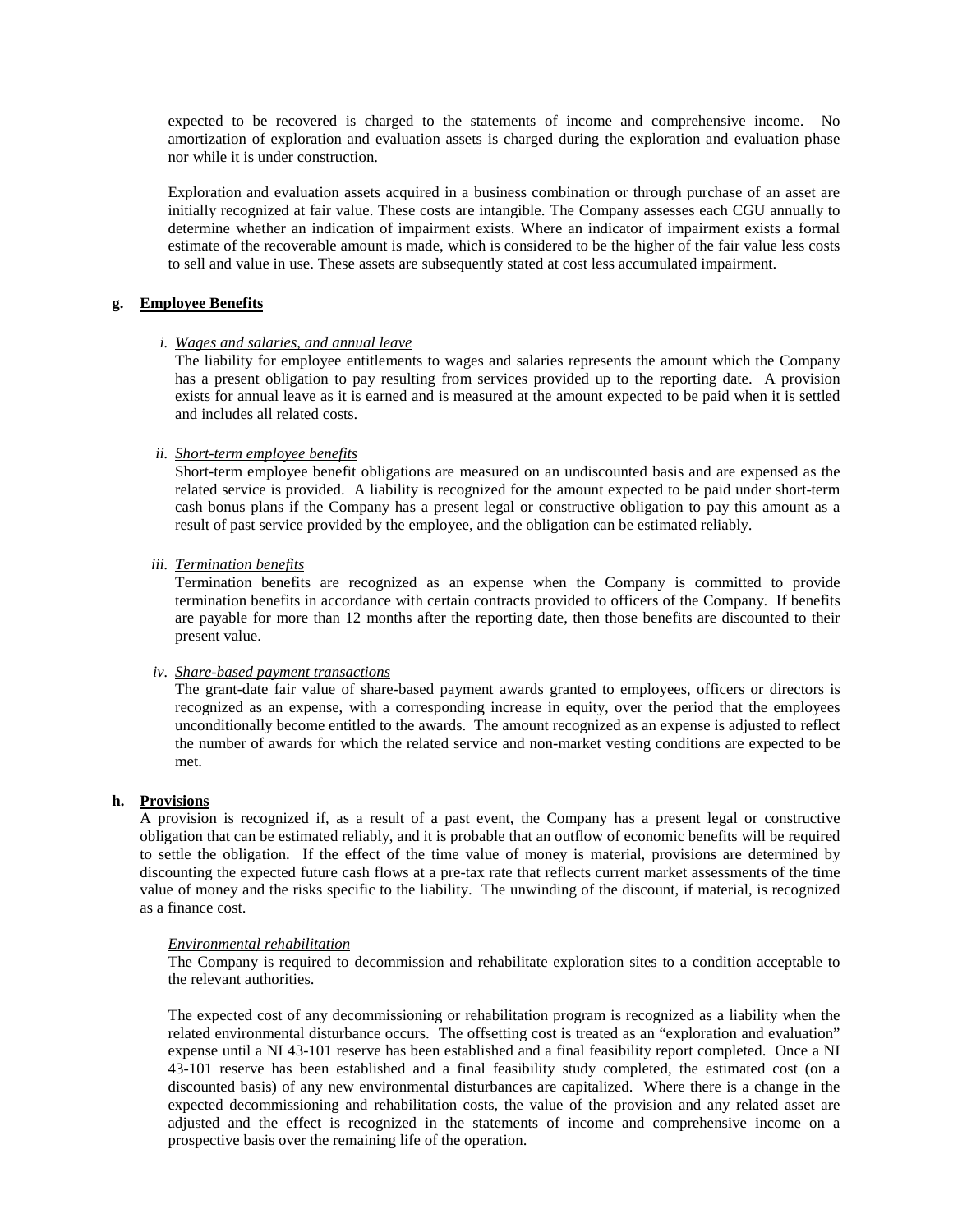#### **i. Income tax**

Income tax expense for the period is the tax payable on the current period's taxable income based on the applicable income tax rate adjusted by temporary differences between the tax bases of assets and liabilities and their carrying amounts in the financial statements.

Deferred income tax is provided in full, using the liability method, on temporary differences arising between the tax bases of assets and liabilities and their carrying amounts in the consolidated financial statements. However, the deferred income tax effect is not accounted for if it arises from initial recognition of an asset or liability in a transaction other than a business combination that at the time of the transaction affects neither accounting nor taxable profit nor loss. Deferred income tax is determined using tax rates (and laws) that have been enacted or substantially enacted by the reporting date and are expected to apply when the related deferred income tax asset is realized or the deferred income tax liability is settled.

Deferred tax assets are recognized for deductible temporary differences and unused tax losses only if it is probable that future taxable amounts will be available to utilize those temporary differences and losses.

Deferred tax liabilities and assets are not recognized for temporary differences between the carrying amount and tax bases of investments in controlled entities where the parent entity is able to control the timing of the reversal of the temporary differences and it is probable that the differences will not reverse in the foreseeable future.

Deferred tax balances attributable to amounts recognized directly in equity are also recognized directly in equity.

#### **j. Flow-through shares**

The Company has in the past financed a portion of its exploration activities through the issuance of flowthrough shares. Upon the sale of flow-through shares, the Company recognizes a liability for the excess purchase price paid by the investors over the fair value of common shares without the flow-through feature (the "premium") and records the fair value of the shares in equity. When the tax deduction of the expenditures is renounced to the investor, the liability is reversed and a deferred tax liability is recorded for the amount of the benefits renounced to the investors. To the extent the Company has unrecognized tax benefits from loss carry forwards or other tax pools in excess of book value, the Company will offset the future income tax liability resulting in the premium being recognized in the statements of income and comprehensive income.

#### **4. Use of estimates and judgment**

The preparation of the Company's consolidated financial statements in conformity with IFRS requires management to make judgments, estimates, and assumptions that affect the reported amounts of assets and liabilities at the date of the consolidated financial statements and reported amounts of revenues and expenses during the reporting period. Estimates and assumptions are continuously evaluated and are based on management's experience and other factors, including expectations of future events that are believed to be reasonable under the circumstances. However, actual outcomes can differ from these estimates.

The effect of a change in an accounting estimate is recognized prospectively by including it in total comprehensive loss in the year of the change, if the change affects that year only, or in the year of the change and future years, if the change affects both.

The areas of estimation uncertainty considered by management that have the most significant risk of causing material adjustment to the carrying amounts of assets and liabilities recognized in the financial statements are discussed below:

#### **a. Reserve and resource estimates**

Reserves are estimates of the amount of ore that can be economically and legally extracted from the Company's mineral properties. The Company estimates its reserves and mineral resources based on information compiled by appropriately qualified persons relating to the geological data on the size, depth and shape of the ore body, and require complex geological judgments to interpret the data. The estimation of recoverable reserves is based upon factors such as estimations of foreign exchange rates, commodity prices, future capital requirements, and production costs along with geological assumptions and judgments made in estimating the size and grade of the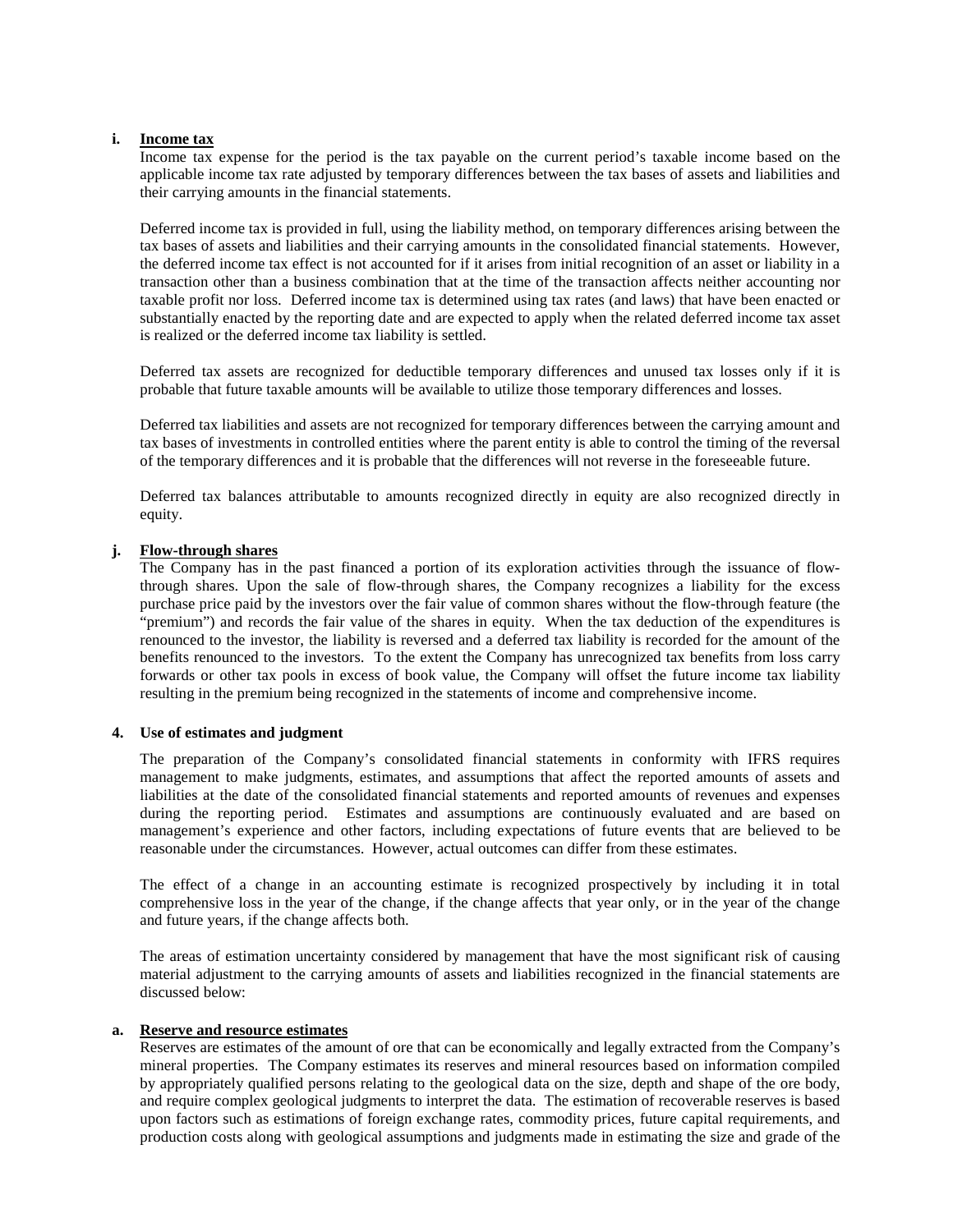ore body. Changes in the reserve or resource estimates may impact upon the carrying value of exploration and evaluation assets, property and equipment, environmental rehabilitation provision, recognition of deferred tax assets, and depreciation and amortization charges.

#### **b. Exploration and evaluation expenditures**

The application of the Company's accounting policy for exploration and evaluation expenditure to determine when the Company continues to expense exploration and evaluation expenditures or begin to capitalize these expenditures requires judgment in determining whether it is likely that future economic benefits are likely either from future exploitation or sale. The determination of an NI 43-101 reserve is itself an estimation process that requires varying degrees of uncertainty depending on sub-classification and these estimates which directly impact the point of deferral of exploration and evaluation expenditure. The deferral policy requires management to make certain estimates and assumptions about future events or circumstances, in particular whether an economically viable extraction operation can be established. Estimates and assumptions made may change if new information becomes available. If, after expenditure is capitalized, information becomes available suggesting that the recovery of expenditure is unlikely, the amount capitalized is written off in the statements of loss and comprehensive loss in the period when the new information becomes available.

#### **c. Impairment of exploration and evaluation assets**

The impairment assessments for exploration and evaluation assets require the use of estimates and assumptions such as discount rates, future commodity prices, future foreign exchange rates, future royalty rates, recoverable grades, and future capital and operating expenditures. Fair value for exploration and evaluation assets is generally determined as the present value of estimated future cash flows arising from the continued use of the asset. Cash flows are discounted to their present value using a pre-tax discount rate that reflects current market assessments of the time value of money and the risk specific to the asset. Management assesses its CGU's as being an individual mine site that may include multiple ore bodies. This is the lowest level for which cash inflows are largely independent of those of other assets.

#### **d. Environmental rehabilitation provision**

Environmental rehabilitation provisions have been created based on the Company's internal estimates. Assumptions, based on the current economic environment, have been made which management believe are a reasonable basis upon which to estimate the future liability. These estimates take into account any material changes to the assumptions that occur when reviewed regularly by management. Estimates are reviewed annually and are based on current regulatory requirements. Significant changes in estimates of restoration standards and techniques will result in changes to provisions from year to year. Actual rehabilitation costs will ultimately depend on future market prices for the rehabilitation costs which will reflect the market condition at the time the rehabilitation costs are actually incurred. The final cost of the currently recognized rehabilitation provision may be higher or lower than currently provided for.

### **e. Share-based payment transactions**

The Company measures the cost of equity-settled transactions by reference to the fair value of the equity instruments at the date at which they are granted. Estimating fair value for share-based payment transactions requires determining the most appropriate valuation model, which is dependent on the terms and conditions of the grant. This estimate also requires determining the most appropriate inputs to the valuation model including the expected life of the stock option, volatility and dividend yield and making assumptions about them. The assumptions and models used for estimating fair value for share-based payment transactions are disclosed in note 18.

#### **f. Recovery of deferred tax assets**

Judgment is required in determining whether deferred tax assets are recognized on the statement of financial position. Deferred tax assets, including those arising from unutilized tax losses, require management to assess the likelihood that the Company will generate taxable earnings in future periods, in order to utilize recognized deferred tax assets. Estimates of future taxable income are based on forecasted cash flows from operations and the application of existing tax laws. To the extent that future cash flows and taxable income differ significantly from estimates, the ability of the Company to realize the net deferred tax assets recorded (if any) could be impacted.

Additionally, future changes in tax laws in the jurisdictions in which the Company operates could limit the ability of the Company to obtain tax deductions in future periods.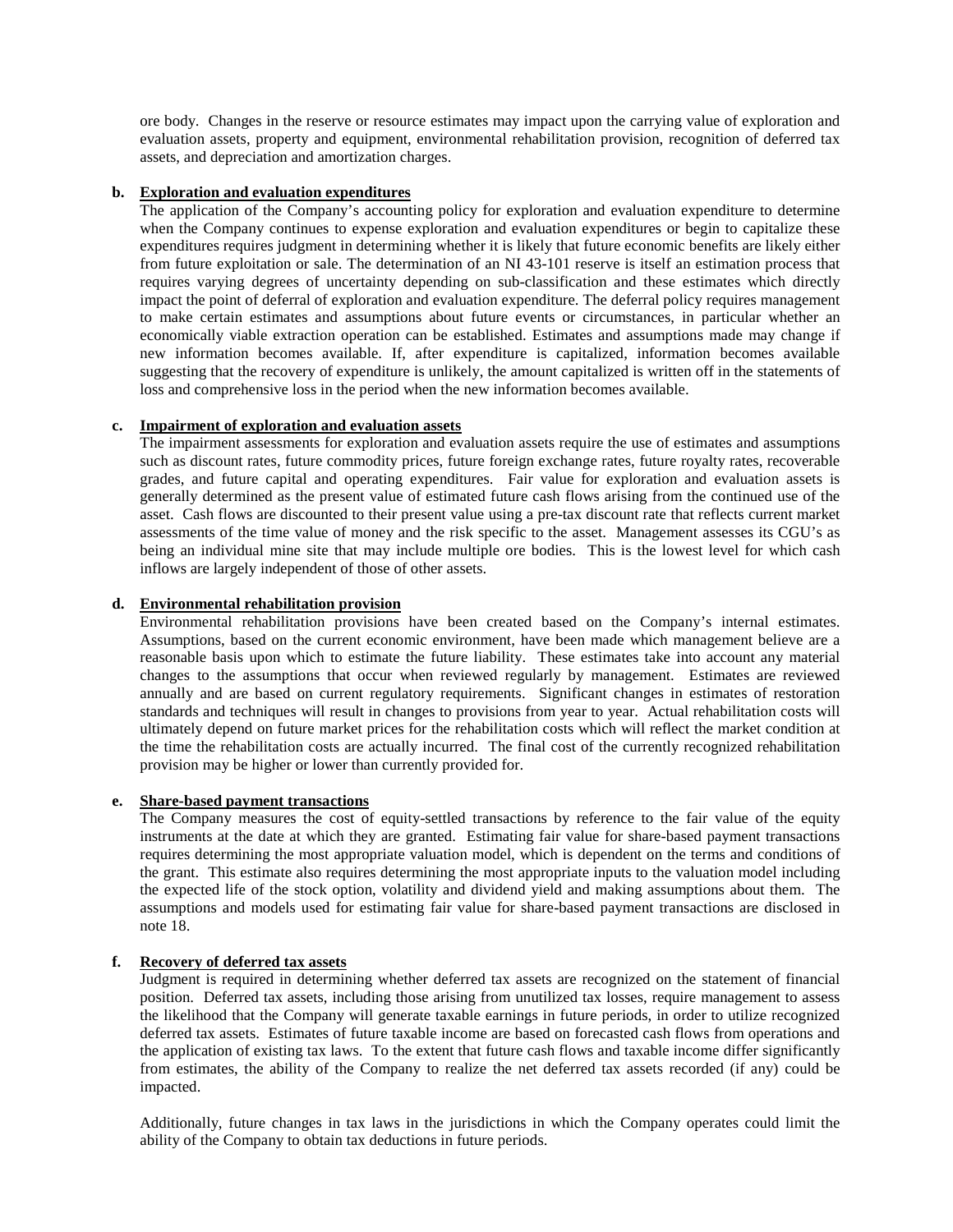#### **5. IFRS standards issued but not yet effective**

At the date of authorization of these consolidated financial statements, the IASB and IFRIC have issued the following new and revised Standards and Interpretations which are not yet effective for the relevant reporting periods.

#### **a. IFRS 9 – Financial Instruments**

IFRS 9 is part of the IASB's wider project to replace IAS 39 *Financial Instruments: Recognition and Measurement*. IFRS 9 retains, but simplifies, the mixed measurement model and establishes two primary measurement categories for financial assets: amortized cost and fair value. The basis of classification depends on the entity's business model and the contractual cash flow characteristics of the financial asset. The standard is effective for annual periods beginning on or after January 1, 2015, with early adoption permitted. The Company does not intent to early adopt IFRS 9 and is in the process of evaluating the impact of the new standard on the accounting for the available-for-sale investment.

#### **b. IFRS 10 – Consolidated Financial Statements**

IFRS 10 builds on existing principles by identifying the concept of control as the determining factor in whether an entity should be included within the consolidated financial statements of the parent company. The standard, which is effective for accounting periods beginning January 1, 2013, provides additional guidance to assist in the determination of control where this is difficult to assess. The Company is in the process of evaluating the impact of the new standard, however adoption of this standard is not expected to have a material impact on its financial statements.

#### **c. IFRS 11 – Joint Arrangements**

IFRS 11, which is effective for accounting periods beginning January 1, 2013, describes the accounting for arrangements in which there is joint control. IFRS 11 replaces IAS 31 *Interest in Joint Ventures* and SIC 13 *Jointly Controlled Entities - Non-Monetary Contributions by Venturers*. The Company is in the process of evaluating the impact of the new standard.

#### **d. IFRS 12 – Disclosures of Interests in Other Entities**

IFRS 12, which is effective for accounting periods beginning January 1, 2013, includes disclosure requirements for all forms of interests in other entities, including joint arrangements, associates, special purpose vehicles and other off balance sheet vehicles. The Company is in the process of evaluating the impact of the new standard, however adoption of this standard is not expected to have a material impact on its financial statements.

#### **e. IFRS 13 – Fair Value Measurement**

IFRS 13, which is effective for accounting periods beginning January 1, 2013, provides additional guidance where IFRS requires fair value to be used. This IFRS defines fair value, sets out in a single standard a framework for measuring fair value and establishes the required disclosures about fair value measurement. The Company is in the process of evaluating the impact of the new standard, however adoption of this standard is not expected to have a material impact on its financial statements.

#### **f. IFRIC 20 – Stripping Costs in the Production Phase of a Surface Mine**

In IFRIC 20, the IFRS Interpretations Committee sets out principles for the recognition of production stripping costs in the balance sheet. The interpretation, effective for accounting period beginning on January 1, 2013, recognizes that some production stripping in surface mining activity will benefit production in future periods and sets out criteria for capitalizing such costs. While the Company is not yet in the production phase, the Company is currently assessing the future impact of this interpretation.

There are no other IFRSs or IFRIC interpretations that have been issued and are not yet effective that would be expected to have a material impact on the Company.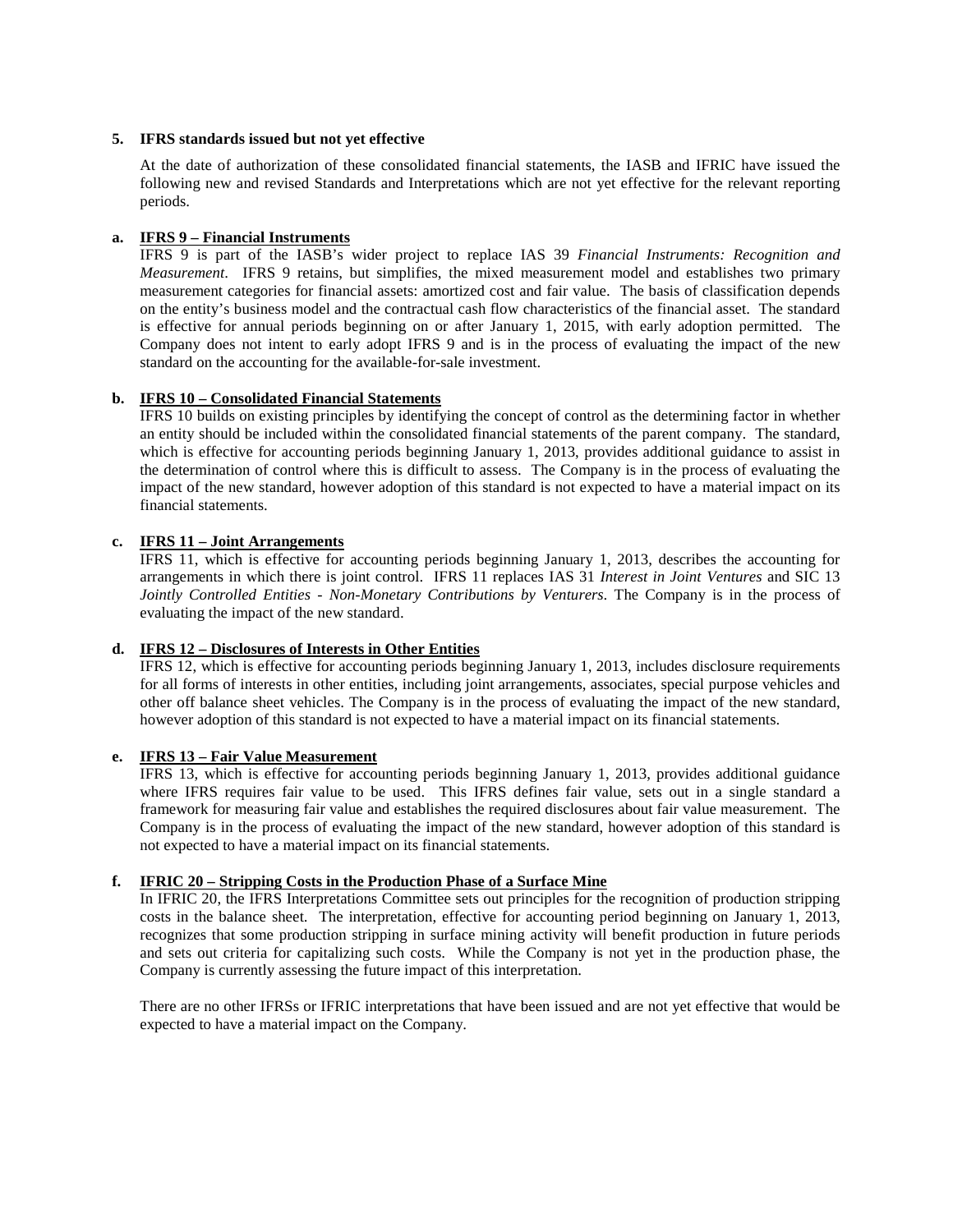#### **6. Prepaids**

During the first quarter of 2011, the Company paid the Saskatchewan Power Corporation ("SaskPower") \$1.2 million for certain preliminary work to be performed regarding the potential construction of a power line to the Company's Star - Orion South Diamond Project. As at December 31, 2011, \$0.9 million was included as a prepaid related to this work. During the first quarter of 2012, the Company informed SaskPower that all arrangements for the design and construction of electrical power supply to the Company's Fort à la Corne properties would be terminated. As a result, the \$0.6 million balance was refunded to the Company during 2012.

#### **7. Restricted cash**

The Company has pledged \$1,807 thousand (December 31, 2011 – \$2,607 thousand) in short-term investments as security for letters of credit for the following matters:

|                              | December 31, 2012        | December 31, 2011 |
|------------------------------|--------------------------|-------------------|
| Environmental rehabilitation | \$1.677                  |                   |
| Other                        | 130                      | 130               |
| SaskPower                    | $\overline{\phantom{a}}$ | 800               |
| Total                        | 1.807<br>\$              | 2,607             |

These short-term investments are held in guaranteed investment certificates with maturity dates occurring in January 2013 and with interest rates of 1.24%. The Company's share of restricted cash that relates to the Fort à la Corne Joint Venture ("FALC-JV") and Buffalo Hills Joint Venture ("Buffalo Hills JV") is \$845 thousand (December 31, 2011 – \$845 thousand) and \$0 (December 31, 2011 – \$0), respectively.

#### **8. Investments**

The Company previously held investments ("Notes") with a carrying value at December 31, 2010 of \$8.9 million and a total par value of \$14.3 million. These Notes were received during January 2009 in exchange for the Company's Canadian third party asset-backed commercial paper ("ABCP") upon the successful implementation of the ABCP restructuring plan. On April 1, 2011 the Company sold all Notes for proceeds of \$10.2 million and accordingly recorded a recovery of losses previously recognized of \$1.3 million.

#### **9. Investment in Wescan Goldfields Inc.**

At December 31, 2012, Shore held 1,295,550 shares of Wescan Goldfields Inc. ("Wescan"), a publicly traded company on the TSX Venture exchange. The Company accounts for its 6.6% (December 31, 2011 – 10.2%) investment in Wescan as an available-for-sale financial asset as described in note 3. The fair value of the common shares of Wescan at December 31, 2012 was \$65 thousand (December 31, 2011 – \$583 thousand). As a result, for the year ended December 31, 2012 the Company recognized a \$518 thousand decrease (December 31, 2011 – \$842 thousand) in the carrying value of its investment in Wescan. At December 31, 2011, the Company assessed that there was objective evidence that this investment was impaired. As a result, cumulative income of \$167 thousand was removed from accumulated other comprehensive income and the remaining \$675 thousand was recognized in the consolidated statements of loss. As the Company's impairment assessment at December 31, 2012 has not changed, the change in fair value during the year ended December 31, 2012 was recognized in the consolidated statement of loss as an unrealized loss instead of other comprehensive loss.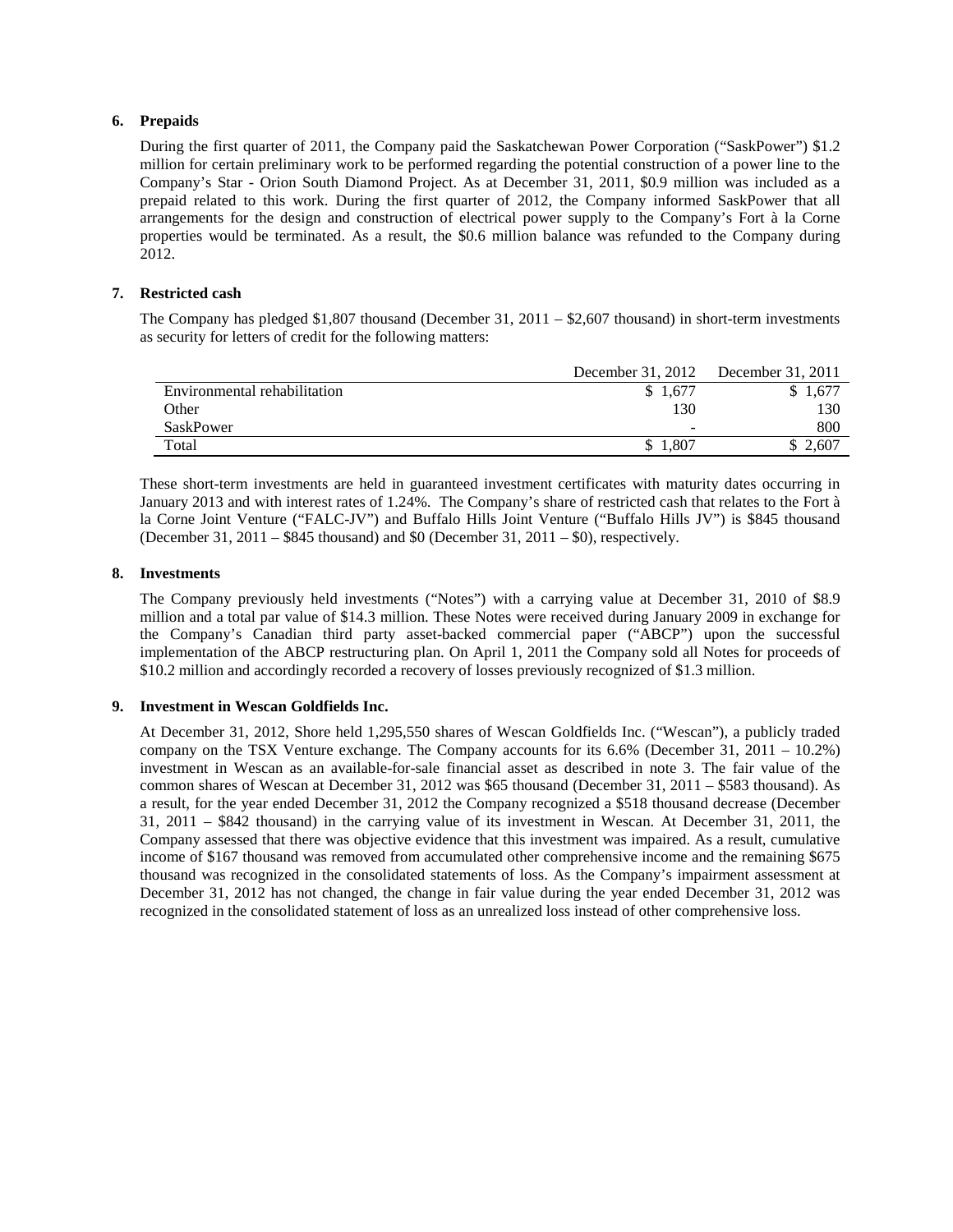#### **10. Property and equipment**

|                                 |                                | <b>Buildings</b>                     | Computer                       |                  |            |
|---------------------------------|--------------------------------|--------------------------------------|--------------------------------|------------------|------------|
|                                 |                                | and                                  | Software                       | Furniture        |            |
|                                 | Automotive                     | Leasehold                            | and                            | and              |            |
|                                 | Equipment                      | Improvements                         | Equipment                      | Equipment        | Total      |
| Cost                            |                                |                                      |                                |                  |            |
| Balance - December 31, 2010     | \$1,380                        | \$3,447                              | \$<br>990                      | \$8,902          | \$14,719   |
| Acquisitions                    | 26                             |                                      | 24                             |                  | 50         |
| Disposals                       |                                |                                      | (33)                           |                  | (33)       |
| Balance - December 31, 2011     | 1,406                          | 3,447                                | 981                            | 8,902            | 14,736     |
| Acquisitions                    | 44                             | 214                                  | 35                             | 3                | 296        |
| Disposals                       | (137)                          | (181)                                | (68)                           | (403)            | (789)      |
| Balance - December 31, 2012     | \$1,313                        | $\bar{\$}$ 3,480                     | \$<br>948                      | \$8,502          | \$14,243   |
|                                 |                                | <b>Buildings</b>                     | Computer                       |                  |            |
|                                 |                                | and                                  | Software                       | Furniture        |            |
|                                 | Automotive                     | Leasehold                            | and                            | and              |            |
|                                 | Equipment                      | Improvements                         | Equipment                      | Equipment        | Total      |
| <b>Accumulated depreciation</b> |                                |                                      |                                |                  |            |
| Balance - December 31, 2010     | \$<br>(990)                    | \$(2,150)                            | \$<br>(843)                    | \$(7,123)        | \$(11,106) |
| Charge for the year             | (150)                          | (241)                                | (53)                           | (514)            | (958)      |
| Eliminated on disposals         |                                |                                      | 31                             |                  | 31         |
| Balance - December 31, 2011     | (1,140)                        | (2, 391)                             | (865)                          | (7,637)          | (12,033)   |
| Charge for the year             | (99)                           | (211)                                | (41)                           | (360)            | (711)      |
| Eliminated on disposals         | 125                            | 135                                  | 55                             | 359              | 674        |
| Balance – December 31, 2012     | \$(1,114)                      | \$(2,467)                            | \$<br>(851)                    | \$(7,638)        | \$(12,070) |
|                                 | Automotive                     | <b>Buildings</b><br>and<br>Leasehold | Computer<br>Software<br>and    | Furniture<br>and |            |
|                                 | Equipment                      | Improvements                         | Equipment                      | Equipment        | Total      |
| Net book value                  |                                |                                      |                                |                  |            |
| Balance - December 31, 2010     | 390<br>\$                      | \$1,297                              | 147<br>\$                      | \$1,779          | \$3,613    |
| Balance – December 31, 2011     | \$<br>266                      | \$1,056                              | $\mathcal{S}$<br>116           | \$<br>1,265      | \$2,703    |
| Balance - December 31, 2012     | $\overline{\mathbb{S}}$<br>199 | \$1,013                              | $\overline{\mathcal{S}}$<br>97 | \$<br>864        | \$2,173    |

The Company's share of net book value of property and equipment that relates to the FALC-JV is \$645 thousand (December 31, 2011 – \$618 thousand and December 31, 2010 – \$870 thousand).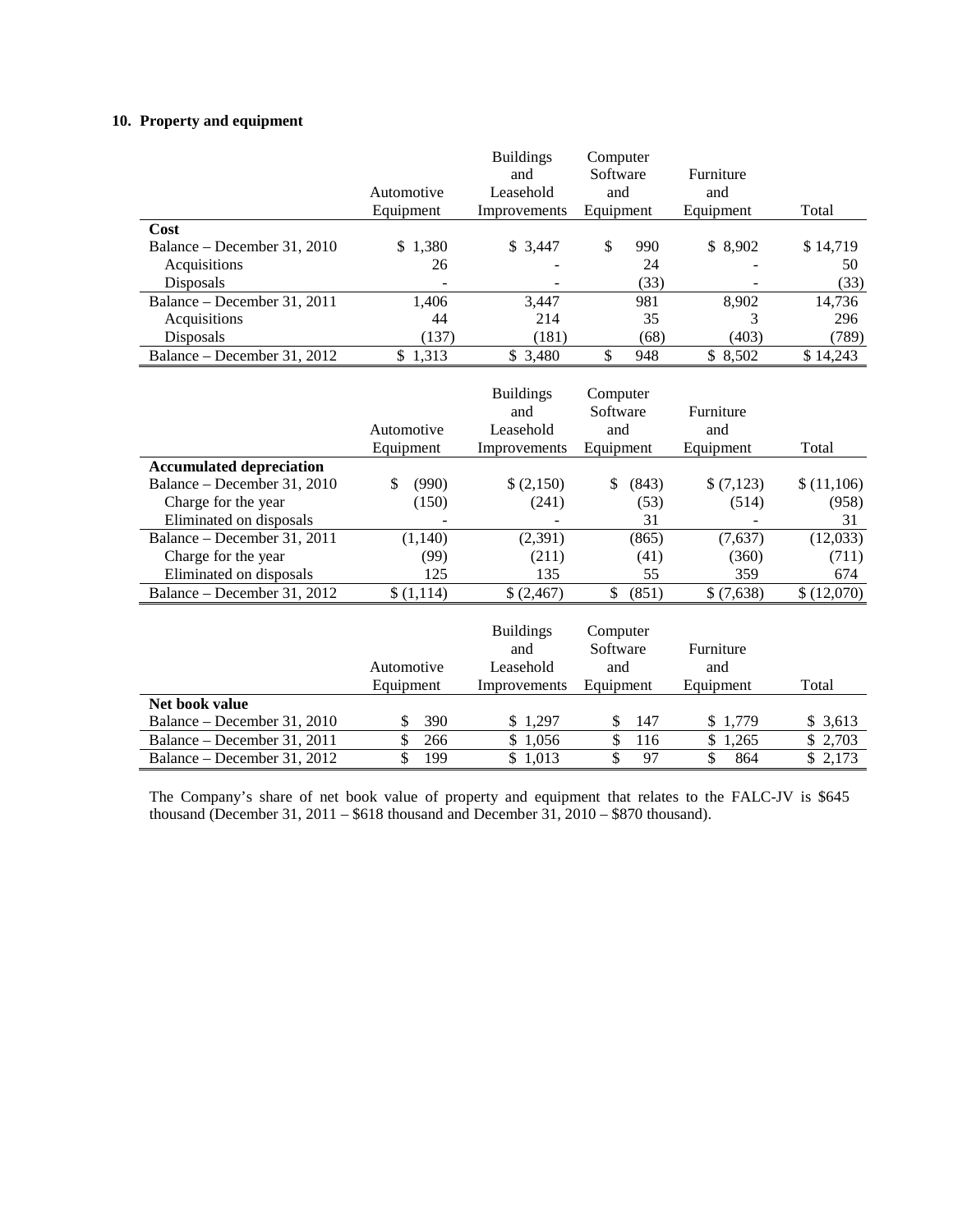#### **11. Exploration and evaluation assets**

Exploration and evaluation assets are made up of the following:

|                                                   | Fort à la Corne |
|---------------------------------------------------|-----------------|
|                                                   | properties (a)  |
| Balance – December 31, 2010                       | \$208,437       |
| $Impairment - December 31, 2011$                  | (208.437)       |
| Balance – December 31, 2011 and December 31, 2012 |                 |

#### (a) Fort à la Corne properties

Shore holds a 100% interest in the Star property located in the central part of Saskatchewan, Canada. Kensington Resources Ltd. holds a 67% interest in the FALC-JV which is adjacent to the Star property. The Company acts as operator of the FALC-JV. These properties are accounted for as one CGU. The carrying value of the Fort à la Corne properties represents the acquisition of minority interests of the FALC-JV since 2005, net of impairments.

The decline in the Company's share price during 2011 resulted in the Company's market capitalization at December 31, 2011 being substantially less than the carrying value of the Company's net assets. Due to the existence of this indicator of impairment, the Company was required to assess the exploration and evaluation assets for impairment by comparing the carrying value of these assets to estimated discounted future cash flows. Due to the uncertainty surrounding project financing, the Company was unable to determine a reliable weighted average cost of capital to perform this assessment. As a result, the Company wrote down the carrying value of the Fort à la Corne properties to nil at December 31, 2011. As this indicator of impairment still exists at December 31, 2012, the Company's assessment of exploration and evaluation assets for impairment has not changed.

#### **12. Exploration and evaluation expense**

The Company's exploration and evaluation expense for the year ended December 31, is comprised of the following:

| 2012<br>2011<br>Fort à la Corne properties<br>Acquisition and staking<br>\$<br>\$<br>Amortization of tangible assets<br>791<br>504 | December 31. | December 31, |
|------------------------------------------------------------------------------------------------------------------------------------|--------------|--------------|
|                                                                                                                                    |              |              |
|                                                                                                                                    |              |              |
|                                                                                                                                    |              |              |
|                                                                                                                                    |              |              |
| <b>Exploration and feasibility</b><br>5,460<br>3,827                                                                               |              |              |
| Provision for rehabilitation                                                                                                       |              |              |
| 76<br>339<br>Share-based payments                                                                                                  |              |              |
| 6,597<br>Total (a)<br>4.407                                                                                                        |              |              |
| Buffalo Hills property (b)<br>18                                                                                                   |              |              |
| Total<br>\$6,615<br>\$4,410                                                                                                        |              |              |

(a) Fort à la Corne properties

The Company's share of exploration and evaluation expense that relates to the FALC-JV is \$2.5 million (December 31, 2011 – \$3.7 million).

(b) Buffalo Hills property

The above amount reflects exploration and evaluation expense of the Buffalo Hills JV. Shore holds approximately 33% interest in the Buffalo Hills JV located in central Alberta, Canada. Canterra Minerals Corporation is the operator of the Buffalo Hills JV.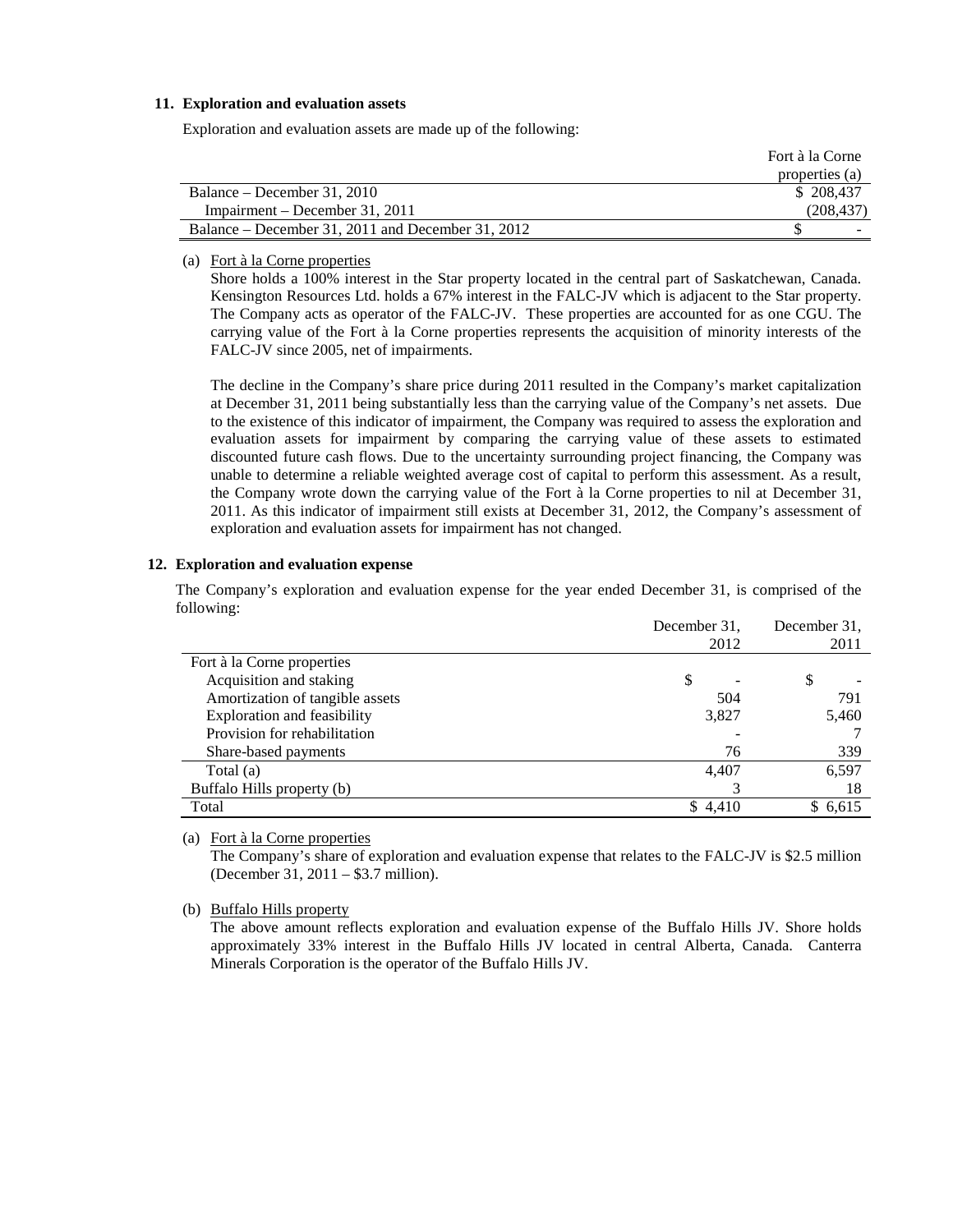#### **13. Environmental rehabilitation provision**

|                                                   | Fort à la Corne | <b>Buffalo Hills</b> |       |
|---------------------------------------------------|-----------------|----------------------|-------|
|                                                   | properties      | property             | Total |
| Balance – December 31, 2011                       | 1.374           | 63                   | 1,437 |
| Additions                                         |                 |                      |       |
| Work completed                                    | (12)            |                      | (12)  |
| Revisions in estimate and change in discount rate | (14)            |                      | (14)  |
| Unwinding of discount                             | 19              |                      | 20    |
| Balance – December 31, 2012                       | 1,367           | 64                   | 1,431 |
| Less current portion – December 31, 2012          | 67              |                      | 67    |
| Long term portion $-$ December 31, 2012           | 1,300           | \$64                 | 1,364 |

The environmental rehabilitation provision represents the Company's share of the present value of decommissioning and rehabilitation costs related to exploration and evaluation work conducted on the above properties to date. The Company expects to rehabilitate certain drill pads and exploration areas over the next five years. These provisions have been created based on the Company's internal estimates. Assumptions are based on the current economic environment and are believed to be a reasonable basis to estimate the future liability. However, actual rehabilitation costs will ultimately depend upon future market prices for the necessary work required. Furthermore, the timing of the decommissioning and rehabilitation is dependent upon if and when development of these exploration properties take place in the future. The provision was determined using a discount rate of 1.4% (December 31, 2011 – 1.3%). The Company estimates its total undiscounted future decommissioning and reclamation costs to be \$1.5 million (December 31, 2011 – \$1.5 million).

The Company's share of the current portion and long-term portion of the decommissioning and rehabilitation provision that relates specifically to the FALC-JV is \$0.1 million (December 31, 2011 – \$0.1 million) and \$0.6 (December 31, 2011 – \$0.6), respectively. The above amount of \$64 thousand reflects the Company's share of the environmental rehabilitation provision for the Buffalo Hills JV.

The Company provides letters of credit as security for these provisions as disclosed in note 7.

#### **14. Interest in joint assets**

The Company jointly, with other participants, owns certain exploration properties and assets. The Company owns  $67\%$  (2011 –  $67\%$ ) of the FALC-JV assets and  $33\%$  (2011 – 33%) of the Buffalo Hills JV assets. Information regarding the Company's share of jointly controlled assets, liabilities and operations can be found in the following notes: restricted cash – note 7, plant and equipment – note 10, exploration and evaluation assets – note 11, exploration and evaluation expenses – note 12, and current and long-term portion of the environmental rehabilitation provision – note 13. Other than the liabilities disclosed in the above referenced notes, the Company does not have any other commitments through jointly controlled assets.

#### **15. Deferred tax assets and liabilities**

Reconciliation between expected tax recovery for accounting purposes and actual recovery

The provision for income taxes differs from the amount computed by applying the combined expected federal and provincial income tax rate to earnings before income taxes for the following reasons:

|                                                        | December 31, | December 31, |
|--------------------------------------------------------|--------------|--------------|
|                                                        | 2012         | 2011         |
| Net loss before income taxes                           | 9,318<br>ъ   | \$219,902    |
| Combined federal and provincial tax rate (a)           | 27.0%        | 28.5%        |
| Expected tax recovery                                  | (2,516)      | (62, 672)    |
| Increase in taxes resulting from:                      |              |              |
| Effect of change in effective tax rates                |              | 3,281        |
| Non-deductible amounts                                 | 121          | 348          |
| Unrecognized additions to resource and other tax pools | 1,440        | 57,895       |
| Unrecognized non-capital loss carry-forwards           | 955          | 1,148        |
| Deferred income tax recovery                           |              |              |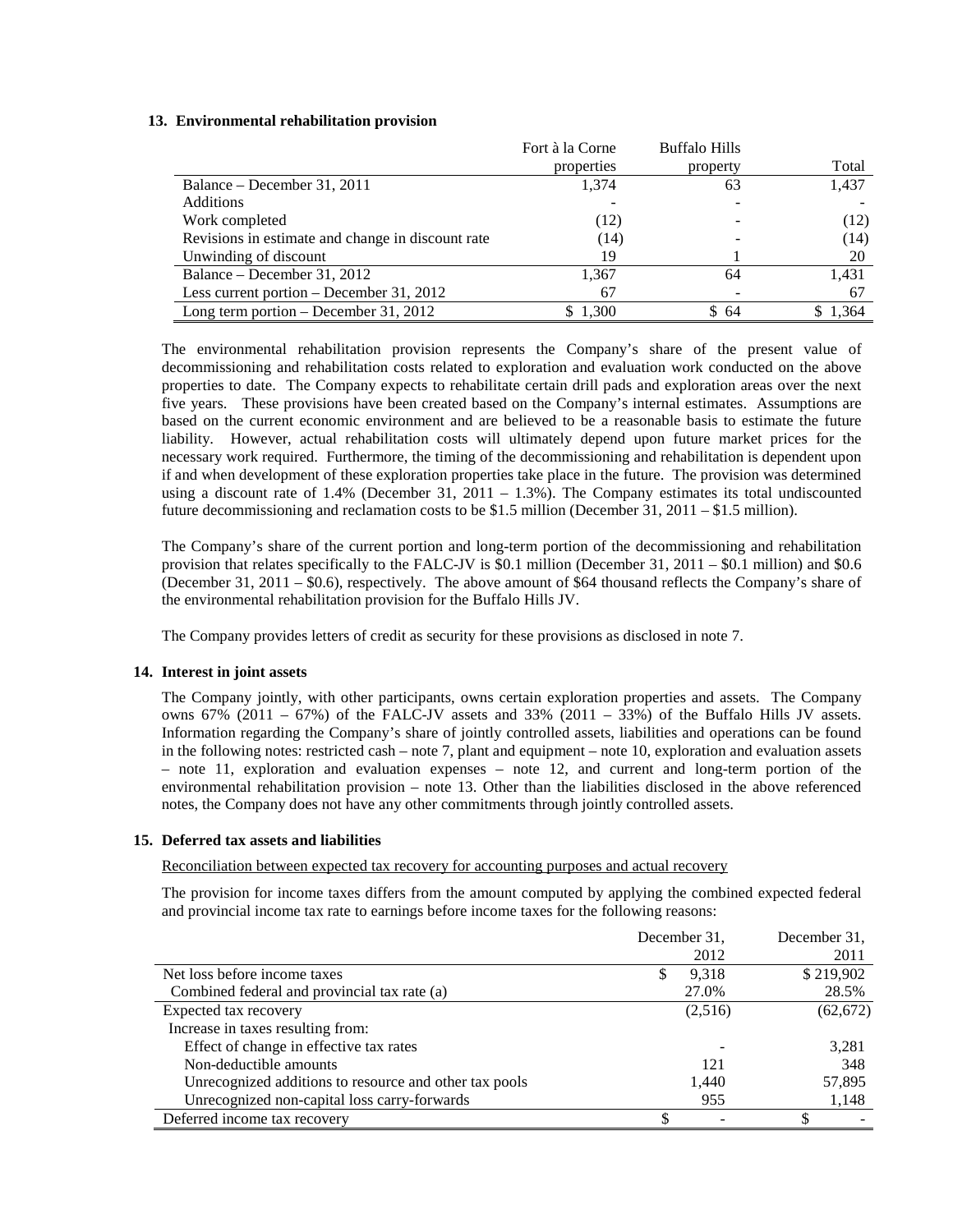(a) The federal income tax rate was legislatively enacted to decrease from 16.5% in 2011 to 15.0% in 2012.

#### Unrecognized deferred tax assets

The following deferred tax assets have not been recognized:

|                                              |              | Increase/     |               |           |
|----------------------------------------------|--------------|---------------|---------------|-----------|
|                                              |              | (decrease) in |               |           |
|                                              | December 31. | deferred tax  | Expiry of tax | December  |
|                                              | 2010         | asset         | pools         | 31, 2011  |
| Deferred tax assets                          |              |               |               |           |
| Exploration and evaluation                   | \$ 28,777    | \$58,241      | \$<br>-       | \$87,018  |
| Property and equipment                       | 3,103        | (31)          |               | 3,072     |
| Non-capital loss carried forward             | 10,860       | 1,148         | ۰             | 12,008    |
| Capital loss carried forward                 |              | 595           |               | 595       |
| Share issue costs                            | 475          | (239)         |               | 236       |
| Decommissioning and rehabilitation provision | 384          | 4             |               | 388       |
| <b>Revaluation of investments</b>            | 810          | (652)         |               | 158       |
| Unrecognized deferred tax assets             | \$44.409     | S.<br>59,066  | \$            | \$103,475 |

|                                              | December 31.<br>2011 | Increase/<br>(decrease) in<br>deferred tax<br>asset | Expiry | of tax<br>pools | December<br>31, 2012 |
|----------------------------------------------|----------------------|-----------------------------------------------------|--------|-----------------|----------------------|
| Deferred tax assets                          |                      |                                                     |        |                 |                      |
| Exploration and evaluation                   | \$ 87,018            | \$1,519                                             | \$     | -               | 88,537<br>S.         |
| Property and equipment                       | 3.072                |                                                     |        | -               | 3.075                |
| Non-capital loss carried forward             | 12.008               | 946                                                 |        |                 | 12,954               |
| Capital loss carried forward                 | 595                  |                                                     |        |                 | 595                  |
| Share issue costs                            | 236                  | (141)                                               |        | -               | 95                   |
| Decommissioning and rehabilitation provision | 388                  | (2)                                                 |        |                 | 386                  |
| Revaluation of investments                   | 158                  | 70                                                  |        |                 | 228                  |
| Unrecognized deferred tax assets             | \$103,475            | \$2,395                                             |        |                 | \$105,870            |

The potential benefits of these carry-forward non-capital losses, capital losses and deductible temporary differences has not been recognized in these financial statements as it is not considered probable that sufficient future taxable profit will allow the deferred tax assets to be recovered. Tax losses

As at December 31, 2012, the Company had estimated capital losses for Canadian income tax purposes of \$4,404 thousand (December 31, 2011 – \$4,404 thousand). These losses do not expire and may be utilized to reduce future capital gains, if any.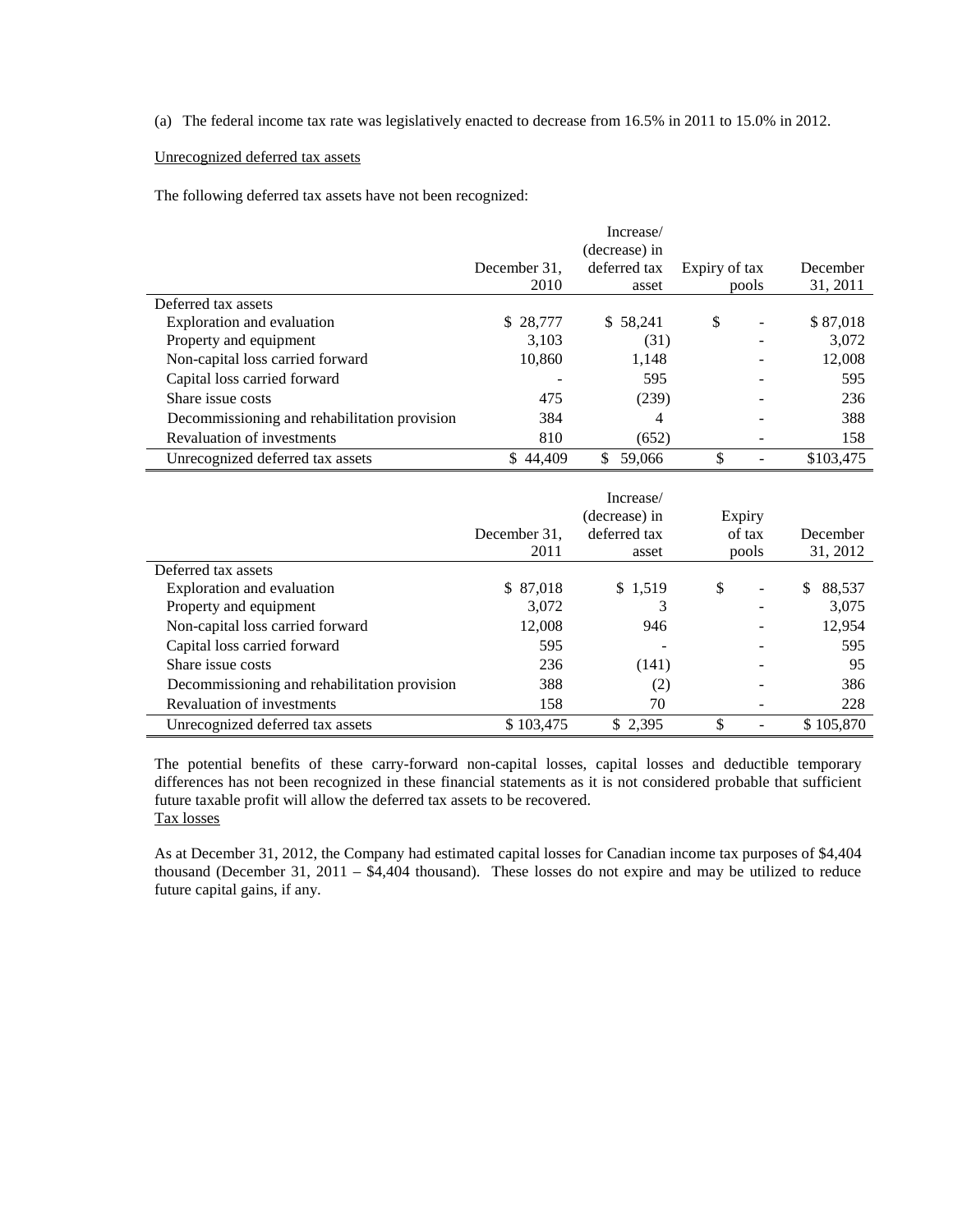As at December 31, 2012, the Company has estimated non-capital losses for Canadian income tax purposes that may be carried forward to reduce taxable income derived in future years. A summary of these tax losses is provided below. These tax losses will expire as follows:

|                | Taxable losses |
|----------------|----------------|
| Year of Expiry | (in thousands) |
| 2013           | \$<br>1,214    |
| 2014           | 4,041          |
| 2015           | 2,295          |
| 2026           | 10,490         |
| 2027           | 4,750          |
| 2028           | 5,268          |
| 2029           | 6,695          |
| 2030           | 5,018          |
| 2031           | 4,251          |
| 2032           | 3,955          |
| Total          | \$47,977       |

The loss expiring in 2026 contains \$2,571 thousand that is currently under dispute with Canada Revenue Agency regarding the deductibility of an expense. Should the Company be unsuccessful in its attempts to defend the deductibility of this amount, the loss related to 2026 would be reduced by \$10,282 thousand and \$7,711 thousand would be added to the cumulative eligible capital tax pool.

The Company also had unrecorded investment tax credits totaling \$15.7 million (December 31, 2011 – \$15.2 million) relating to pre-production mining expenditures. These investment tax credits begin to expire starting in 2026.

#### **16. Share capital and reserves**

#### Authorized

The authorized share capital of the Company consists of unlimited common shares with no par value.

The common shares of the Company are entitled to dividends pro-rated when declared by the Board of Directors and to one vote per share at meetings of the shareholders of the Company. Upon dissolution or any other distribution of assets, the shareholders are entitled to receive a pro-rata share of such distribution.

Common shares issued and fully paid:

|                                        | <b>Common Shares</b> | Amount         |
|----------------------------------------|----------------------|----------------|
|                                        | (in thousands)       | (in thousands) |
| Balance – December 31, 2010            | 224,454              | \$797,672      |
| Issue of shares on exercise of options | 255                  | 139            |
| Balance – December 31, 2011            | 224,709              | \$797,811      |
| Issue of shares on exercise of options | 30                   |                |
| Balance – December 31, 2012            | 224,739              | \$797.824      |

#### (a) Share option plan

The Company has established a share option plan whereby options may be granted to directors, officers, employees and service providers to purchase common shares of the Company. The aggregate number of shares reserved for issuance under this plan, and any other security based compensation arrangement of the Company, shall not, at the time of the stock option grant, exceed 15,768,360 shares. Refer to note 18 for further details of this plan.

#### (b) Nature and purpose of reserves

#### *Share option reserve*

The share option reserve is recognized within contributed surplus and is used to recognize the fair value of equity-settled share-based payment transactions provided to employees, including key management personnel, as part of their remuneration. The fair value of stock options has been valued using the Black-Scholes option-pricing model. The fair value of these securities is added to the share option reserve over the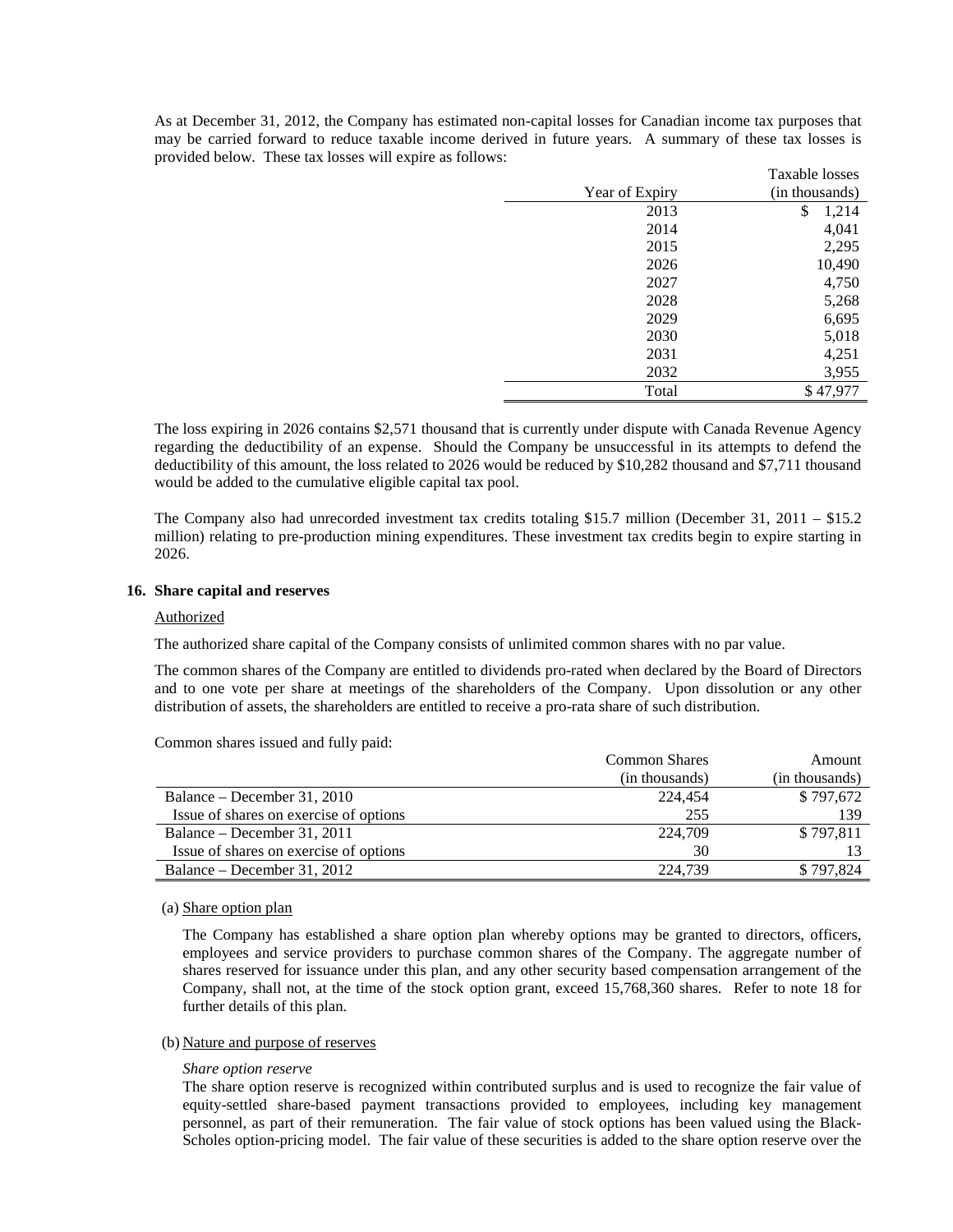vesting period of the securities. Upon exercise, the corresponding fair value related to the security is removed from the share option reserve and added to share capital. Refer to note 18 for further details of this plan.

#### *Investments revaluation reserve*

The investments revaluation reserve is recognized within accumulated other comprehensive income and represents the cumulative gains and losses arising on the revaluation of available-for-sale financial assets, net of amounts reclassified to profit or loss when those assets have been disposed of or are determined to be impaired.

#### **17. Earnings per share**

The calculation of loss per share amounts is based on the following:

|                                                                            | December 31, | December 31, |
|----------------------------------------------------------------------------|--------------|--------------|
|                                                                            | 2012         | 2011         |
| Numerator:                                                                 |              |              |
| Net loss applicable to common shares                                       | \$ (9,318)   | \$ (219,902) |
| Denominator:                                                               |              |              |
| Weighted average common shares outstanding at January 1 (in thousands)     | 224.537      | 224,454      |
| Weighted average effect of stock options exercised (in thousands)          | 181          | 83           |
| Weighted average common shares outstanding at December $31 - \text{basic}$ | 224,718      | 224,537      |
| and diluted (in thousands)                                                 |              |              |
| Basic and diluted comprehensive loss per common share (a)                  | \$ (0.04)    | \$ (0.98)    |
|                                                                            |              |              |

(a) Excluded from the calculation of diluted loss per common share are the effects of outstanding options, as the effect on basic loss per share would be anti-dilutive.

There have been no other transactions involving ordinary shares or potential ordinary shares between the reporting date and the date of completion of these financial statements.

#### **18. Share-based payments**

The Company has established a share option plan, as approved by the shareholders, whereby options may be granted to directors, officers, employees and service providers to purchase common shares of the Company. Options granted have an exercise price of not less than the closing price quoted on the Toronto Stock Exchange for the common shares of Shore on the trading day prior to the date on which the option is granted. Certain options vest immediately while others vest six to twelve months after grant date and all options granted under the plan expire five years from the date of the grant of the options. All options are to be settled by physical delivery of shares.

The expense related to the Company's share-based payment is recognized in the statements of loss and comprehensive loss for the year ended December 31, as presented as follows:

|                                  | December 31, | December 31, |
|----------------------------------|--------------|--------------|
| <b>Expense Category included</b> | 2012         | 2011         |
| Administration                   | 26           | 815          |
| Consulting and professional      | 31           | 281          |
| Corporate development            | 16           |              |
| Exploration and evaluation       | 76           | 339          |
| Total                            | \$149        | \$1.476      |

Option movements (in thousands) during the years ended December 31 including weighted average exercise prices are as follows: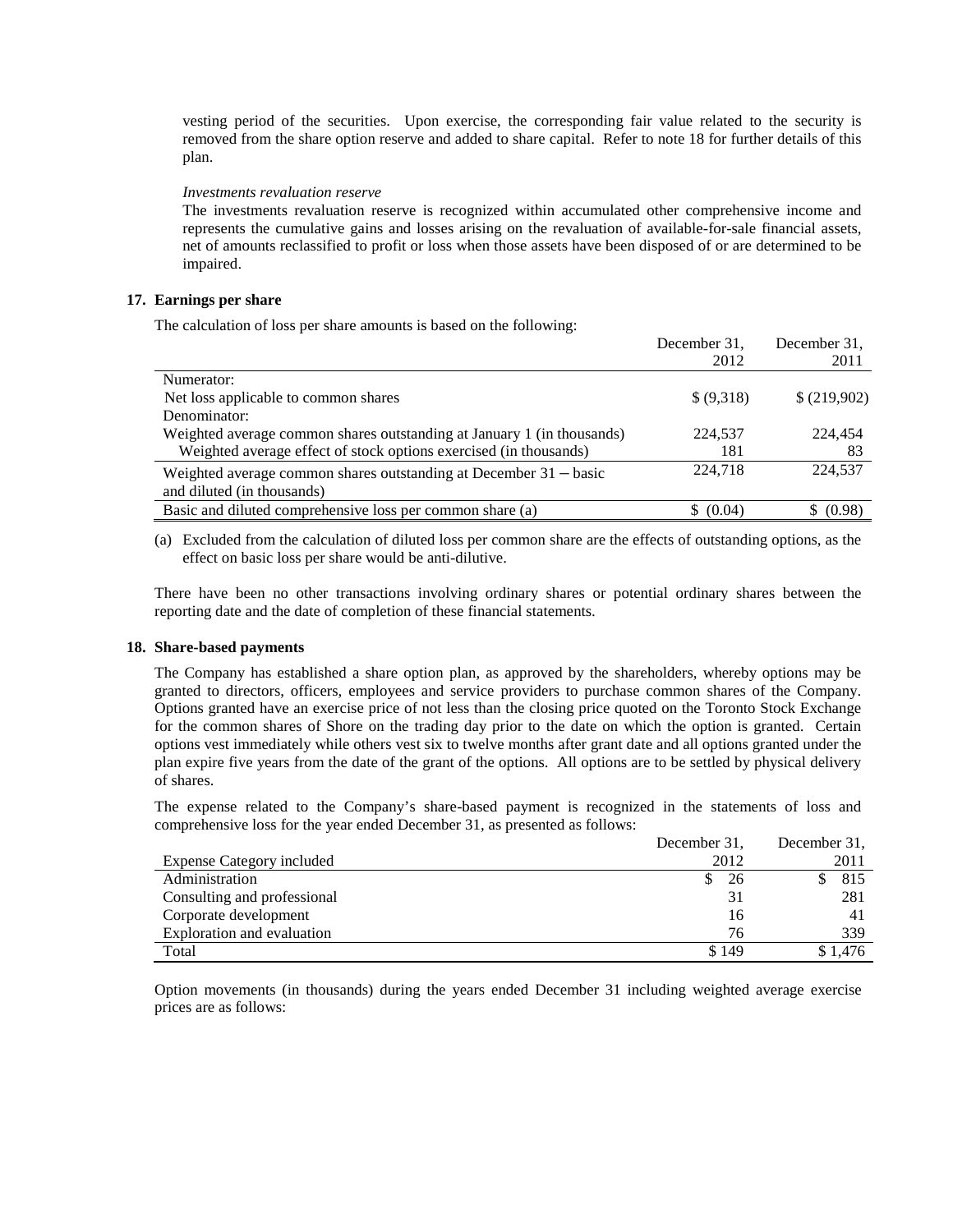| Average |
|---------|
|         |
| Price   |
| \$2.05  |
| 0.80    |
| 0.33    |
| 4.08    |
| 0.82    |
| \$1.68  |
|         |
| \$1.71  |
|         |

The weighted average share price at the date of exercise for options exercised in the year ended December 31, 2012 was \$0.29 (2011 – \$0.54).

The grant date fair value of stock options issued under the plan is estimated using the Black-Scholes optionpricing model. Expected volatility is estimated by considering historic average share price volatility. The option life is estimated based on the weighted average historical life of options that have been granted by the Company. The inputs used in the measurement of the fair values at grant date of the share-based payments during the year are as follows:

|                          | December 31,      | December 31,      |
|--------------------------|-------------------|-------------------|
|                          | 2012              | 2011              |
| Exercise price           | $$0.24 - $0.28$   | $$0.69 - $0.82$   |
| Expected volatility      | $82.1\% - 99.1\%$ | $84.5\% - 96.7\%$ |
| Option life              | 5 years           | 5 years           |
| Expected dividends       | $0\%$             | $0\%$             |
| Risk-free interest rate  | $1.35\% - 1.59\%$ | $2.31\% - 2.80\%$ |
| Fair value at grant date | $$0.16 - $0.18$   | $$0.47 - $0.57$   |

For options outstanding and exercisable at December 31, 2012, the range of exercise prices; weighted average exercise price and the weighted average remaining contractual life is as follows:

|                     |              | Outstanding |             | Exercisable  |          |
|---------------------|--------------|-------------|-------------|--------------|----------|
|                     |              | Weighted    | Weighted    |              | Weighted |
|                     | Options      | Average     | Average     | Options      | Average  |
| <b>Option Price</b> | December 31, | Exercise    | Remaining   | December 31, | Exercise |
| Per Share           | 2012         | Price       | Life        | 2012         | Price    |
| $$0.00 - 0.49$      | 3,235        | \$0.29      | 1.8 years   | 3,050        | \$0.29   |
| $$0.50 - 0.99$      | 3,970        | 0.82        | 2.7 years   | 3,970        | 0.82     |
| $$1.00 - 1.99$      | 370          | 1.09        | 2.3 years   | 370          | 1.09     |
| $$3.00 - 3.99$      | 1,050        | 3.50        | $0.1$ years | 1,050        | 3.50     |
|                     | 8,625        | \$0.96      | 1.9 years   | 8.440        | \$0.98   |

#### **19. Subsidiaries of Shore Gold Inc.**

The financial statements include the financial statements of Shore Gold Inc. and its subsidiaries. The subsidiaries of the Company are listed in the following table:

|                                          |               | % equity interest         |       |
|------------------------------------------|---------------|---------------------------|-------|
|                                          |               | As at                     | As at |
|                                          | Country of    | December 31, December 31, |       |
| Name                                     | incorporation | 2012                      | 2011  |
| Kensington Resources Ltd.                | Canada        | 100%                      | 100%  |
| Shore Mining and Development Corporation | Canada        | 100%                      | 100%  |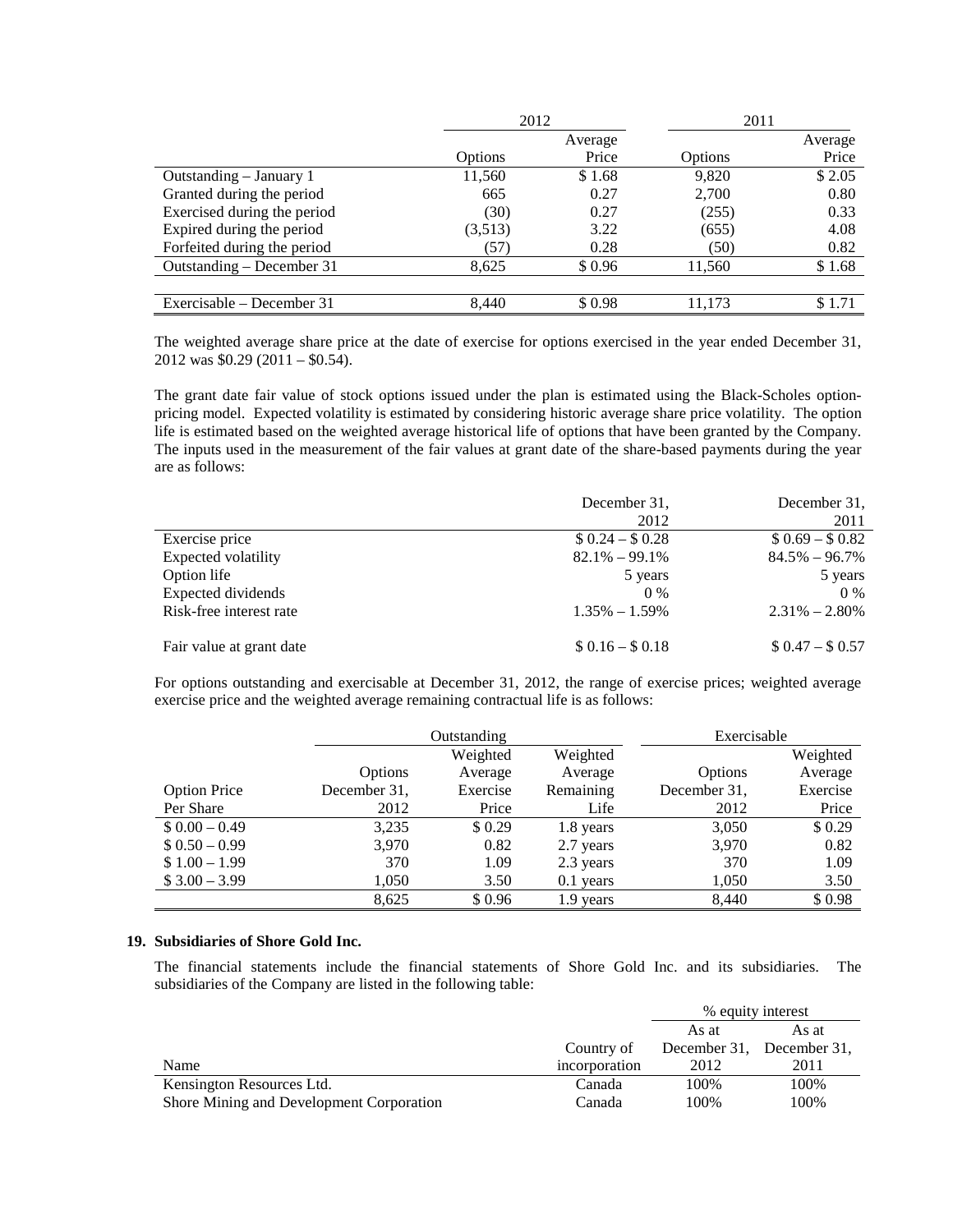#### **20. Related party transactions**

#### Related party transactions with key management personnel

Key management personnel are persons responsible for planning, directing, and controlling the activities of an entity, and include executive and non-executive directors. The Company pays certain of its key management personnel through companies owned by certain executive officers and directors. Those companies are as follows:

MacNeill Brothers Oil and Gas Ltd. Baywatch Industries Ltd. George Read Consulting Inc.

Compensation of key management personnel, including payments to related parties owned by executive officers and directors, is as follows:

|                                                     | December 31,     | December 31, |  |
|-----------------------------------------------------|------------------|--------------|--|
|                                                     | 2012             | 2011         |  |
| Short-term benefits to officers and directors       | $\frac{\$}{246}$ | 382          |  |
| Consulting and management fees to related companies | 1.438            | 962          |  |
| Share-based payments                                |                  | 773.         |  |
| Total compensation paid to key management personnel | \$1.715          | \$2.117      |  |

The amounts disclosed in the table above are the amounts recognized as an expense during the reporting period related to key management personnel. The above transactions were in the normal course of operations and are measured at the exchange amount, which is the amount of consideration established and agreed to by the related parties. The fair value of share-based payments was determined using the Black-Scholes model.

During 2012, a management services agreement was terminated by the Company. This contract termination by the Company resulted in termination benefits of \$601 thousand.

The compensation paid to key management personnel is included in the Company's statements of loss and comprehensive loss as follows:

|                                                     | December 31, | December 31, |
|-----------------------------------------------------|--------------|--------------|
|                                                     | 2012         | 2011         |
| Administration                                      | \$676        | \$1,300      |
| Consulting and professional fees                    | 1.039        | 817          |
| Total compensation paid to key management personnel | \$1.715      |              |

#### **21. Financial instruments**

Fair values have been determined for measurement and/or disclosure purposes based on the fair value hierarchy for financial instruments that require fair value measurement after initial recognition. The classification of each financial instrument is described in note 3.

The carrying amounts for cash and cash equivalents, short-term investments, receivables, restricted cash and trade payables approximate their fair value due to the short-term nature of these instruments. These financial instruments are carried at amortized cost.

#### Fair value hierarchy

All financial instruments measured at fair value are categorized into one of three hierarchy levels as described below. Each level is based on the transparency of the inputs used to measure the fair values of assets and liabilities:

- Level 1 Values based on unadjusted quoted prices in active markets that are accessible at the measurement date for identical assets or liabilities;
- Level 2 Values based on quoted prices in markets that are not active or model inputs that are observable either directly or indirectly for substantially the full term of the asset or liability; and
- Level 3 Values based on prices or valuation techniques that require inputs that are both unobservable and significant to the overall fair value measurement.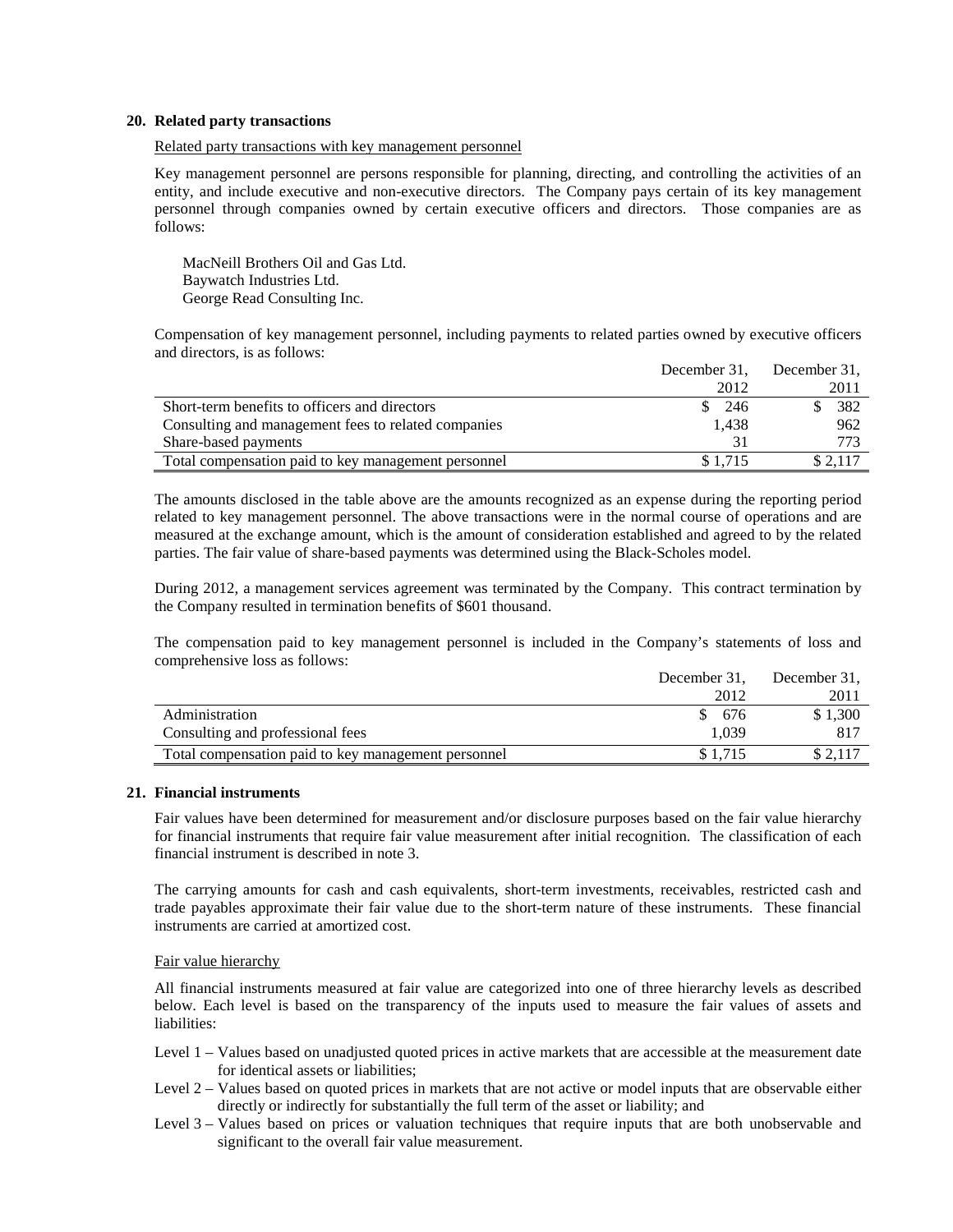#### Fair value of investment in Wescan

The investment in Wescan is based on quoted prices and is therefore considered to be level 1.

#### Risk management

Certain financial instruments are exposed to the following financial risks:

#### (a) Credit risk

Credit risk is the risk of an unexpected loss by the Company if a customer or third-party to a financial instrument fails to meet its contractual obligations. The Company considers this risk to be insignificant as the majority of the Company's cash and cash equivalents, short-term investments, and restricted cash are invested in Government of Canada treasury bills which are backed by the Government of Canada. At December 31, 2012, the Company's credit risk relates to its cash and cash equivalents, short-term investments, and restricted cash of \$10.5 million (December 31, 2011 – \$18.1 million).

#### (b) Liquidity risk

Liquidity risk is the risk that the Company will not be able to meet its financial obligations as they fall due. The Company's approach is to forecast future cash flows to ensure that it will have sufficient liquidity to meet its obligations when due. To ensure the Company has sufficient cash on hand, the Company prepares annual capital and operating budgets which are regularly monitored and updated as considered necessary. As at December 31, 2012, the Company had working capital of \$8.6 million. Management believes this working capital will be sufficient to meet financial obligations as they fall due.

As at December 31, 2012, the Company is committed to trade payables and other operating leases as set out in the following table on an undiscounted basis:

|                         | Up to $3$ | Between<br>3 months<br>and 12 | Between<br>1 and 2 | <b>Between</b><br>2 and 5 | Over                     |          |
|-------------------------|-----------|-------------------------------|--------------------|---------------------------|--------------------------|----------|
|                         | months    | months                        | vears              | vears                     | 5 years                  | Total    |
| Trade payables and      |           |                               |                    |                           |                          |          |
| accrued liabilities     | 364       | -                             | S<br>-             | -                         | -                        | 364<br>S |
| <b>Operating leases</b> | 176       | 403                           | 441                | 184                       | $\overline{\phantom{a}}$ | 1,204    |
| Total                   | 540       | 403<br>\$                     | -441               | 184                       | $\overline{\phantom{0}}$ | \$1,568  |

As at December 31, 2012, the Company had guaranteed certain liabilities by issuing \$1,807 thousand (December 31, 2011 - \$2,607 thousand) of irrevocable standby letters of credit. The Company backs the letters of credit with investments which have been recorded on the financial statements as restricted cash (note 7). The Company does not include restricted cash in its working capital when analyzing its liquidity requirements. The majority of the guarantees relate to environmental rehabilitation provisions.

The Company is pursuing options to finance the further exploration and development of the Star – Orion South project as it currently does not have sufficient funds to bring any of its property interests into production from its own financial resources. Financing options include joint venture arrangements, debt financing, equity financing or other means. The Company believes it has sufficient liquidity to continue operations until financing is arranged. However, there is no assurance that Shore will be successful in obtaining required financing as and when needed. Failure to obtain additional financing on a timely basis may cause the Company to postpone development plans, forfeit rights in its properties or joint operations or reduce or terminate its operations.

#### (c) Market risk

Market risk is the risk that the fair value of a financial instrument will fluctuate because of changes in market prices. Market prices are comprised of four types of risk: foreign currency risk, interest rate risk, commodity price risk and equity price risk.

#### *Foreign currency risk:*

Foreign currency risk is the risk that a variation in exchange rates between the Canadian dollar and US dollar or other foreign currencies will affect the Company's operations and financial results. The Company does not have significant exposure to foreign exchange rate fluctuation since it is currently not producing.